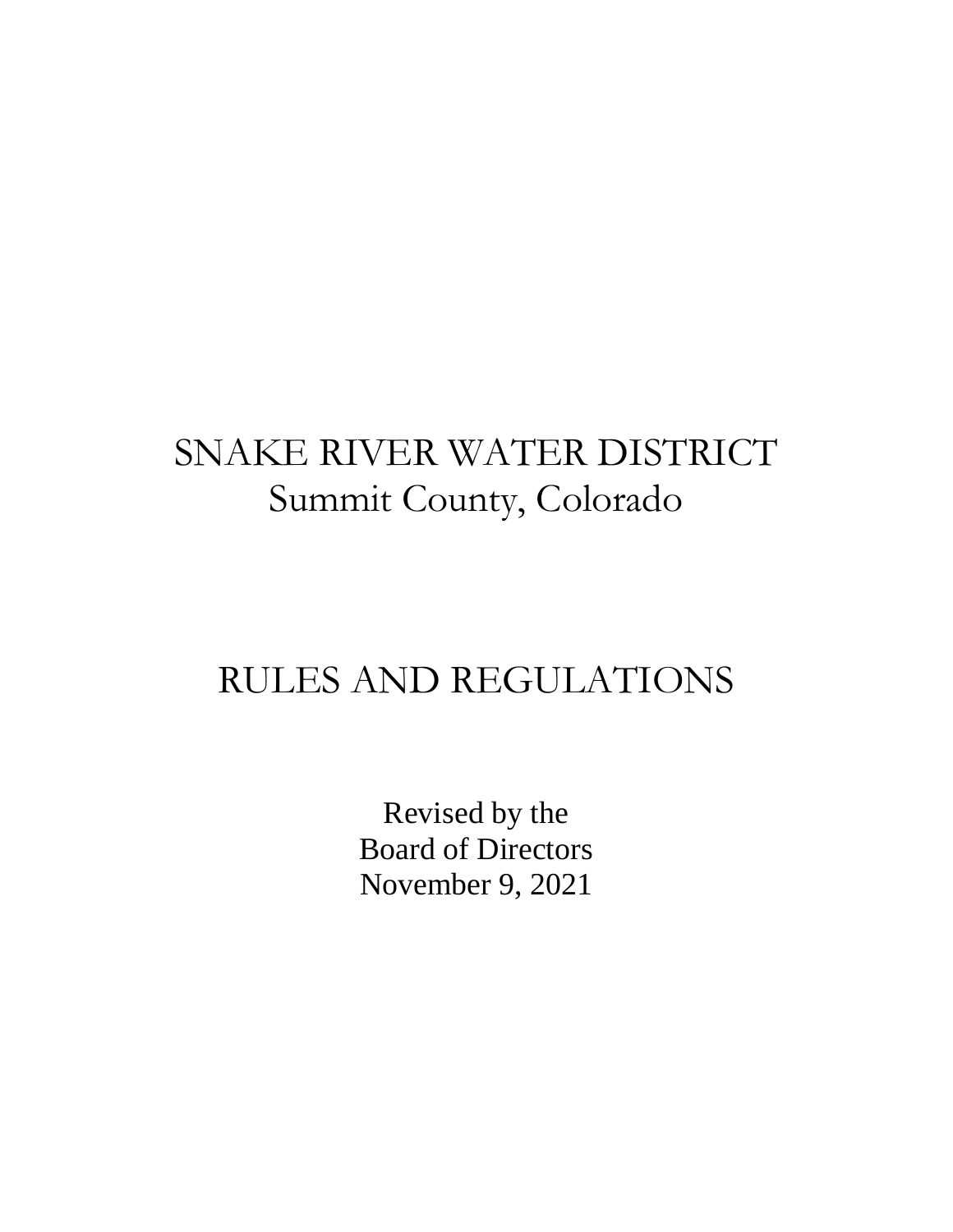## **ARTICLE I**

#### *GENERAL*

**1.1 AUTHORITY.** The Snake River Water District (the "District") is a governmental entity and political subdivision of the State of Colorado with those powers specifically granted, reasonably employed and necessary to carry out the objectives and purposes of the District, as set forth in Title 32 of the Colorado Revised Statutes, as may be amended.

**1.2 PURPOSE.** The purpose of these Rules and Regulations is to provide for the control, management and operation of the water supply, storage, transmission and distribution systems of the District, including additions, extensions and connections thereto.

**1.3 POLICY.** The Board of Directors of the District hereby declares that the Rules and Regulations hereinafter set forth will serve a public use and are necessary to promote the health, safety, and general welfare of the inhabitants and service users of the District.

**1.4 SCOPE.** These Rules and Regulations shall be treated and considered as new and comprehensive as adopted in part or in whole by the Board of Directors of the District and shall supersede all prior Rules and Regulations of the District.

**1.5 INTENT OF CONSTRUCTION.** It is intended that these Rules and Regulations shall be liberally construed to affect the general purposes set forth herein, and that each and every part thereof is separate and distinct of all other parts. No omission or additional material set forth in these Rules and Regulations shall be construed as an alteration, waiver, or deviation from any grant of power, duty of responsibility, or limitation of restriction, imposed or conferred upon the Board of Directors by virtue of statutes now existing of subsequently amended, or under any contract of agreement existing or subsequently amended, between the District and any other governmental entity. Nothing contained herein shall be construed as to prejudice or affect the right of the District to secure full benefit and protection of any law which is now enacted or may be subsequently enacted by the Colorado General Assembly pertaining to the governmental or proprietary affairs of the District.

**1.6 AMENDMENTS.** These Rules and Regulations may be amended, altered, repealed, reinstated or reenacted at any regular meeting of the Board of Directors or any special meeting of the Board of Directors of the District. The Board of Directors may agree to amend the Rules and Regulations through electronic means, including but not limited to a telephone conference or electronic mail, provided that a quorum of the Directors votes on any amendment or other as stated above.

**1.7 VALIDITY.** If any section, subsection, paragraph, clause or other provisions of these Rules and Regulations shall for any reason be held to be invalid or unenforceable by any judicial court with jurisdiction, the invalidity or unenforceability or such section, subsection, paragraph, clause or other provisions shall not affect any of the remaining provisions.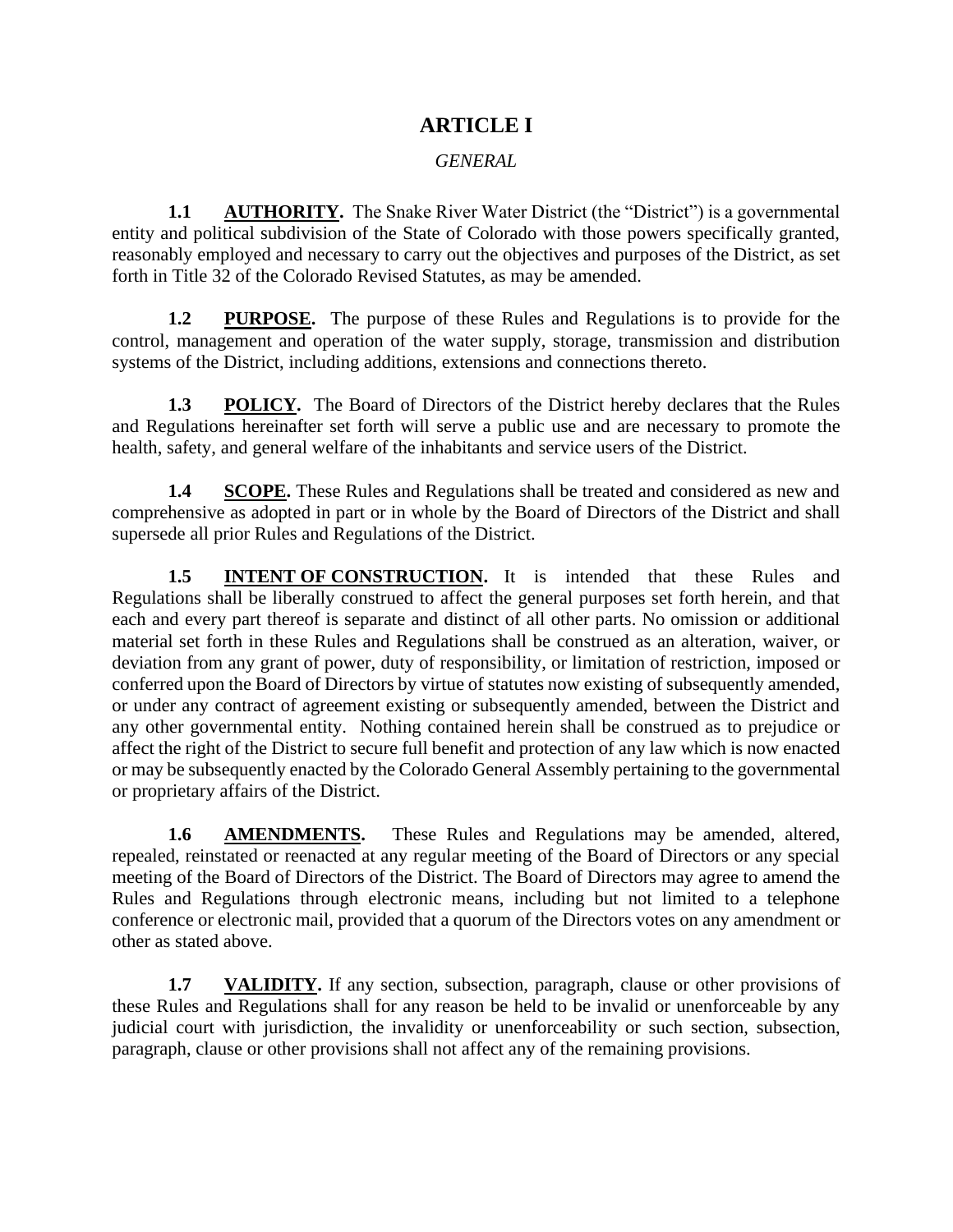## **ARTICLE II**

## *DEFINITIONS*

The following words, when used in these Rules and Regulations, shall have the meanings designated below unless the context expressly requires otherwise:

**2.1 ACTUAL COST.** All direct costs applicable to the construction of a given facility, including, but not limited to, construction, engineering, inspection, plan approval fees, required bonding, easements, "as built" drawings, and other incurred costs necessary for completion.

**2.2 APPLICANT.** Any person, firm, corporation, partnership, association or entity requesting water service from the District for property that is within the boundaries of the District, or any person, firm, corporation, partnership, association or entity seeking water service for property located outside the boundaries of the District. An Applicant must fill out an "Application and Permit for Water Service" as set forth in *Article III* herein. Any Applicant seeking expansion of the boundaries of the District must comply with the provision set forth in *Article III*, *"Facilities, Charges and District Inclusions"*.

**2.3 APPROVED.** Acceptable under a specification or standard stated in these Rules and Regulations or in the final judgment of the Board of Directors or the District Administrator.

**2.4 APPROVED TESTING AGENCY.** A licensed organization primarily established for the purpose of testing approved standards, as approved by the District Administrator or the Superintendent of Operations.

**2.5 BED SPACE.** For the purpose of calculating Tap Fees for commercial lodging, as set forth in *Appendix A*, Bed Space shall be defined as follows: one single bed shall constitute one (1) Bed Space; one double bed shall constitute one (1) Bed Space; one queen size or king size bed, or any large sized bed, shall constitute two (2) Bed Spaces.

**2.6 BEDROOM.** Any room that may be used as a bedroom, which may include any room with a closet, an attached bathroom or bathroom down the hall. The District will presume a bedroom for any room that can be converted into a sleeping area that may, but not necessarily, have a door attached and a window for egress as defined by Summit County building codes. An office space must have shelves installed and/or other amenities which clearly define it as an office space on the original plans submitted to Summit County and upon final inspection by the District before the issuance of the certificate of occupancy. The District Administrator shall determine whether a room is a bedroom or an office space for purposes of rates and charges by the District, subject to review of the Board of Directors upon appeal.

- **2.7 BOARD.** The governing body of the Snake River Water District.
- 2.8 **BOARD OF DIRECTORS.** The elected officials who constitute the Board.

**2.9 BUILDING WATER SERVICE LINE.** The building water line is that part of the horizontal piping of a water system which extends from the building past the Curb-Stop to the Water Main or Stub-Out and which receives the water from the District System. The connection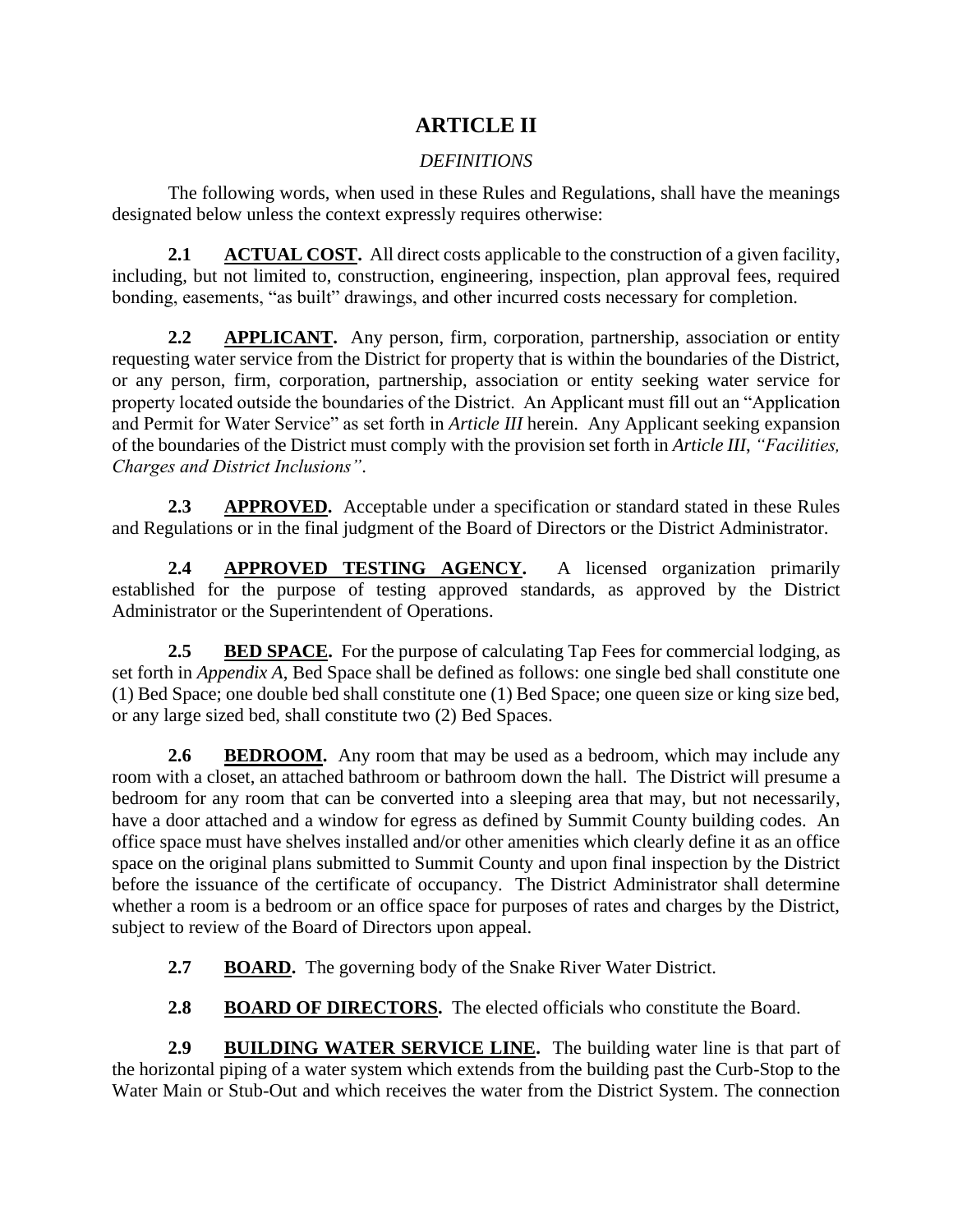of the service lines to the Water Main shall be considered part of the Building Water Service Line. The Building Water Service Line is owned and maintained in its entirety by the Owner of the building on the Premises.

**2.10 BUSINESS DAY.** The term business day means any day other than a Saturday, Sunday or any day designated as a holiday by the Federal Government.

**2.11 COMMERCIAL LODGING.** Commercial Lodging shall include commercial buildings that provide overnight sleeping facilities for transient usage. Commercial Lodging shall include, but not be limited to, hotels, motels, condo-tels, lodges, boarding houses and dormitory units.

**2.12 COMMERCIAL USERS.** A commercial water user is a water service where the water consumption is not utilized by a residential dwelling. Water service lines to a commercial building may provide service to both commercial users and non-commercial users. Commercial Users include, but are not limited to: mixed use commercial buildings, condominiums, spas, recreation centers, hotels, motels, lodges, dormitories, condo-tels, rooming houses, cafes, restaurants, bars, private clubs, gas stations, garages, laundries, hospitals, industrial buildings, office buildings, and any other type of use.

2.13 **CONSTRUCTION STANDARDS**. The construction standards of the Snake River Water District as stated in *Appendix "C"*, *"Construction Standards, Water Mains and Service Lines*" and as interpreted by the District Engineer, District Administrator or Superintendent of Operations.

**2.14 CONTRACTOR.** A person, firm, corporation, partnership, association or other entity which performs work and furnishes materials within or for the District.

2.15 **CROSS CONNECTION.** Any unprotected actual or potential connection or structural arrangement between the District's System or a consumer's potable water system and any other source or system thorough which it is possible to introduce into any part of the potable system any used water, industrial fluid, gas, or substance not meeting drinking water requirements in these regulations including, but not limited, to bypass arrangements, jumper connections, removable sections, swivel or changeover devises, and any other temporary or permanent devices through which or because of which "backflow" can or may occur.

**2.16 CUSTOMER.** Any person, firm, corporation, partnership, association or other entity authorized to use the water system under a Tap Permit issued by the District, which includes all Owners, Users and Developers (collectively and individually).

**2.17 DEVELOPER.** The landowner, subdivider, agency, corporation, firm, partnership, association, or other entity bearing the actual costs of constructing water lines for a User's System, the District's System as may be required, or other related facilities.

**2.18 DISTRIBUTION LINES.** Water lines twelve inches (12") and smaller in diameter with connections made to a Water Main.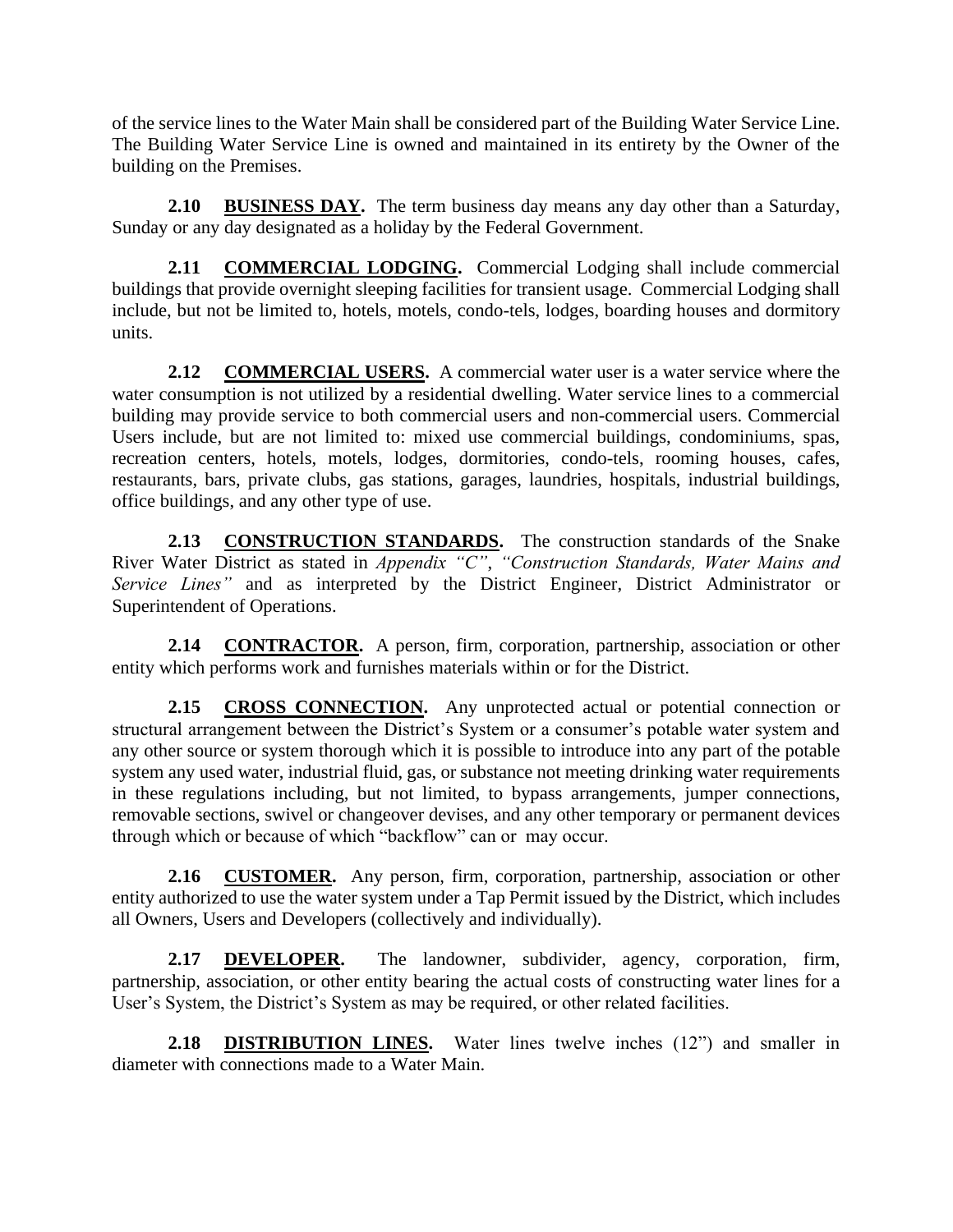**2.19 DISTRIBUTION SYSTEM.** The network of storage tanks, pipelines, wells and pump stations, and other appurtenances necessary for the delivery of water from the Source to the User's System.

**2.20 DISTRICT.** The District shall mean and refer to the Snake River Water District, a governmental and political subdivision of the State of Colorado as set forth in Title 32 of the Colorado Revised Statutes.

**2.21 DISTRICT ADMINISTRATOR.** The Executive Director of the Snake River Water District responsible for the daily management of the affairs that relate to the District. The District Administrator acts on behalf of the Board of Directors to direct and coordinate the District's financial, legal and administrative policies in a manner that complies with all District legal and administrative requirements as set forth by applicable Colorado statutes and regulations including the State of Colorado Department of Local Affairs. The Administrator is not an employee of the District but shall hold a written contract with the Board of Directors to perform specific duties under his/her own business license. This individual shall be appointed by and accountable to the Board.

**2.22 DISTRICT ENGINEER.** The representative of a firm retained by the District to act as engineer for the District. The District Engineer works in association with the District Administrator and the Superintendent of Operations and is responsible for engineering consultation regarding feasibility studies, design criteria, construction of line extensions, plant expansions, and other items as required by the District and the Board.

**2.23 DISTRICT SERVICE LINE.** The Water Mains, pipes, valves, stops and fittings of the District System terminating at the Stub-Out or other connection to the water line of the User's System.

**2.24 DISTRICT SYSTEM.** The Source facilities, Water Mains, and the Distribution System, which includes all those facilities of the water system owned and operated by the District, including all Meter Assemblies and all of the District's Service Lines connected thereto.

**2.25 INSPECTOR.** That person under the direction and authorization of the District Administrator, Superintendent, or Board of Directors who shall inspect or observe the installation of materials or repairs to any building, water service lines, water mains or water plant. The Inspector shall not be responsible for the schedule, work direction, and safety of the Contractor.

**2.26 METER ASSEMBLY.** The water meter, valves, tailpiece, bypass, yoke, meter setter and other appurtenances which may be connected to the User's System. All Meters and Meter Assemblies are owned by the District.

**2.27 MISCELLANEOUS TERMS.** Any term not herein defined shall be defined as presented on the Colorado Department of Public Health Web Site [www.cdphe.state.co.us/wq/drinkingwater.](http://www.cdphe.state.co.us/wq/drinkingwater)

**2.28 OVERSIZED LINES.** Water lines which are increased in size and installed, at the request of the District, with the contemplated purpose of serving more uses then would have been required of the Developer actually installing the lines.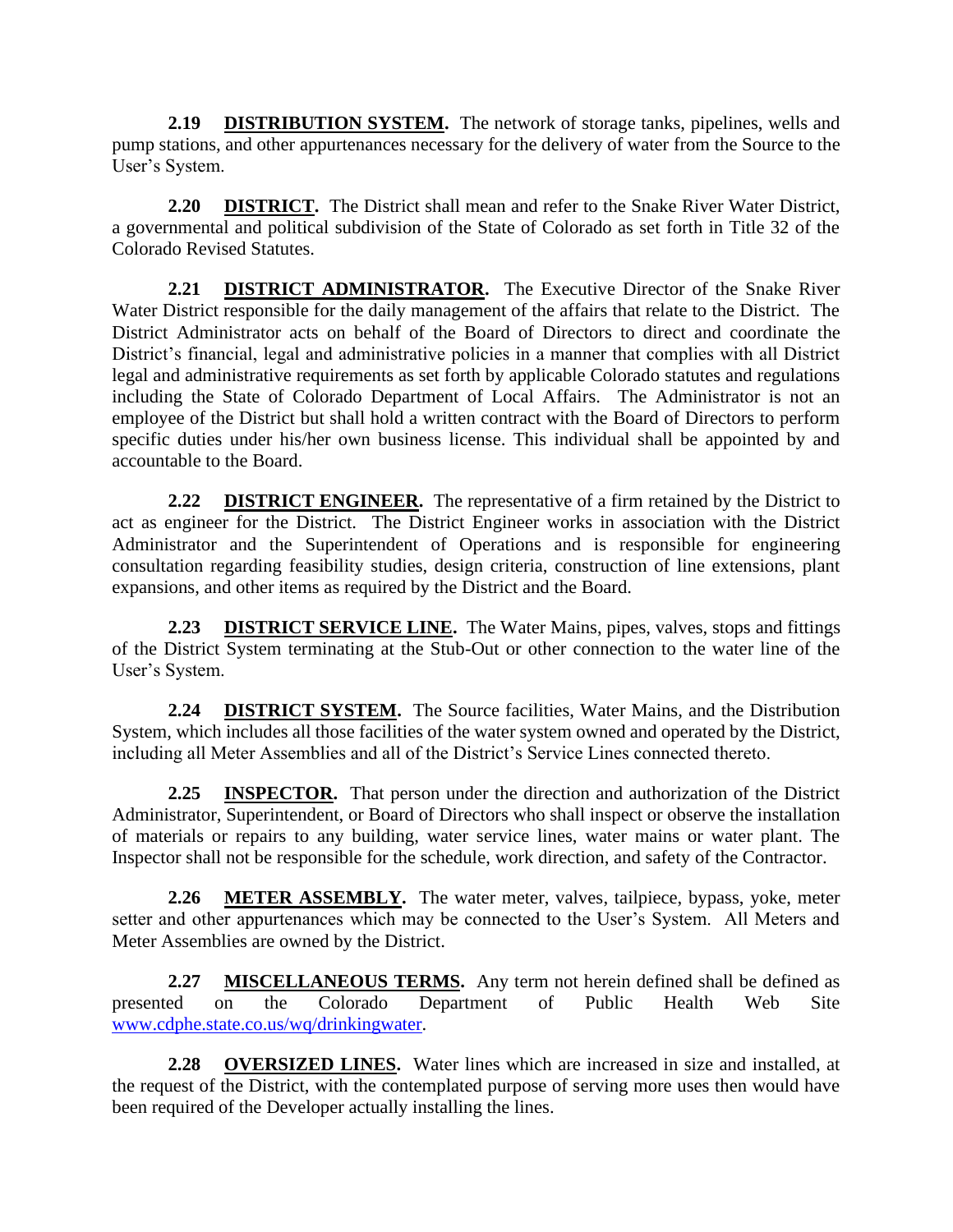**2.29 OWNER.** Any person, firm, corporation, partnership, association or entity owning real property defined in Section 2.30 herein as the "Premises".

**2.30 PREMISES.** A parcel of real property which has a valid Tap Permit and receives water service from the District.

**2.31 SHALL.** Whenever "shall" is used herein, it shall be construed as a mandatory direction; whenever "may" is used herein, it shall be construed as a permissible, but not mandatory, direction.

**2.32 SINGLE-FAMILY EQUIVALENT RATING ("EQR").** A Single-family Equivalent Rating ("EQR") represents the use which is estimated to have an impact upon the District's water supply equivalent to a single-family dwelling unit of 3 bedrooms or less. An EQR is equal to three hundred and fifty (350) gallons of water per day as the average use for the peak week of a year. In the District, this gallon calculation is tied directly into various sections of the water rights owned by the District. An EQR may be calculated as a fraction or a multiple of a single EQR, as determined by the District's Rate Schedule, attached hereto as *Appendix "A"*.

**2.33 SOURCE.** All components of the facilities utilized in the production, treatment, storage and delivery of water to the Distribution System.

**2.34 STUB-OUT.** The section of service line from the District Water Main or the District System as may be installed by an Owner or a Developer. This line, once connected to the User's System, shall be owned and maintained by the Owner of the property for which the Stub-Out is dedicated.

2.35 **SUPERINTENDENT OF OPERATIONS.** The Superintendent of Operations is responsible for the daily operation and maintenance of the water supply and the District System. This person shall be appointed by and accountable to the Board and shall coordinate its duties with the District Administrator. The Superintendent of Operations is not an employee of the District but shall hold a written contract with the Board to perform specific duties under his/her own business license.

**2.36 TAP.** The physical tie between the District System and the Owner's water line that connects the User's System to a potable water supply.

**2.37 TAP CONNECTION FEE.** Fee paid to the District for the necessary inspection of the tap installation, the service line, backfill process and meter installation, as provided in *Article III, "Rules and Regulations"* and *Appendix "B", "Fees and Charges"*.

**2.38 TAP FEE.** A charge assessed by the District against each single-family equivalent rating (EQR), or any portion thereof, which shall be used to compensate the District for all capital costs of the system associated with the use of a new Tap Permit or expanded Tap Permit.

**2.39 TAP FEE DIFFERENTIAL.** Fee to be paid to the District for any property for which a certificate of occupancy was issued prior to February 12, 2019 (the Cut-Off Date") as determined and provided in *Article III, "Rules and Regulations"*, and *Appendix "B", "Fees and Charges".*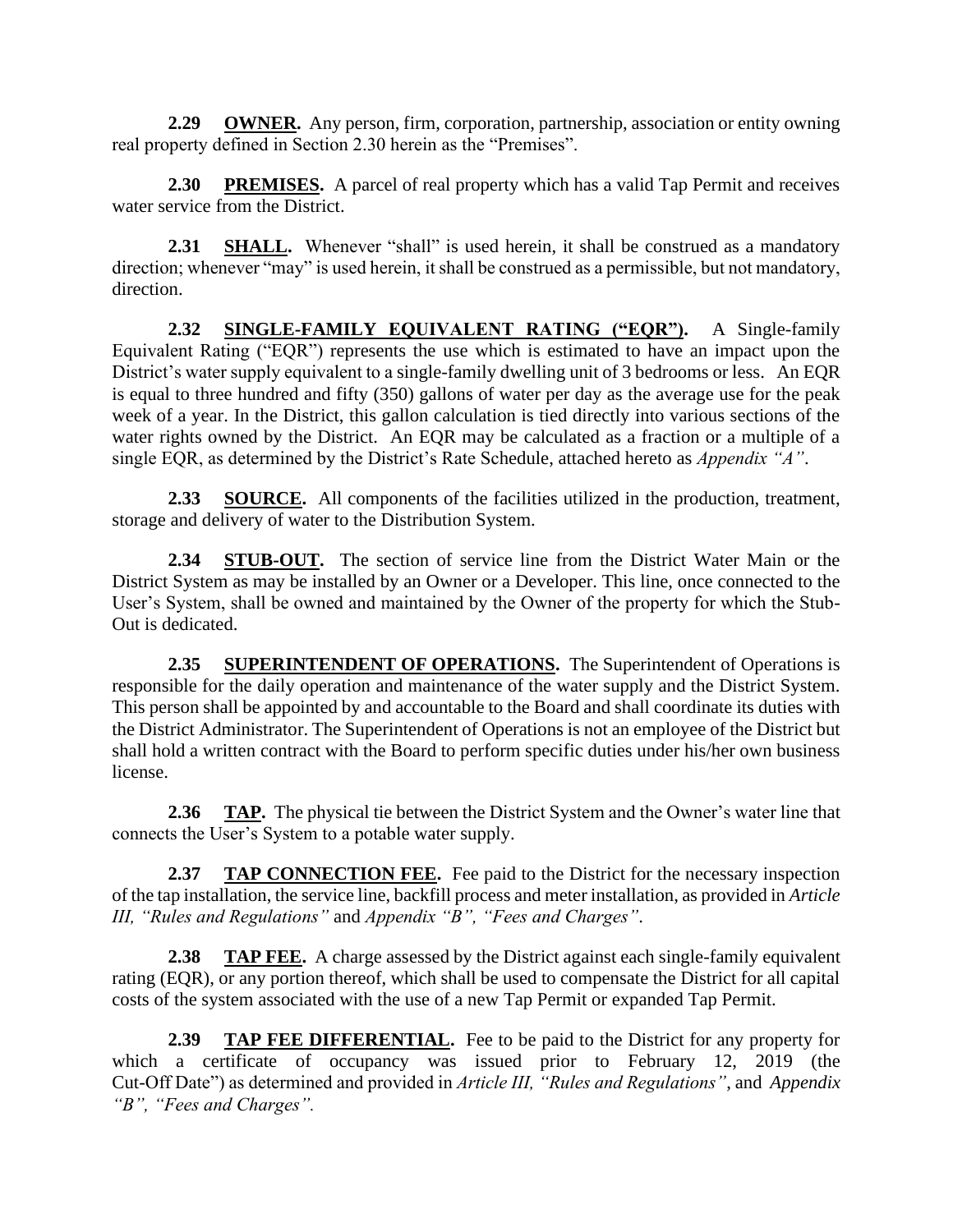**2.40 TAP PERMIT.** A Tap Permit is written approval of the Board of Directors or the District Administrator to connect to the District System, upon payment of all necessary Tap Fees and Tap Connection Fee by an Applicant. All Tap Permits are granted pursuant to these Rules and Regulations and are deemed to be revocable licenses.

**2.41 TRANSMISSION LINES.** Water lines which are greater than twelve inches (12") and above in diameter with no customer taps made to the mains.

**2.42 USER.** Any person, firm, corporation, partnership, association or entity to whom water service is supplied.

**2.43 USER FEES.** The quarterly user fee charges for the water service provided to the Premises, pursuant to *Article III, "Rules and Regulations",* and as calculated as set forth in *Appendix "B", "Fees and Charges"*.

**2.44 USER'S SYSTEM.** Those parts of the facilities beyond the termination of the District System which are utilized in conveying potable water to the point of use, and which are owned by the Owner of the Premises. The installation, maintenance and repair of any pipes, valves, fittings and appurtenances between the District System and the Premises are the responsibility of the Owner.

**2.45 WATER MAIN.** Any pipe located in the street, alley, right-of-way, or within an easement granted to the District or to the public, which pipe is owned or maintained by the District for the purpose of distributing water to Users and supplying water to fire hydrants.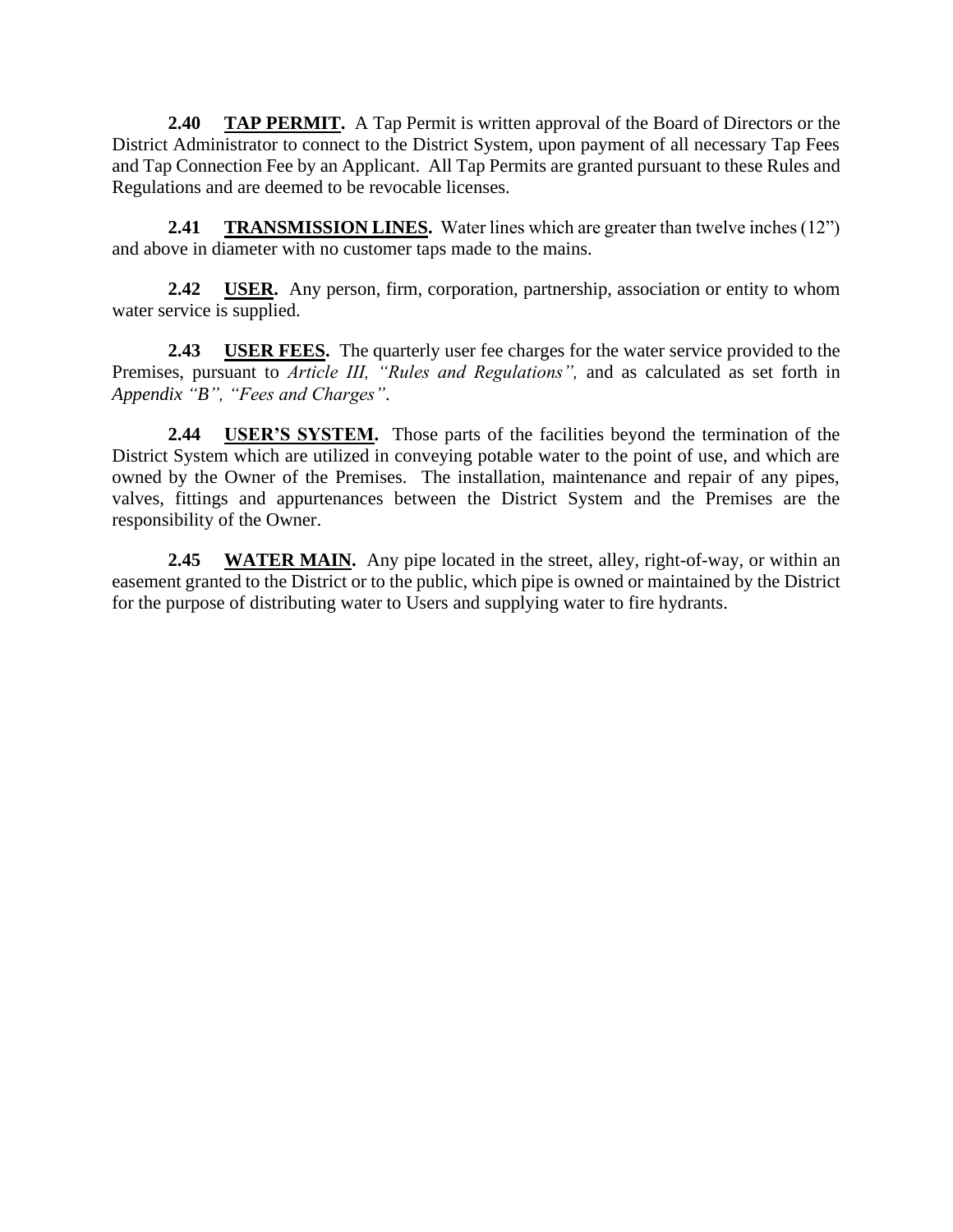## **ARTICLE III**

#### *FACILITIES, CHARGES, AND DISTRICT INCLUSIONS*

#### **3.1 OWNERSHIP AND OPERATION OF FACILITIES.**

**3.1.1 RESPONSIBILITIES OF THE DISTRICT.** The District is responsible for the operation and maintenance of the District System but shall not be held liable or responsible for inadequate or interruption of service brought about by circumstances beyond its control. The District is not responsible for any disruption of service caused by any failure in the User's System.

**3.1.2 OPERATION OF DISTRICT FACILITIES.** No person, customer, or other entity, other than duly authorized District personnel, shall operate any valve, fire hydrant, or other District facility, except that fire hydrants may be operated by authorized fire protection personnel.

**3.1.3 INSPECTION POWERS.** The Administrator or Superintendent or any duly authorized agent of the District, bearing proper credentials and identification, shall be permitted to enter upon all User properties during regular work hours for the purpose of inspection, observation, measurement, sampling and testing.

**3.1.4 REVISION, WAIVER AND SUSPENSION OF RULES AND REGULATIONS.** The Board shall have sole authority to revise, waive or suspend these Rules and Regulations at any given point in time. Any such action must be in writing and adopted by a majority of the Board of Directors. Waiver or suspension of these rules for a specified reason shall not be deemed as an amendment to the Rules and Regulations.

#### **3.2 USE OF WATER SYSTEM.**

#### **3.2.1 GENERAL CONDITIONS.**

**A.** No habitable building or building to be used for trade, commerce or industry shall be constructed within the boundaries of the District unless connected to the District System, except as may be approved in writing by the District.

**B.** No Customer shall extend its User's System so as to supply service to the owner or occupant of any other premises. The District may permit this to occur with a temporary extension when service in the short term is not available to a property, for example, in the case of a frozen line.

**C.** Each Owner owns the entire length of the service line from the building where it is attached to the water main. The Owner is responsible for installing and maintaining the entire length of this service line. If a Developer has installed a Stub-Out at the Water Main, the District is not responsible for any deficiencies in construction that may have been overlooked between the Stub-Out and the curb stop and into the building. Repairing a line, making a street cut and other similar work is not the responsibility of the District.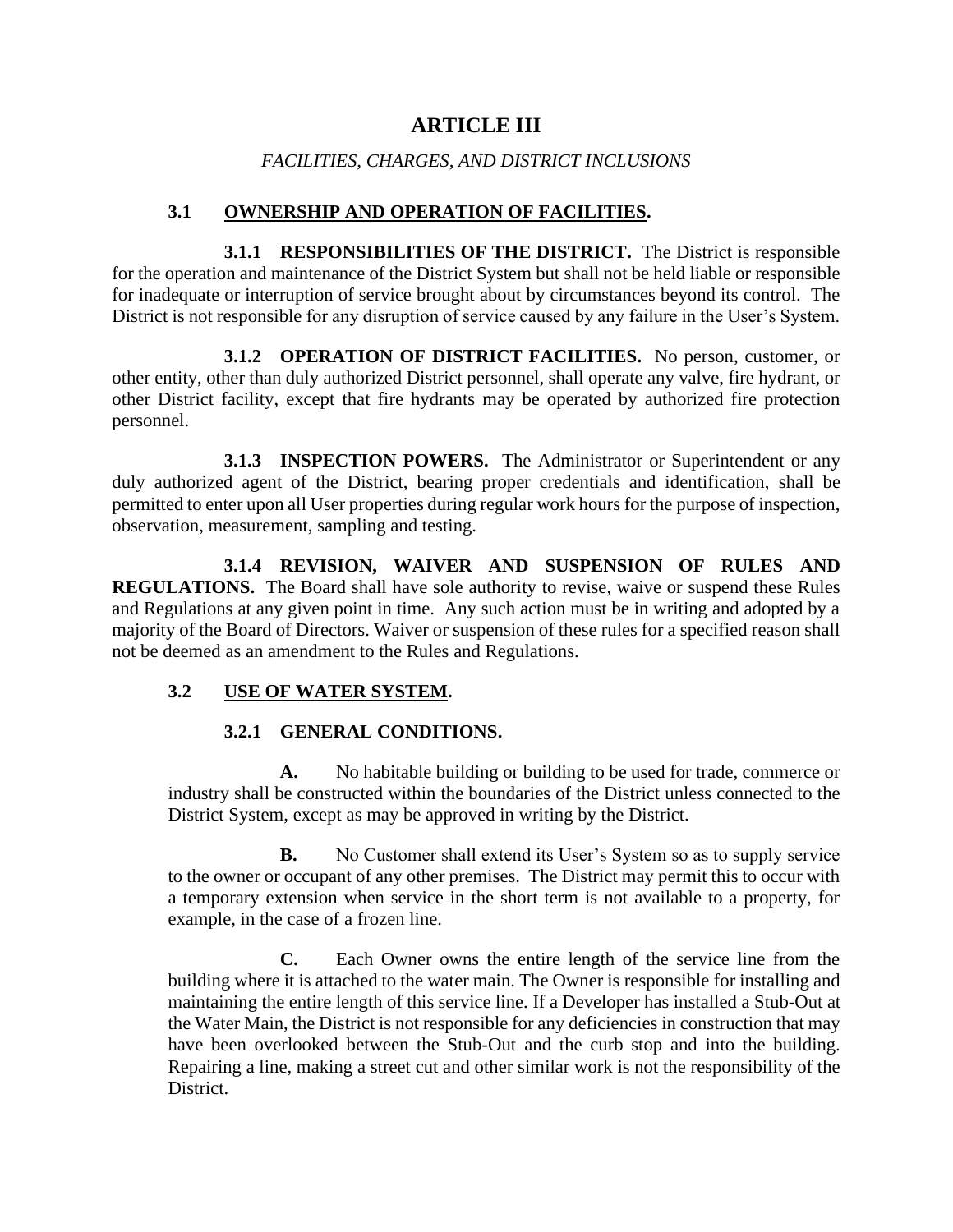**D.** Each User shall be responsible for installing a Meter Assembly and, where required by the District, a Backflow Preventor with required accessories at its own expense. The Meter Assembly shall be furnished and owned by the District.

**E.** The construction of any service lines installed by the Customer shall be done in accordance with the Construction Standards of the District attached hereto as *Appendix "C", "Construction Standards"*.

**F.** Only one (1) physical tap to the Water Main shall be allowed per Tap Permit. Not more than one (1) per building or subdivided single-family dwelling shall be allowed to attach to the District System per Tap Permit.

**G.** An individual Premise shall be supplied with only a single service line. In the case of Commercial Lodging buildings, condominiums, apartments and such buildings as are operated as an integrated unit, one line will be installed. It is the responsibility of the building association to pro-rate the water user fee invoice between the applicable units. The District will have only one entity responsible for payment of user fees. If a restaurant is incorporated into a large commercial and multifamily dwelling, the restaurant is required to have a separate line and a separate meter, as set forth in *Appendix "C".*

**H.** In cases where a lot line is vacated and a structure is constructed on two or more original lots and Stub-Outs have been constructed on each lot, the Owner shall retire the extra Stub-Outs through one of the following options after approval by the District Engineer or the Superintendent of Operations:

1. By physically disconnecting the Stub-Outs at the connection to the Water Main.

2. By digging up and shutting off the corporation stop at the Water Main.

**3.2.2 GEOTHERMAL WELLS.** The District is not responsible for the permitting, construction or operation of geothermal wells. However, any individual that files an application for a geothermal well to be located within the District boundaries must provide such application to the District at the same time it is submitted to the appropriate state agency.

#### **3.3 RATES & CHARGES.**

**3.3.1** The information contained in this section is pertinent to all charges of whatever nature to be levied for the provision of water service. The rates herein established are in existence and effect at this time and shall remain in effect until modified by the Board under the provisions of these Rules and Regulations. Nothing contained herein shall limit the Board from revising rates and charges, or from modifying any classifications.

**3.3.2** The rates, fees, charges and other information shown herein shall apply to customers within the District boundaries.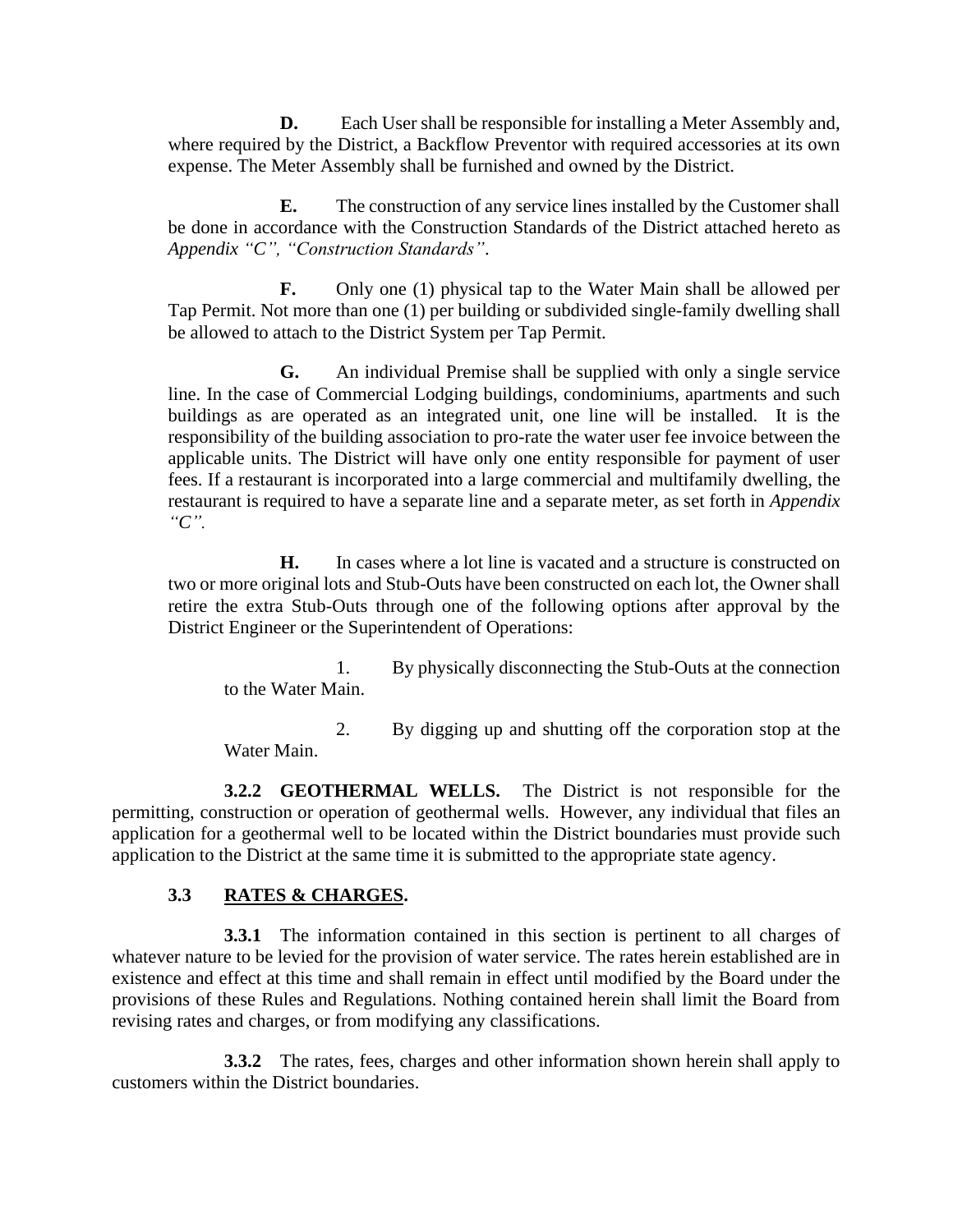**3.3.3** For the purpose of levying fair, reasonable, uniform and equitable charges, the following classifications and appropriate definitions are provided. In the event any of these uses are changed, a further Tap Fee will be levied against the units for the difference between the amount paid for the original Tap Fee and the current Tap Fee charge, as set forth herein. Any User Fees will also be adjusted accordingly when there is a change in use for the Premises. The applicable charges for Tap Fees, and calculation of EQR's, for the following classifications are set forth in *Appendix "A", "Rate Schedule"* attached hereto.

> **A.** A Single-family Dwelling is defined as a living unit suitable for occupancy of one or more individuals of a family and forming a separate structure from any other dwelling unit and consisting of one (1) or more habitable rooms arranged, occupied, or intended or designed to be occupied by not more than one (1) family, including one (1) family's facilities for living, sleeping, cooking and eating. Additional fees shall be due for dwelling units over three (3) bedrooms and for additional water facilities, as set forth in *Appendix "A"*.

> **B.** A Multiple Family Dwelling is defined as a single structure or structures otherwise unattached to any other dwelling unit, and wherein more than one (1) single-family unit exists. Such dwellings include, but are not limited to, duplexes, triplexes, town homes and condominiums. See *Appendix "A".*

> **C.** Commercial Lodging is defined in *Article II "Rules and Regulations"* herein. The Tap Fee and charges set forth herein for Commercial Lodging units shall be levied only for the rooms, charged per Bed Space, and does not include charges for attendant facilities included at Commercial Lodging buildings such as, but not limited to, kitchenettes in the bedrooms, restaurants, bars, swimming pools, hot tubs, indoor Jacuzzis, jetted tubs in the units, additional retail outlets, and laundry facilities. Rates on attendant facilities are set forth in *Appendix "A"*.

> In the event that any Commercial Lodging use is changed to a permanent dwelling unit a further Tap Fee will be levied against such units for the difference between the amount originally paid for the Tap Fee and the current charge for a dwelling unit. The User Fees will further be adjusted accordingly.

> **D.** Mobile Home is defined as any unit capable of being transported on wheels behind a standard power unit, and which can be moved on normal streets, roads and highways. Said unit must be suitable for living quarters and provide for normal domestic water conveniences.

> **E.** Cafes, Restaurants, Bars and Private Clubs are defined as any establishment providing food or beverage service to the general public or to provide membership, and whereby changes for such services of goods and beverages are secured. Such units shall be classified by seating capacity, as set forth in *Appendix "A"*.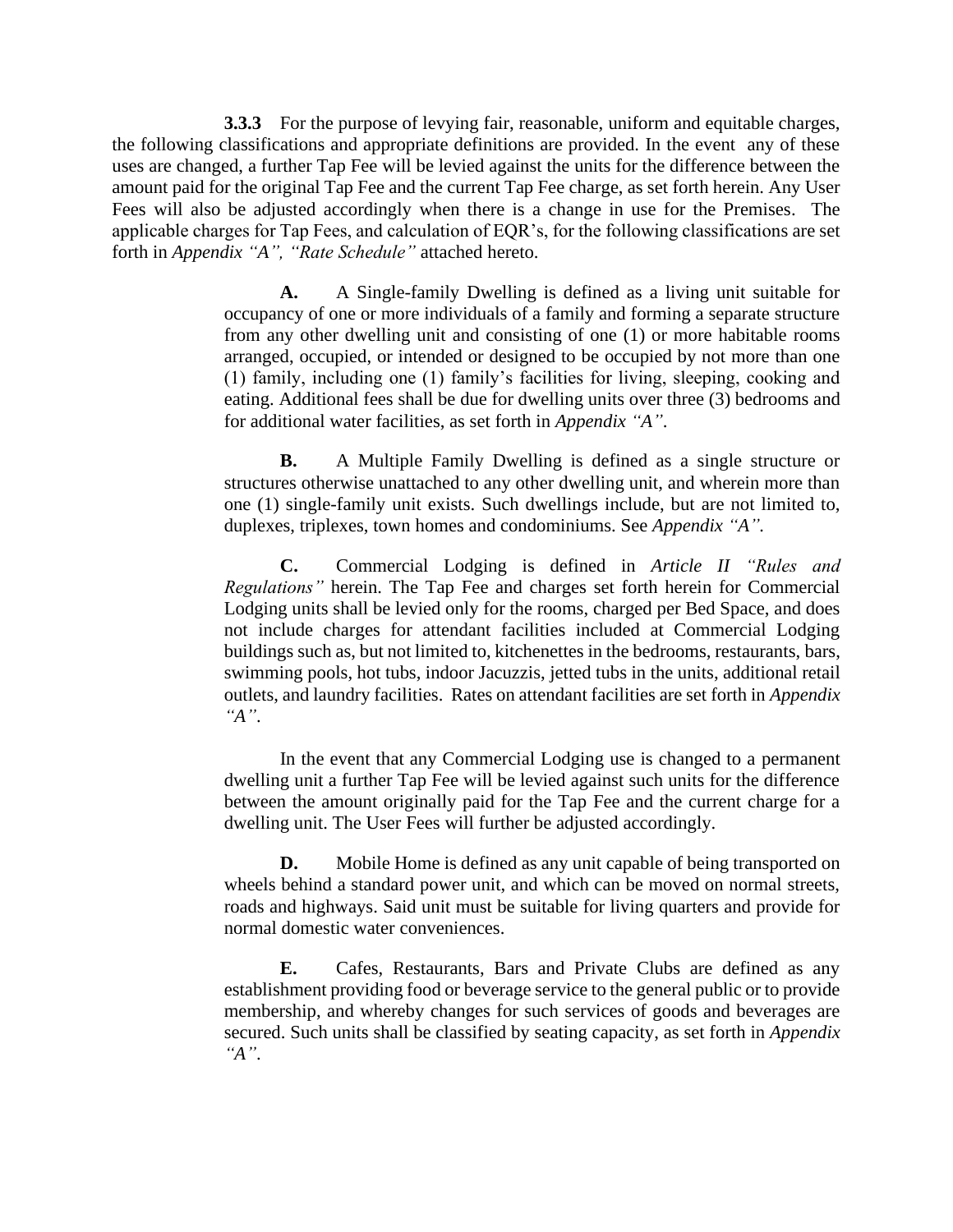**F.** Gas Station and Garages are defined as service outlets providing for the repair or servicing of motorized vehicles. This definition does not include automatic washing or wash-rack facilities. See specifications of the District hereto attached as *Appendix "A".*

**G.** Laundries are defined as public facilities containing coin operated laundries and drying facilities for clothing and textile usage. This definition does not include laundry facilities at a separate location or inside Commercial Lodging facilities. The EQR's for laundries are calculated on a per machine basis, as set forth in *Appendix "A"*.

**H.** Schools are defined as any private or public institution established and utilized for the instruction of any individuals, and where said units are to be in operation for a period of three (3) months or longer Charges will be based on student enrollment as determined from a five year average enrollment.

**I.** Hospitals are defined as either private or public institutions with overnight facilities provided for serving medical patients. Charges shall be based on a per Bed Space basis.

**3.3.4** A Tap Fee shall be charged at such time as a building permit is obtained. User Fees shall be charged on a quarterly basis once a Certificate of Occupancy is obtained by the Owner. User Fees shall be based upon total EQR's as calculated pursuant to *Appendix "A", "Rate Schedule*" and the "Application and Permit for Water Service," times the base charge for one (1) EQR, as set forth in *Appendix "B", "Fees and Charges"*.

**3.3.5** It is the policy of the District to assess User Fees on a quarterly basis as payable in advance. Each quarter, once meter readings are obtained, the consumption of all gallons consumed over the base allowable gallons shall be invoiced in arrears on that same quarterly invoice. Base allowable gallons are computed as total EQR billed times 15,000 gallons for each EQR.

**3.3.6** Statements for User Fees shall be rendered on a quarterly basis. Charges for late payments, turn on, turn off, and all other similar fees as set forth in these Rules and Regulations, and as allowed by Colorado statute, shall be added to the quarterly bills. Invoices will be mailed by the second week of each quarterly period and shall be payable in full thirty days after the invoice date. Any water service charges remaining unpaid after thirty days shall be charged interest at the rate of one percent (1.0%) per month, twelve percent (12%) per annum. Section 32-1-1006(d), Colorado Revised Statutes.

**3.3.7** The District has the right to assess to any Customer who is delinquent in payment of its account all legal fees, disconnection fees, and other costs and fees necessary to or incidental to the collection of said delinquent amounts, in addition to all other remedies as may be provided by law.

**3.3.8** If any Customer has an outstanding bill for User Fees or other charges that is more than sixty (60) days delinquent, the District may proceed as follows: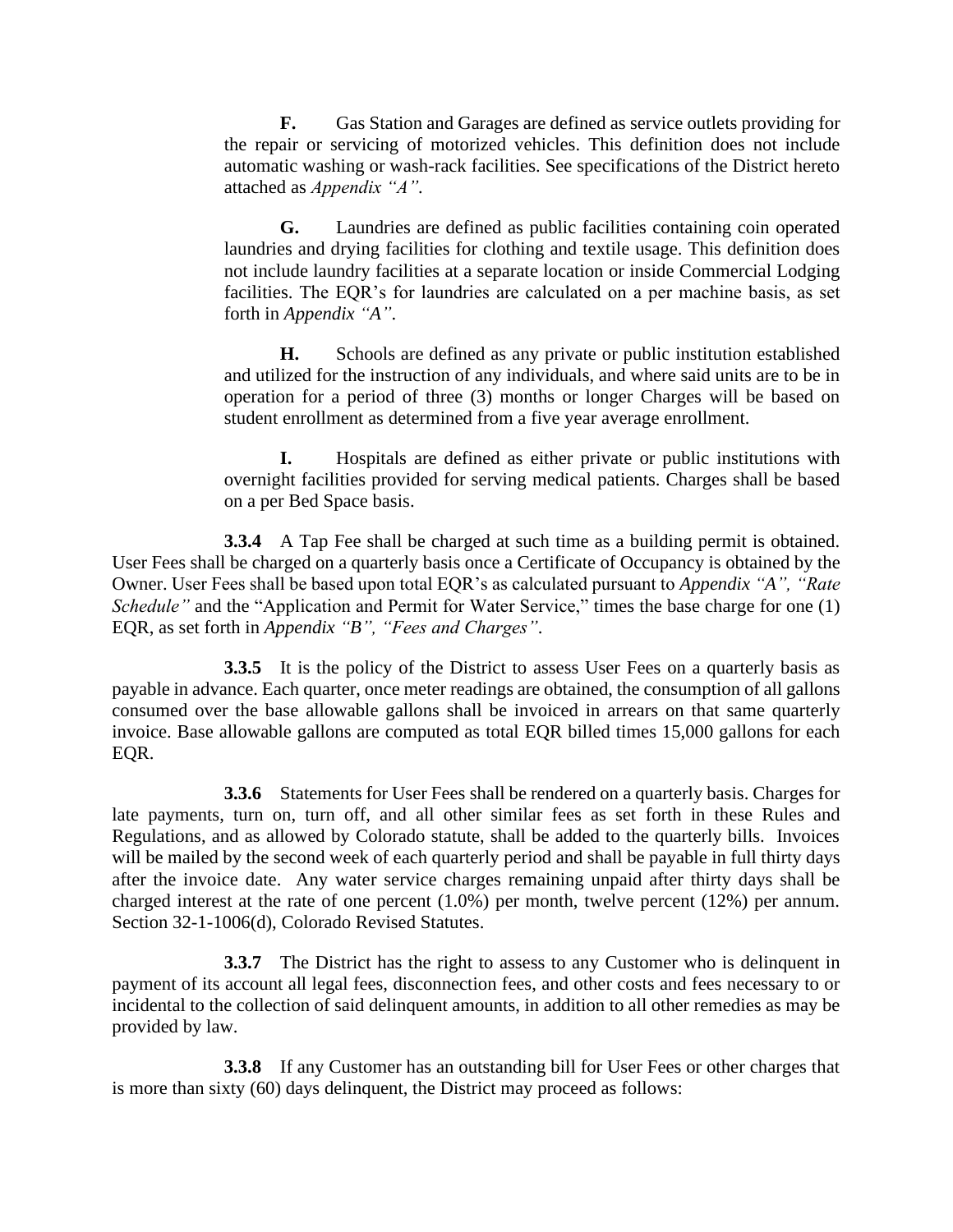**A.** The District shall deliver to the delinquent Customer, personally or by prepaid mail, a shut-off notice ("Shut-Off Notice"). The Shut-Off Notice will require the delinquent bill to be paid within fourteen (14) days of date of mailing or hand delivery of the Shut-Off Notice. If the bill has not been paid and if neither the Owner nor the occupant of the Premises can be located for service of the Shut-Off Notice, it shall be lawful for the District to attach the Shut-Off Notice to the front door of the Premises.

**B. From the time the shut-off notice is mailed or delivered, t**he District will allow 14 days for payment on a delinquent account. If payment is not received during this time, the District Administrator will authorize the Superintendent of Operations to shut off the water service to the Premises at any time thereafter. The District will not be responsible for any damage to the Premises, including frozen or broken water lines, because of shut-off. The District Administrator will notify the Fire Department that the house is no longer serviced by water for any sprinkler system and assess fees as follows in item "C" herein.

**C.** There shall be a charge for delivery or posting of the first shut-off letter delivered in the amount of Twenty-Five Dollars (\$25.00) per EQR. For each successive Shut-Off Notice delivered thereafter related to the same Premises, there shall be a charge to the Owner of Fifty Dollars (\$50.00) per EQR. If the Customer cures the outstanding delinquency, the District will assess a Seventy-Five Dollar (\$75.00) per EQR reconnection fee for reinstatement of service.

**D.** The Owner, or current occupant, of the affected Premises shall have the right to request an informational hearing before the District Administrator, or a duly authorized representative thereof who is sanctioned by the Board, to make adjustments or establish a payment schedule for any delinquent amounts. It is not the general policy of the District to issue a note or payment schedule for delinquent charges, and such actions may be taken at the sole and complete discretion of the District Administrator or the Board of Directors. Examples of reasonable requests may include active military service or undue financial distress. A request for payment schedules or a Note Payable must be made within seven (7) days after time of service of the Shut-Off notice. Any payment schedule can be charged interest at the rate of one percent (1.0%) per month, twelve percent (12%) per annum. Section 32-1-1006(d), Colorado Revised Statutes.

**3.3.9** Until paid, all User Fees, Taps Fees, interest, and other charges shall constitute a first and perpetual lien on and against the Premises, and any such lien may be foreclosed as provided by Colorado law.

**3.3.10** User Fees are based on continuous, year-round occupancy. The District builds and operates its facilities based on peak water use, and all Tap Fees and User Fees are calculated based on peak demand. Owners of Premises temporarily unoccupied must continue to pay User Fees for water service and to maintain fire protection. No Owner or User of a singlefamily residence can apply to the District for discontinuance of service, no matter the length of time the property may be unoccupied.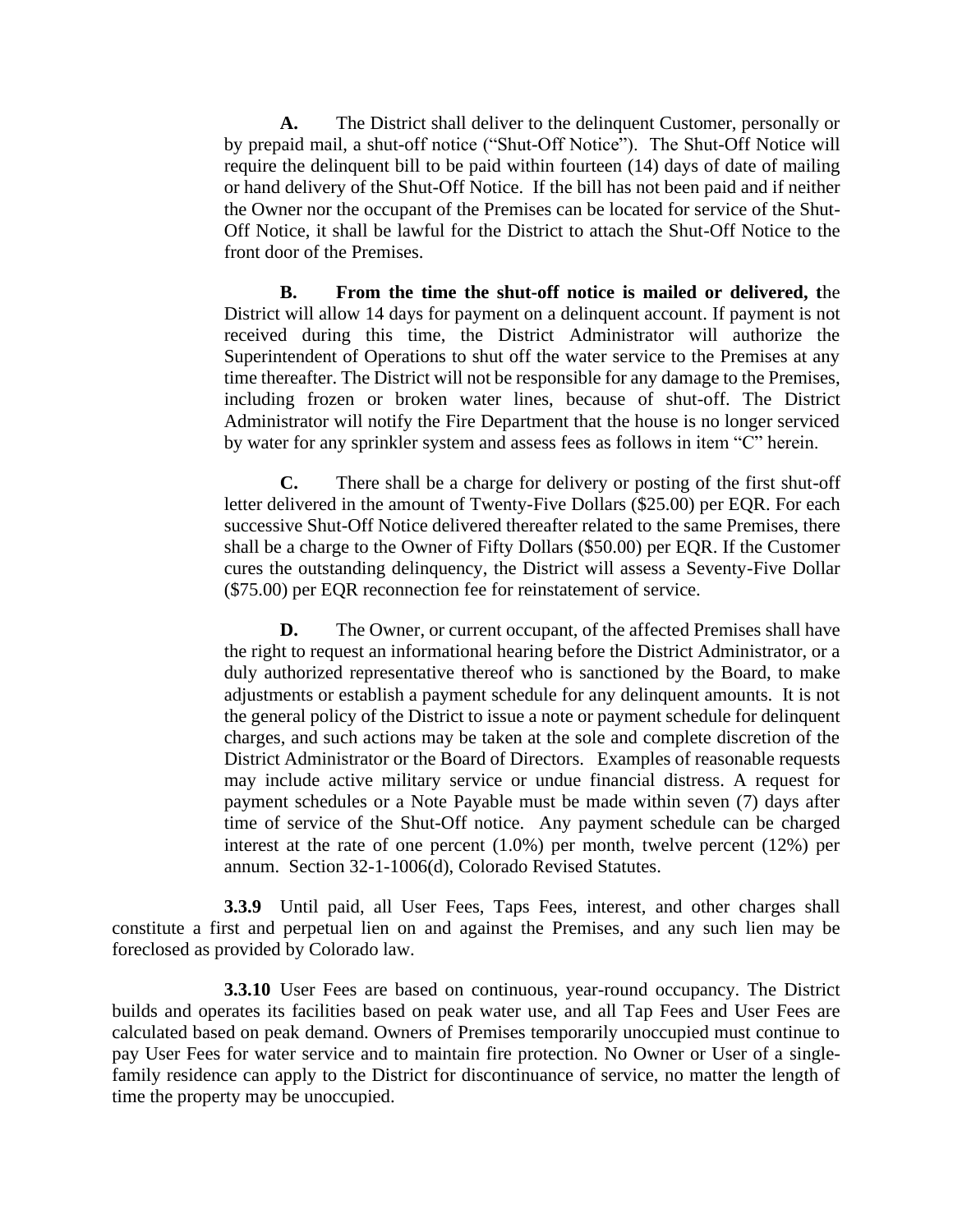In the case of Commercial Users, if a change in operations results in a temporary reduction in the need for the total number of EQR's, the Customer must pay User Fees for all EQR's held by that Customer. If said change in operations is to be for an extended period of time, or such change is permanent, the Customer shall notify the District Administrator of such change, which will relieve the Customer of the immediate obligation to continuously pay said User Fees based upon on the number of EQR's discontinued, subject to the alternatives listed below.

> **A.** The Customer wishes to Discontinue Service and does not wish to pay User Fees. The District will notify Lake Dillon Fire Rescue if sprinklers are located in the building and shut off will affect fire protection. Shut off will not commence if Lake Dillon Fire Rescue does not approve.

> **B.** Interest accrues at 1% a month compounded quarterly on all current User Fees until the Customer decides whether to abandon the Tap Fees or reinstate service at a future date. All current User Fees plus accrued interest must be paid in full before service will be re-instated. If User Fees increase, the new User Fees will be subject to interest of 1% and subject to compounding interest. The turn on/off fee is Fifty Dollars (\$50.00). Under this scenario, in order to re-establish use, the Customer can pay the lesser of previous User Fees with compounded interest, or the total Tap Fee as computed for all EQR's established per building and charged per single invoice for the Premises.

> **C.** Tap Fee Differential, as are further described in *Appendix "B", "Fees and Charges*", are applicable to all Tap Fees purchased before February 12, 2019 (the "Cut-Off Date"). The Customer must pay the delinquent User Fees plus accrued interest until the amount reaches \$8,500 per EQR. For commercial properties, the total amount due the District per building before the Customer is required to pay the differential will be based upon total EQR as billed quarterly by the District plus accrued interest. For example, a Customer has 4 EQR in a building, the total past due amount including interest would have to reach \$34,000 before the current differential charge of \$2,500 per EQR based on the 2/12/19 rate increase per EQR would be assessed. If any payment is not received hereunder, the Taps shall be considered abandoned.

> **D.** The Customer may, with advance notice to the District, fully abandon the connections to the District System and no longer be subject to User Fees. At this point, EQR are abandoned and may not be transferred to any other property in or outside the District.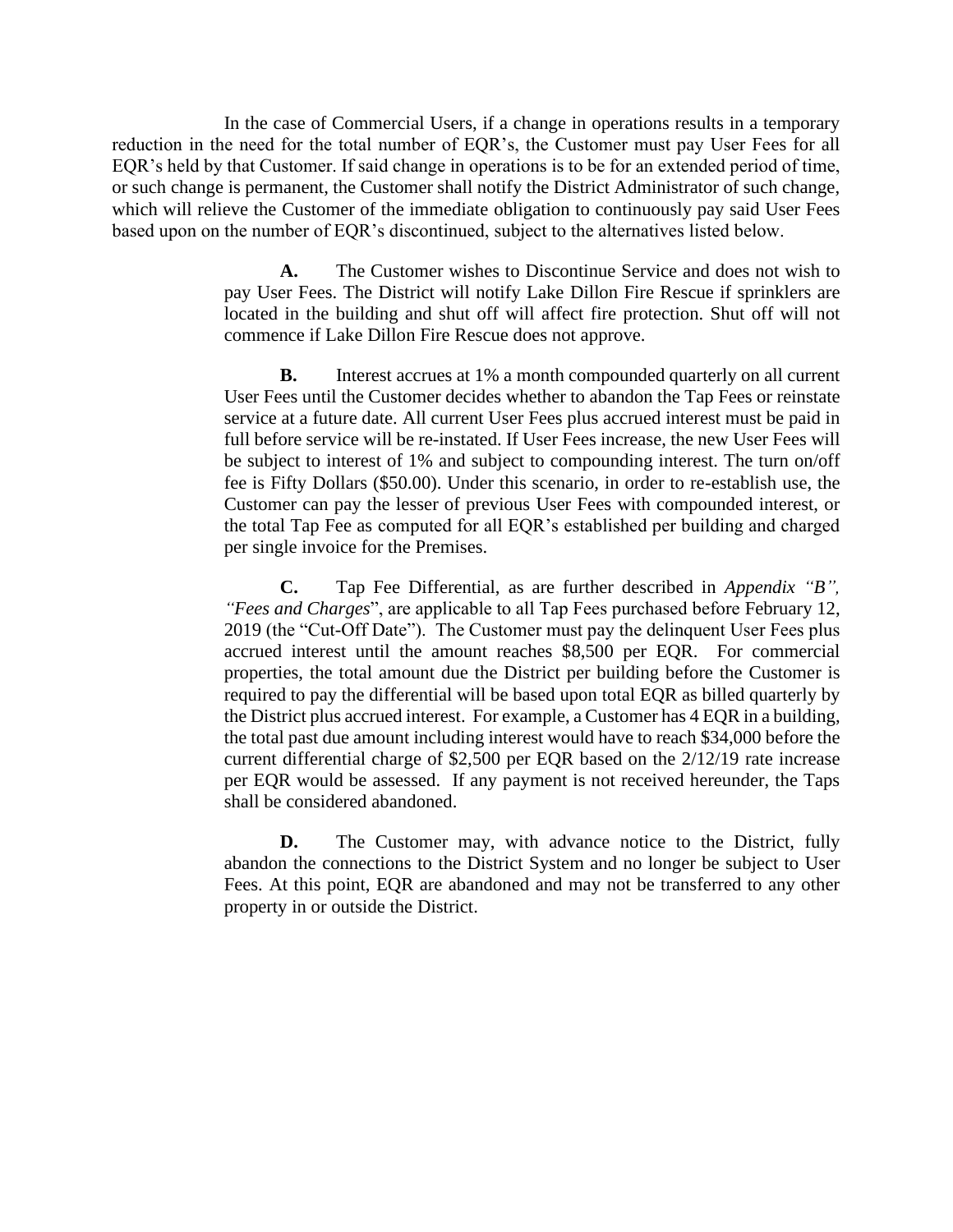#### **3.4 PURCHASE OF TAP FEES.**

**3.4.1 APPLICATION AND PERMIT FOR WATER SERVICE.** Before any connection is made to the District's System, an "Application and Permit for Water Service" ("Application") shall be obtained from and submitted to the office of the District Administrator. This Application shall be signed by the Applicant in the presence of the District Administrator or other duly authorized personnel. The Applicant must bring in a copy of the signed and reviewed building plans from Summit County. During a review of these building plans, the District Administrator or authorized individual will use such plans and the Application to compute total EQR for the proposed project. All building permits from Summit County will have weather related date limitations for excavation or installation of water main or service line stamped on the face of the permit at the time the permit is issued by the District.

**3.4.2 TAP FEE.** The Tap Fee shall be paid when the District approves the building permit issued by Summit County. A Tap Permit will only be granted when Summit County has issued a building permit. No Tap Fee shall be paid, or Tap Permit granted at an earlier time, such as when a Developer obtains a foundation or grading permit from Summit County.

**3.4.3 CHANGE OF USE.** When buildings are intentionally moved, destroyed, remodeled, or renovated for a new use, the original number of EQR previously purchased for the Premises will be credited toward the Tap Fee due on the new use or structure, provided User Fees for the original number of EQR are paid continuously during the period of non-use or the User has otherwise complied with the provisions of Subsection 3.3.10 above and *Appendix "B", "Fees and Charges"* regarding differential charges.

> **A.** It shall be the responsibility of the Customer to establish the number of Tap Fees and EQR originally purchased for the previous use or structure to be credited against the new use or structure. If the Customer is not able to establish records, the District may at its discretion use the total EQR on the most recent bill as proof of the EQR previously purchased.

> **B.** If multiple buildings are located on a single tract of land, as defined in the Summit County GIS mapping system, then EQR are to be credited to a new structure based upon the date the building permit is obtained by the Developer and approved by Summit County. The dollar amount of EQR to be credited are based on the order of destruction and tear down of the applicable building. If all buildings on a single tract of land are not demolished simultaneously, then EQR are not credited to the new facilities immediately. The Developer shall present to the District Administrator a project demolition/reconstruction schedule to help facilitate the time line for the revised Tap Fee due and EQR credits. All demolition projects are subject to Tap Fee Differential credit as approved by the Board set forth in *Appendix "B", "Fees and Charges"*.

> **C.** In the event the new use or structure does not require the use of all the original EQR purchased, then all additional EQR over and above those needed for the new use or structure may, at the User's option: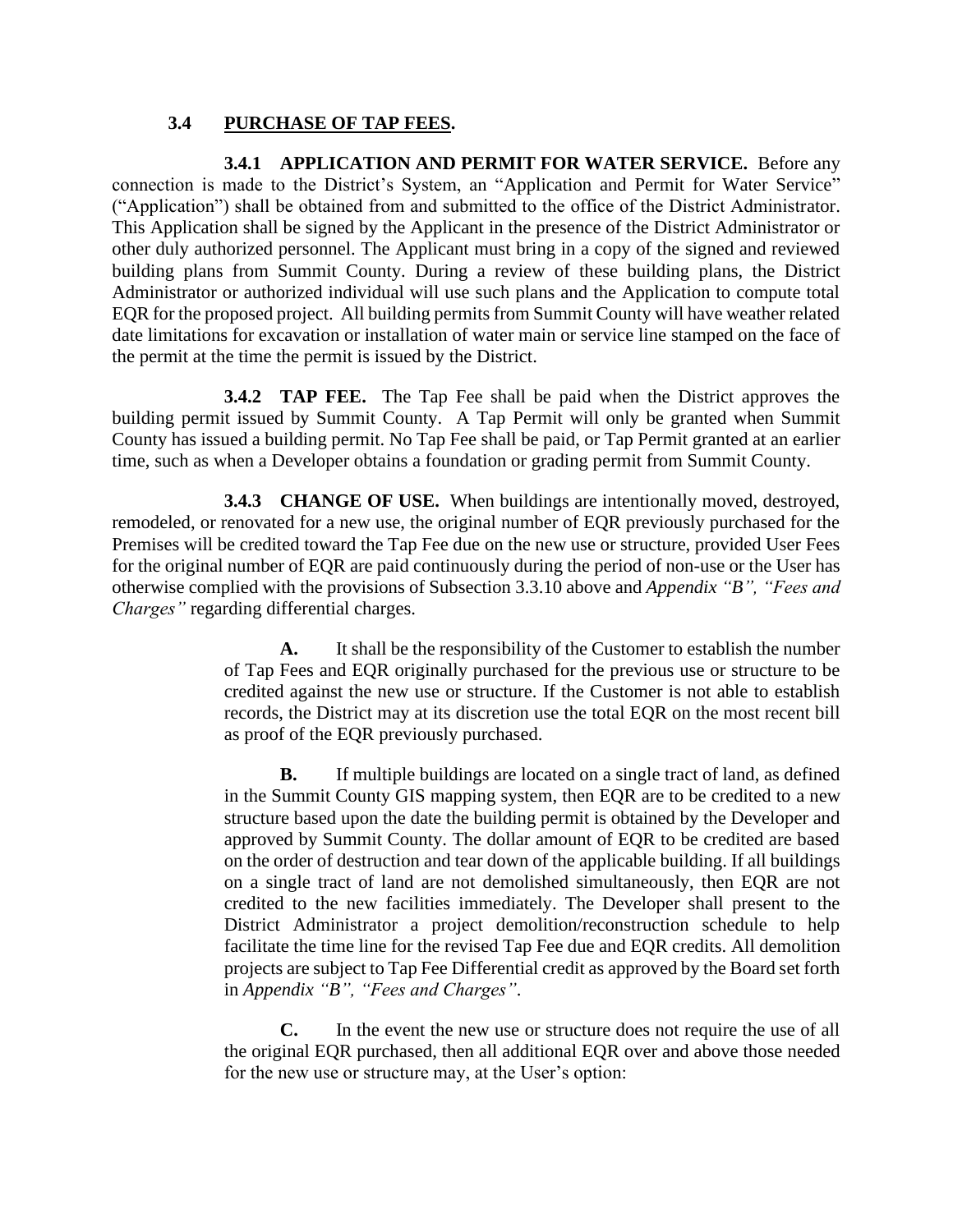1. be maintained by the User complying with the provisions of Section 3.3.10 above; or

2. terminated.

**D.** The District shall not refund any Tap Fees previously collected for those EQR terminated under the provisions of this section but will only charge the remaining EQR for calculation of User Fees.

**3.4.4 CONNECTION FEE.** A Tap Connection Fee, as provided in *Appendix "B", "Fees and Charges"*, shall be paid for each physical connection or inspection thereof. The Tap Connection Fee shall be paid to the District as the time of the issuance of the building permit from Summit County Building Department and is considered in the calculation of the "Application and Permit for Water Service."

**3.4.5 REVOCATION OF PERMIT.** Any Tap Permit may be revoked, and the User's System may be disconnected from the District System at the expense of the Customer, if the installation or use of a water service line is not constructed or utilized in strict accordance with these Rules and Regulations, or any prescribed specification of the District or any governing rules of the District.

**3.4.6 TRANSFERABILITY OF EQR.** EQR that have been paid for are usable only for service to the Premises or property intended at the time of the original building permit and purchase and payment of the Tap Fee. EQR may not be transferred for use on property other than the Premises, within or outside of the District boundaries, regardless of common ownership.

## **3.5 INCLUSIONS.**

**3.5.1 DISTRICT BOUNDARIES.** All inclusions of territory to the District shall be governed by Sections 32-1-401 and 32-1-402, Colorado Revised Statutes. These statutes are available to any Owner of property that seeks inclusion in the District's service area upon request to the District Administrator.

**3.5.2 GENERAL POLICY.** The following Article is the resolution adopted by the Board of Directors on March 12, 2008, concerning the dedication of water rights or the payment of cash in lieu of water rights: (A) as a condition of inclusion in the District's service area, or (B) as a condition of water service for new development or redevelopment within its service area that will require an increase in water use or a new water use not covered by existing taps or zoning. For any redevelopment, this condition applies only to the difference between the projected increased water demand and the pre-redevelopment water demand. For example, if the preredevelopment demand for a particular parcel of property is five consumptive acre-feet and the projected redevelopment water demand will increase demand to six consumptive acre-feet, the increase of one consumptive acre-foot will be subject to this water dedication policy. The increase may be as a result of increased density, increased landscaping, or any other change in land use or zoning that increases the water demand from the pre-redevelopment demand. There may also be situations where the water rights dedication or payment of cash in lieu is based on the diversion demand, not just the consumptive use of the water demand. The necessity of additional water rights or payments of cash in lieu of water rights is not intended to put undue financial stress upon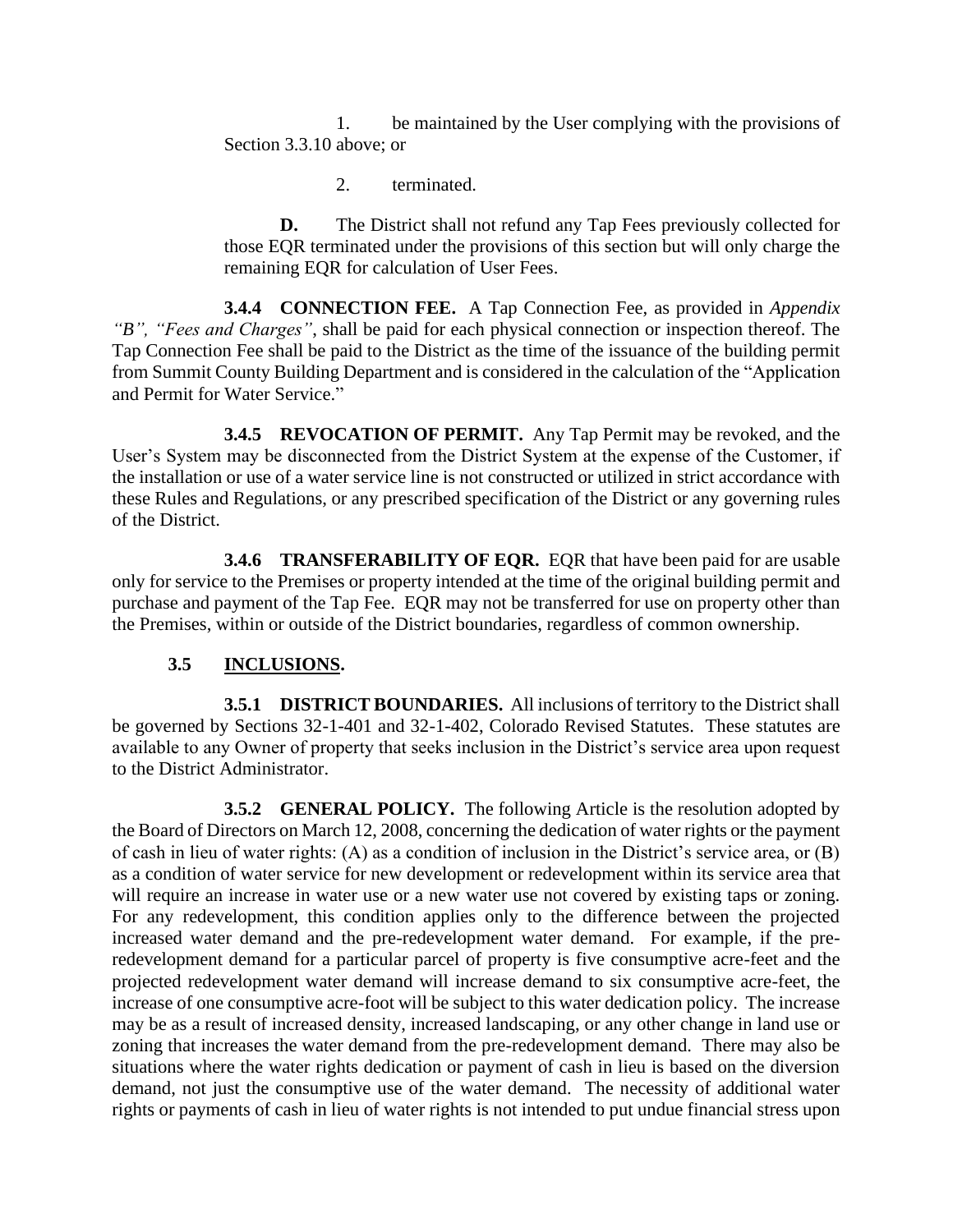any applicant for water service, but is simply a recognition of the limited water resources available to the District to meet water demands that were not specifically projected at the time of the District's formation. This general policy is effective as of the date of this Resolution.

**3.5.3 APPLICABILITY.** This policy shall apply to: (A) to all new development or redevelopment within the District's service area that will require an increase in water use or a new water use not covered by existing taps or zoning, and (B) to all properties not currently within the District's service area, as defined by District Map dated December 2018. Any party that seeks water service under this policy is referred to herein as "Applicant."

**3.5.4 DEDICATION OF WATER RIGHTS.** Any dedication of water rights under this policy must provide the District with a dependable legal supply of water, acceptable to the District's Board of Directors, equal to one hundred and twenty percent (120%) of the water rights necessary to service the new or increased water requirements associated with the new development or redevelopment, or property not currently within the District's service area. For example, if the District agrees to accept a dedication of water rights for a new or increased water requirement of 1 consumptive acre-foot, the applicant would be required to dedicate a dependable legal supply of water in the amount of 1.2 consumptive acre-feet (120% of the increase in demand of one acre-foot). Any water right proposed to be dedicated to the District to meet this requirement must be of sufficient priority and appropriately located as to meet the District's needs. All water dedication agreements or contracts between any Applicant and the District that are executed under this policy shall be at the discretion of the District.

**3.5.5 CASH IN LIEU.** A cash payment may be accepted by the District in lieu of a dedication of water rights, at the District's sole discretion. All water dedication agreements or contracts between any Applicant and the District that provides cash in lieu of water rights under this policy shall be at the discretion of the District and shall be subject to the following additional conditions:

> **A.** The District has sufficient water rights to meet the new water service obligation, or the cash can be utilized by the District to develop and/or acquire additional water supplies sufficient to meet the new water service obligation.

> **B.** The Applicant does not have access to the type of water rights that meet the District's criteria for acceptance of water rights.

> **C.** The water rights appurtenant to the land to be served have been previously severed.

> **D.** Cash payments shall be based on 120% of the projected new or increased water use.

> **E.** Cash payments shall be valued at the current market value of firm annual yield of in-basin storage but shall not be less than forty thousand dollars (\$40,000.00) per consumptive acre-foot of water.

**3.5.6 PAYMENT OF COSTS.** All payment of costs regarding water dedication agreements or contracts between an Applicant and the District under this policy shall be subject to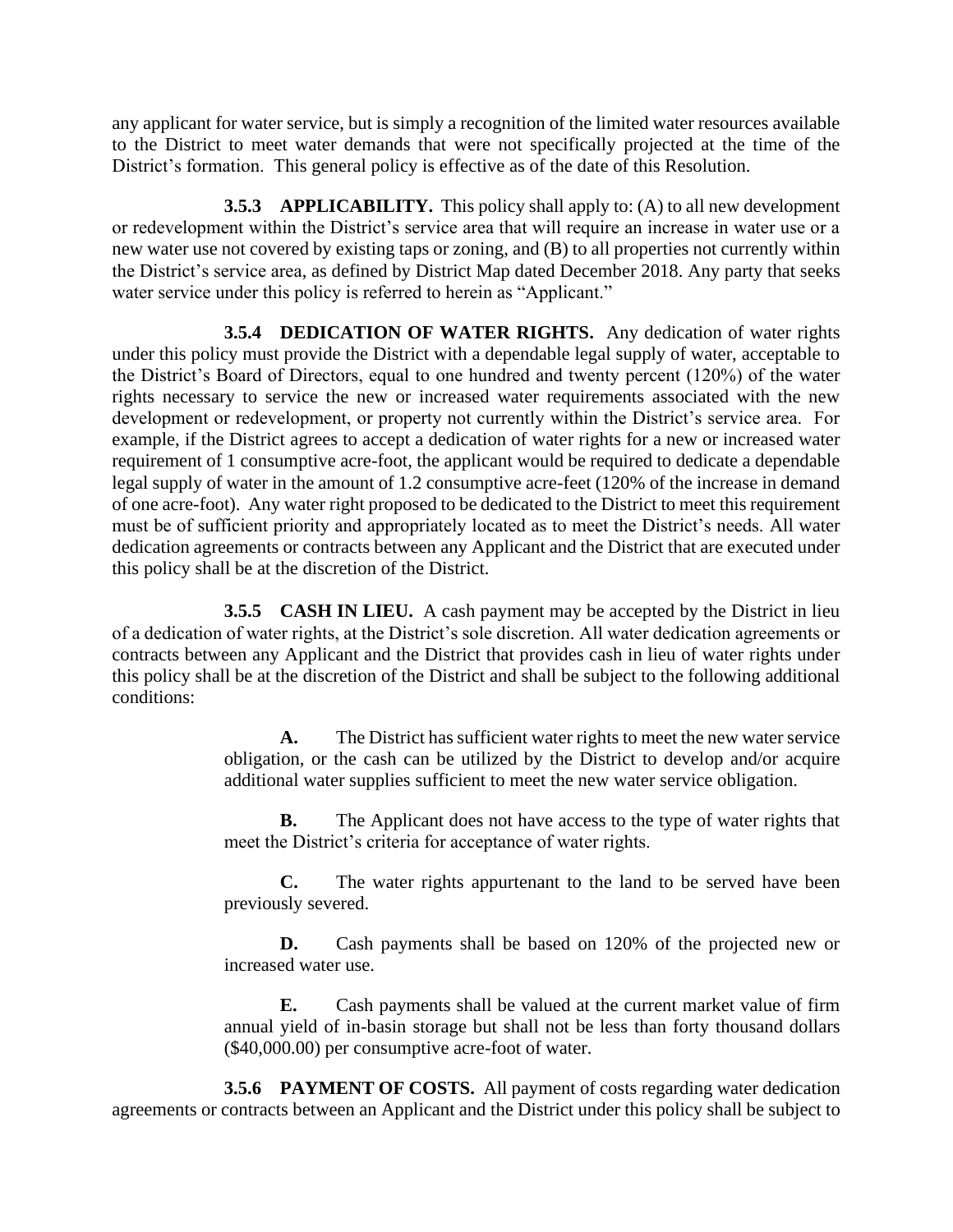the following conditions:

**A.** In addition to the dedication of water rights under Section 3.5.4 or cash payments under Section 3.5.5, Applicant shall be required to pay the District for all legal, engineering, and other costs incurred or which may be incurred by the District to evaluate and/or adjudicate any augmentation plan or other water court application, if necessary, to provide new or increased water service to any Applicant's property.

**B.** Where an engineering or legal evaluation is required by the District to implement the terms of this policy, the Applicant will be required to deposit with the District an initial fee of no less than \$5,000 to pay for the cost of such evaluation. The initial deposit shall be used to pay the costs of staff, legal consultants, engineering consultants, and other expenses that may be incurred by the District. These costs are separate and distinct from any other Tap Fees and other charges applicable to the development. This cost reimbursement charge is not related or credited to any other fee of the District. Deposit amounts in excess of the actual cost of the analysis will be refunded to the proponents of the development. A good faith effort will be made to generally account for the costs incurred, but the District shall not be obligated to provide a specific accounting of costs, but only a generalized estimate.

**3.5.7 PETITION FOR INCLUSION.** For any Applicant that seeks water service for property located outside the District's boundary, a Petition for Inclusion ("Petition") in the District's service area shall be submitted to the District Administrator. The Applicant must sign and notarize the Petition (two (2) Copies) which shall be accompanied by a non-refundable payment as stated in *Appendix "B",* "*Fees and Charges"* to cover the up-front fees and expenses of the District's staff, attorney, engineers and publication costs. This payment is separate and distinct from the \$5,000.00 described in Section 3.5.6(B) above. Said Petition must include a report by a water resource engineer detailing the water service requirements of the property, and a certification by the Applicant that the Applicant has the ability to either dedicate sufficient water rights to the District or to submit a cash payment in lieu of water rights to the District under the terms set forth in this Article. Said Petition must include a legal description of the property proposed to be included in the District's boundary. If the property is not subdivided, a metes and bounds description is required, as well as a total measurement of the land area to be included. Said Petition shall also include a map of the property to be included, containing accurate U.S.G.S. contours (2 ft. interval) in a scale that is not smaller than  $1$  inch  $= 50$  feet. The water resource engineering report to be submitted with the Petition shall contain thorough responses to the following questions, in addition to responses to any water demand questionnaires that may be adopted by the Board from time to time:

1. What is the current zoning of the property?

2. What is the anticipated development for the property? (i.e. the number and size of dwelling units, size of irrigated lawns and open space areas, and the extent and nature of any commercial uses)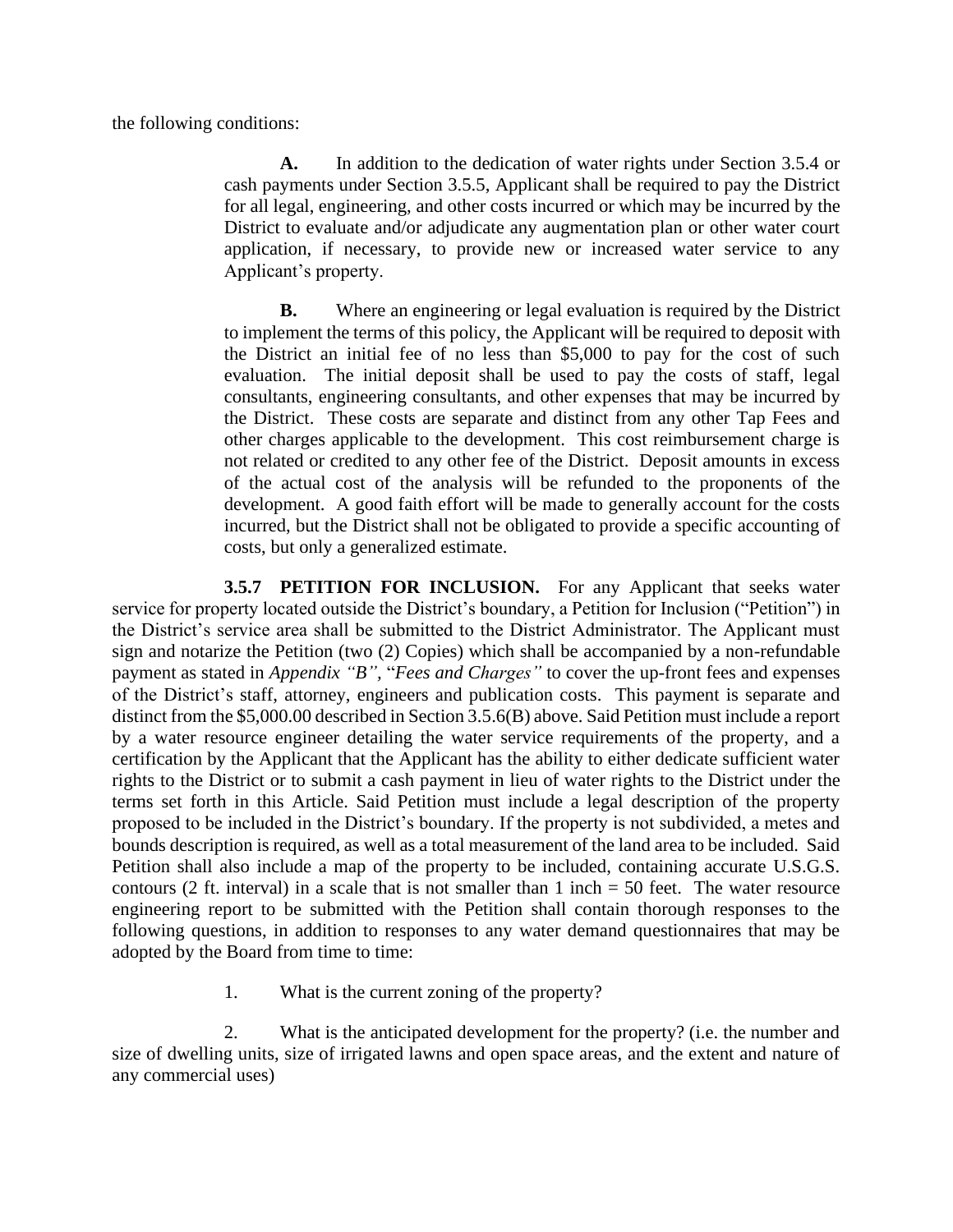3. What are the water diversion requirements for the anticipated development, including the peak flow requirements, and the resulting consumptive use of water in average and below average years?

4. What are the fire flow requirements for the planned development based on the wild land fire requirements? (This information can be obtained from the Fire District.)

**3.5.8 PUBLIC HEARING.** Upon receipt of a complete Petition for Inclusion, the Board of Directors shall set a date for a public hearing. After the public hearing has been scheduled, legal notice shall be published for three (3) consecutive weeks. The public hearing shall be held and the Board of Directors shall, approve with conditions, or disapprove the inclusion of property. If approved, an Order for Inclusion of Property and Notice for the District Court shall be prepared by the District Administrator and signed by the District Chairman or Vice Chairman and attested by the Secretary. These documents shall then be filed with the District Court and copies forwarded to the appropriate state and county agencies by this District.

**3.5.9 CONSTRUCTION STANDARDS.** Please refer to *Appendix "C", "Constructions Standards", Section 1.4* for the *Procedure for Water Main Extension by Developers* for property located outside of the District boundaries.

#### **3.6 RESPONSIBILITY OF THE CUSTOMER.**

**3.6.1 WATER SERVICE LINE.** Each Owner shall be responsible for installing and maintaining the entire length of the water service line. This line extends from the Premises past the curb stop to the Water Main or Stub-Out. Leaks or breaks in the User's System shall be repaired by the Owner within a reasonable period not to exceed seventy-two (72) hours from the time of notification of such condition to the District.

**3.6.2 REPAIR TO USER'S SYSTEM.** If satisfactory progress toward repairing the said leak has not been accomplished within seventy-two (72) hours, the Superintendent of Operations shall shut off service to the affected Premises until the leaks or breaks have been repaired. If the User's System cannot be shut off, or if the leak is between the Water Main and the service valve, the District may contract with others to repair the leak. In this instance, the Owner or User will be billed for this repair with payment due within thirty (30) days of the date of the invoice. If not paid, the District may shut off the water service to the Premises until the charges are paid. In addition, the District may pursue any other remedies as set forth in these Rules and Regulations or established by Colorado law.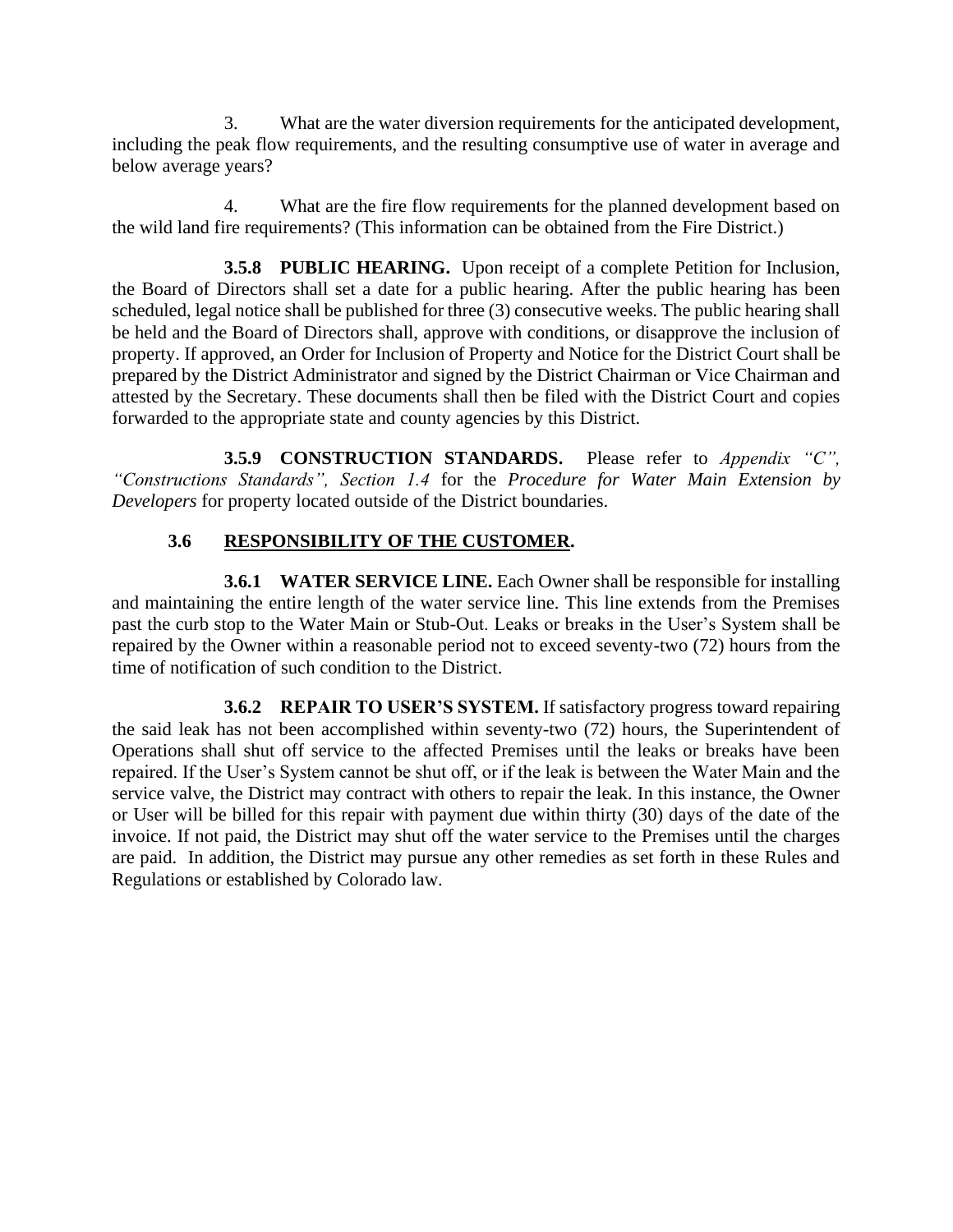#### **3.7 TAMPERING WITH THE DISTRICT SYSTEM.**

**3.7.1** No unauthorized person shall uncover, make any connection with, or open into use, alter, or disturb any Water Main or appurtenances of the District System without first obtaining a written permit from the District. The District shall have the right to correct, reverse, or undo anything done in violation of this Section 3.7 at the expense of the violator, and may suspend or terminate water service to the violator for as long as may be reasonably necessary for the protection of the District System and other users thereof.

**3.7.2** No person shall maliciously, willfully, or negligently, break, damage, destroy, uncover, deface or tamper with any portion of the District System including Meter Assemblies. Any such violation may be referred to the District Attorney for prosecution.

**3.7.3** Any person notified by the District of any violation of the provisions of this section shall have the violation disconnected, repaired or ceased within seventy-two (72) hours of said violation, unless said notification specifies a longer time frame. If satisfactory progress toward correction of the violation is not made in the time specified, the Superintendent of Operations shall have the authority to repair the violation or disconnect service to the Premises at the violator's expense. Reimbursement to the District of the costs therefore shall be pursuant to Section 3.6.2.

**3.7.4** Any person who violates the provisions of this section shall be immediately fined Five Hundred Dollars (\$500) by the District and may be charged with a misdemeanor and upon conviction thereof, shall be fined in an additional amount as established by the responsible court for such violation.

## **3.8 TEMPORARY WATER SERVICE.**

**3.8.1** Temporary water service is available from the District between May 1<sup>st</sup> and October  $1<sup>st</sup>$  of any year. A Customer may receive temporary water service from the District through a fire hydrant when the following conditions are met, and use of a hydrant without meeting these conditions shall constitute tampering in violation of Section 3.7 herein:

> **A.** The Customer's use of the water is within the boundaries of the District, unless specifically waived by the District.

> **B.** The Customer receives written permission and obtains signoff from the Lake Dillon Fire Rescue to use a specified hydrant.

> **C.** The Customer contacts the District Administrator or Superintendent of Operations at least seventy-two (72) hours in advance of required service.

> **D.** The Customer shall furnish all necessary hoses and equipment after the Meter Assembly, including any required backflow prevention device.

> **E.** The Customer shall not operate the hydrant, but only the control gate valve on the Meter Assembly.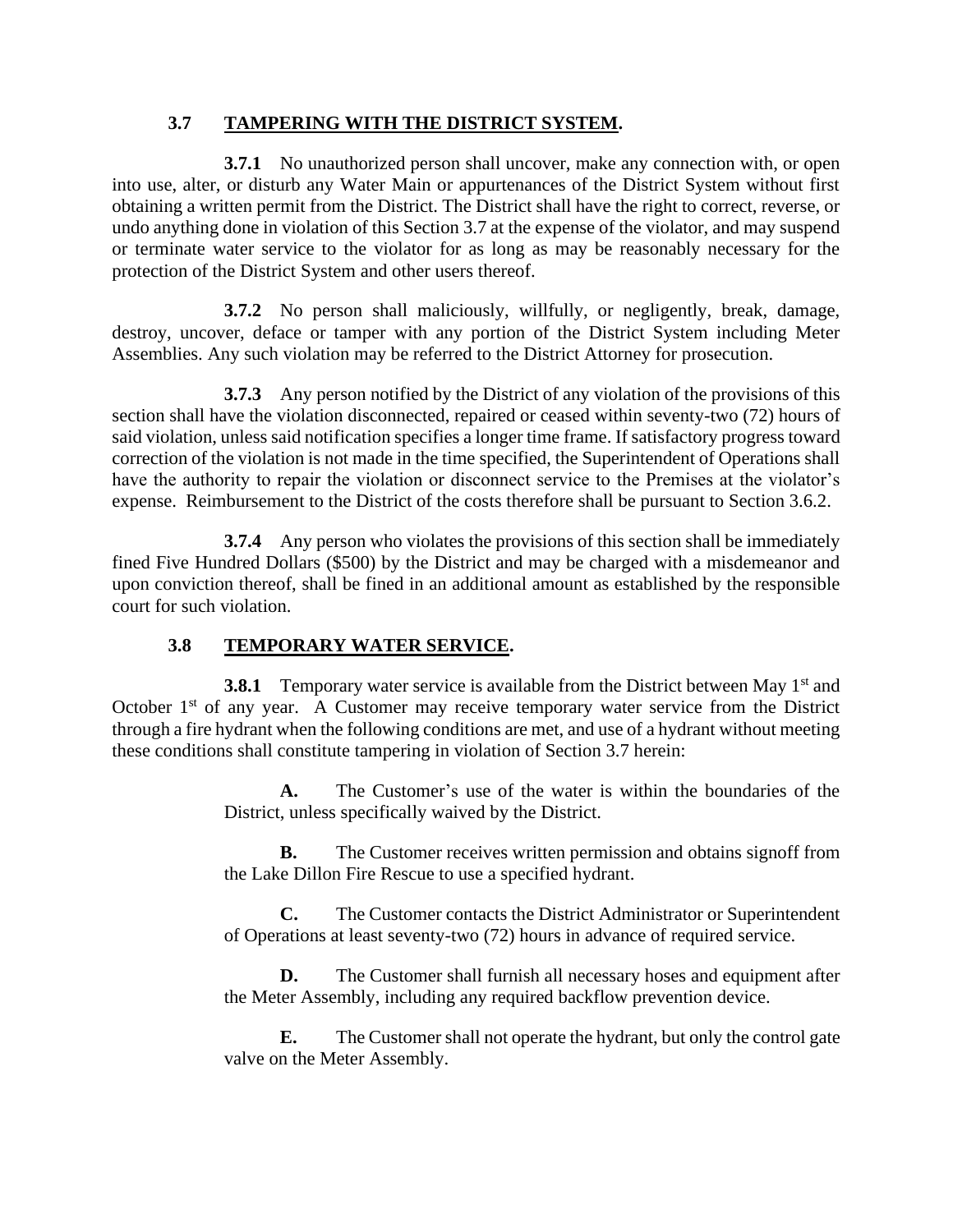**F.** A connection fee of \$50 will be charged per connection and a transfer fee of \$10 for each move of the meter from one hydrant to another under the same permit. No fee is charged for the removal of the hydrant. Meter Assembly moves shall only be made by authorized staff of the District. In addition, the Customer shall be charged \$4.48 per thousand gallons of water use.

**G.** A deposit of \$300 shall be made for all non-District customers for the service. This fee may only be waived by authorized District staff.

**H.** Temporary service is limited to a period of 30 days unless a longer period is duly authorized by the District Administrator or Superintendent of Operations.

**I.** Temporary water service Customer is responsible for any damage to the hydrant, Meter Assembly or other District's facilities. These repair costs shall be deducted from the deposit, if any, or billed directly to the Customer.

#### **3.9 FIRE PROTECTION.**

**3.9.1** The fire demand water provided by the District are general guidelines and for site specific occurrences these available fire flow figures listed below may vary. Special circumstances may occur or exist that may limit these flows.

| Area     | Demand   |
|----------|----------|
| Base I   | 2500 GPM |
| Base II  | 3000 GPM |
| Base III | 3000 GPM |
| Base IV  | 3000 GPM |

If any structure constructed in the District requires fire demand water in excess of the above amounts, the Developer, User or Owner of the Premises shall be responsible for the cost of providing excess fire demand water, or such party shall be responsible for the cost required to bring the structure within the fire demand water requirements of the District.

**3.9.2** The location, number and type of fire hydrants required for new construction shall be subject to approval by the Lake Dillon Fire Rescue and the District. All hydrants required to serve new construction shall be installed at the expense of the Owner of the property. Properties in the North Fork and North Fork Reserve will have limited water pressure and water flow and these demand flows are not applicable to properties in those areas.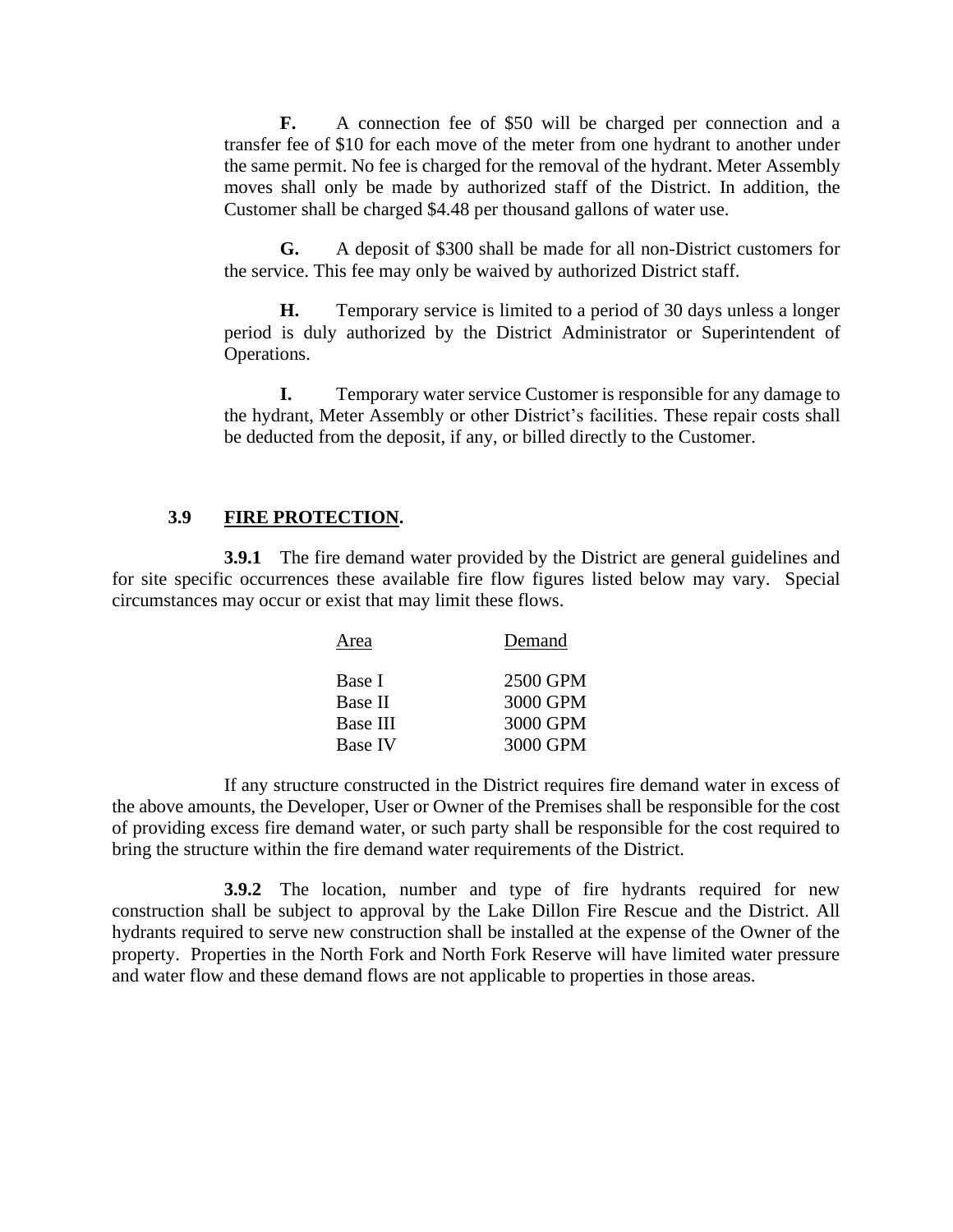#### **3.10 ALTERATIONS AFFECTING EQR CALCULATION.**

- 3.10.1 For the purpose of this section 3.10 and section 3.11, "alterations" shall include a change in the use of a Premises or any part thereof (including a change from undesignated commercial use to a designated commercial use), a change in the number of Plumbing Facilities associated with a Premises, or a change in any of the criteria listed in Appendix A or Appendix B herein which the District uses to convert a Premises to EQR (*e.g.*, number of bedrooms and bathrooms, area, hot tubs, etc.).
- 3.10.2 An Owner is required to notify the District Administrator in *advance* and in writing of any alterations that are proposed to his Premises that is connected or is to be connected to the District's Facilities and shall submit plans of such proposed 9.6.3. If the alteration is substantial, the Administrator shall re-evaluate the EQR associated with the entire Premises, as proposed to be altered. If the alteration is not substantial, the Administrator shall re-evaluate the EQR associated only with that part of the Premises being altered. The re-evaluation in either case shall be made using the SFE Unit Conversion Schedule in effect at the time of the re-evaluation.
- 3.10.3 If the re-evaluation results in a finding by the Administrator that the number of EQR for the Premises, as proposed to be altered, is greater than the number of EQR assigned to that Premises based on previously paid plant investment fee(s), then the Owner shall be required to pay an additional Tap Fee ("Additional Tap Fee"). The Additional Tap Fee shall be determined by multiplying the Unit EQR Rate in effect at the time of re- evaluation by the difference between the number of EQR for the Premises, as proposed to be altered, and the number of EQR assigned to that Premises based on previously paid Tap Fee(s) ("Tap Fee Differential"). The Additional Tap Fee shall be calculated by multiplying the Tap Fee Rate in effect under these Rules at the time of such evaluation, times the Tap Fee Differential. The Additional Tap Fee shall be paid prior to the time of making the proposed alteration.
- 3.10.4 If the re-evaluation results in a finding by the Administrator that the number of EQR for the Premises, as proposed to be altered, is equal to or less than the number of EQR assigned to that Premises based on previously paid plant investment fee(s), then no Additional Tap Fee will be required for the Owner to implement the alteration. The District will not be obligated to reimburse the Owner for the Tap Fees associated with the difference between the number of EQR assigned to that Premises based on previously paid Tap Fee(s) and the number of EQR for the Premises, as proposed to be altered. The number of EQR assigned to that Premises based on previously paid Tap Fee(s) and the previously paid Tap Fee(s) associated with those EQR shall remain with the lot or parcel on which the Premises is located.
- 3.10.5 All determinations necessary under this section 3.10 shall be made by the Administrator. The determinations made by the Administrator may be appealed to the Board at its next regular meeting by filing a written appeal request prior to such meeting as provided herein and in the District Bylaws.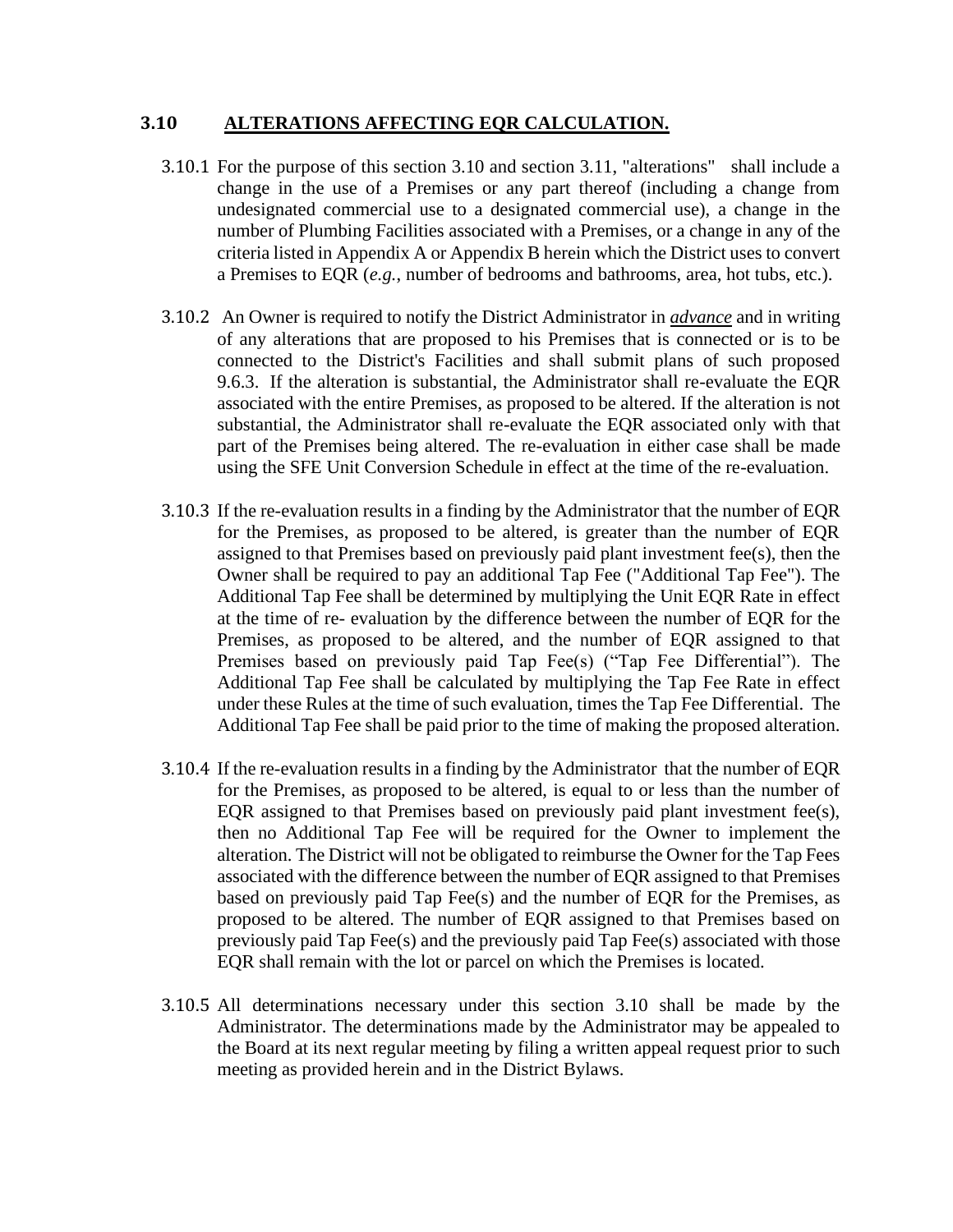#### **3.11 CONNECTION APPROVAL LIMITATION**

- 3.11.1 The District's approval of a connection to its Facilities and the District's determination of the number of EQR associated with the connected or to be connected Premises are conditioned on the continued validity of the plans furnished to the District, the representations made to the District, and/or the inspections made by the District upon which such connection approval and EQR determination were made.
- 3.11.2 If, subsequent to an EQR determination upon which a Premises connection approval is based, the Owner of such Premises, or his representative or successor in interest, makes alterations to the Premises without complying with the provisions of section 3.10, which alterations result in a "subsequent EQR determination" (as described below) that is greater than the District's prior EQR determination for that Premises, then, except as provided in section 3.11.5, the District connection approval shall terminate, such termination to commence on the first day that any part of such altered Premises is utilized (hereinafter "Termination Date"). The continued use of the District's Facilities by such Premises shall constitute a violation of the District's Rules and Regulations and the Owner of such Premises shall be subject to:
	- A. discontinuance of service;
	- B. the unpaid Tap Fee and "monthly user fees" attributable to the difference between the subsequent SFE determination and the prior SFE determination; and
	- C. a penalty for each day of such continued use after the Termination Date in an amount up to, but not to exceed \$500 per day.
- 3.11.3 If the alteration is "substantial" as determined by the District Administrator, the subsequent EQR determination shall be the number of EQR associated with the entire Premises, as altered, using the SFE Unit Conversion Schedule in effect on the Termination Date.
- 3.11.4 If the alteration is not "substantial" as determined by the District Administrator, the subsequent EQR determination shall be the number of EQR associated with the unaltered part of the Premises, as previously calculated in the prior EQR determination, plus the number of EQR associated with the part of the Premises that has been altered using the SFE Unit Conversion Schedule in effect on the Termination Date.
- 3.11.5 Application for, and the determination on, reinstating connection approval of a Premises whose connection approval has been terminated pursuant to section 3.11.2 shall be made as provided herein. Prior to any connection approval reinstatement, the Owner shall pay all applicable discontinuance charges, the unpaid Tap Fees and unpaid monthly service fees, and all penalty assessments.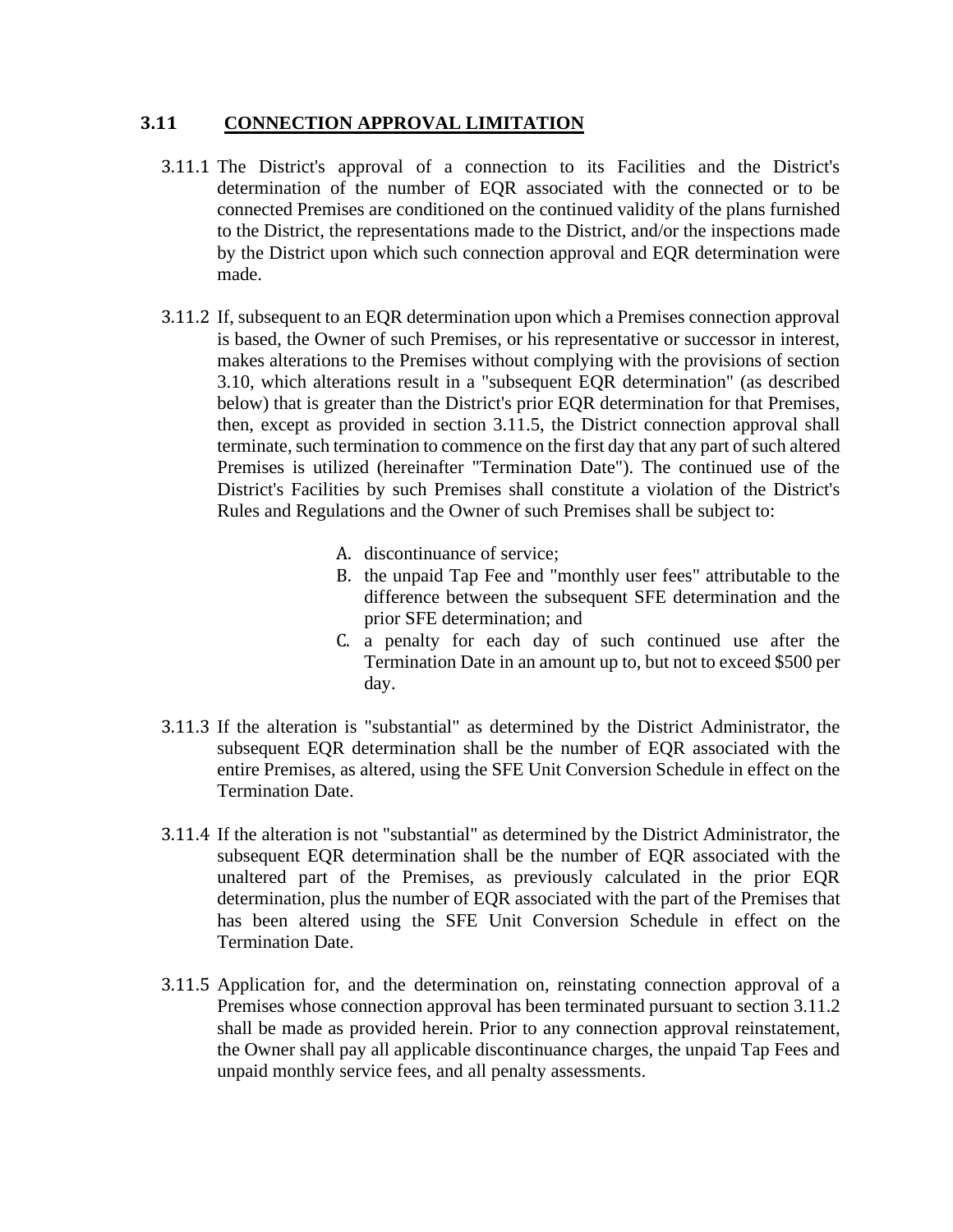- A. The unpaid Tap Fee shall be the greater of:
	- 1. the Unit Tap Fee Rate in effect on the Termination Date times the difference between the subsequent EQR determination and the prior EQR determination, plus simple interest on that amount at the rate of twelve (12) percent per year from the Termination Date to the date of unpaid Tap Fee payment; or
	- 2. the Unit Tap Fee Rate in effect on the date of unpaid Tap Fee payment times the difference between the subsequent EQR determination and the prior EQR determination.
- B. The unpaid monthly service fees shall be the sum of all the monthly service fees from the Termination Date to the date of unpaid monthly service fees payment that would have been assessed against the Premises if the District had known about the alterations less the monthly service fees for the Premises actually received by the District since the Termination Date, plus simple interest on that amount at the rate of twelve (12) percent per year from the Termination Date to the date of unpaid monthly service fees payment.
- 3.11.6 The provisions of sections 3.11.2 through 3.11.4 shall not apply in situations where: (a) the District discovers that an alteration or alterations to a Premises has/have been made subsequent to an EQR determination upon which that Premises connection approval is based without complying with the provisions of section 3.10, and such alteration(s) results in an "new EQR determination" (as described below) that is greater than the District's prior EQR determination for that Premises; but (b) the current Owner demonstrates to the District through a sworn affidavit or other evidence that the alteration or alterations in question did not occur during the time of his/her/its ownership of the Premises. Instead, the following will apply:
	- A. The new quarterly service fee for the Premises, based on the new EQR determination, will be charged and due beginning on the date of the District's discovery of the alteration(s) ("Discovery Date").
	- B. The additional Tap Fee attributable to the new EQR determination shall be calculated by multiplying the difference between the new EQR determination and the prior EQR determination for the Premises times the Unit Tap Fee Rate in effect on the Discovery Date; and that additional Tap Fee is currently owed against the Premises but will not be due until such time as (1) any future alteration (as defined in section 3.10) is made to the Premises; or (2) the Premises is under contract for sale, at which point the collection process set forth in Appendix A, Note G, shall be implemented.
	- C. No interest or penalties will be assessed for such circumstances.
	- D. The new EQR determination shall be made as follows:
		- 1. If the alteration or alterations in question is/are "substantial" as determined by the District Administrator, the new EQR determination shall be the number of EQR associated with the entire Premises, as altered, using the SFE Unit Conversion Schedule in effect on the Discovery Date.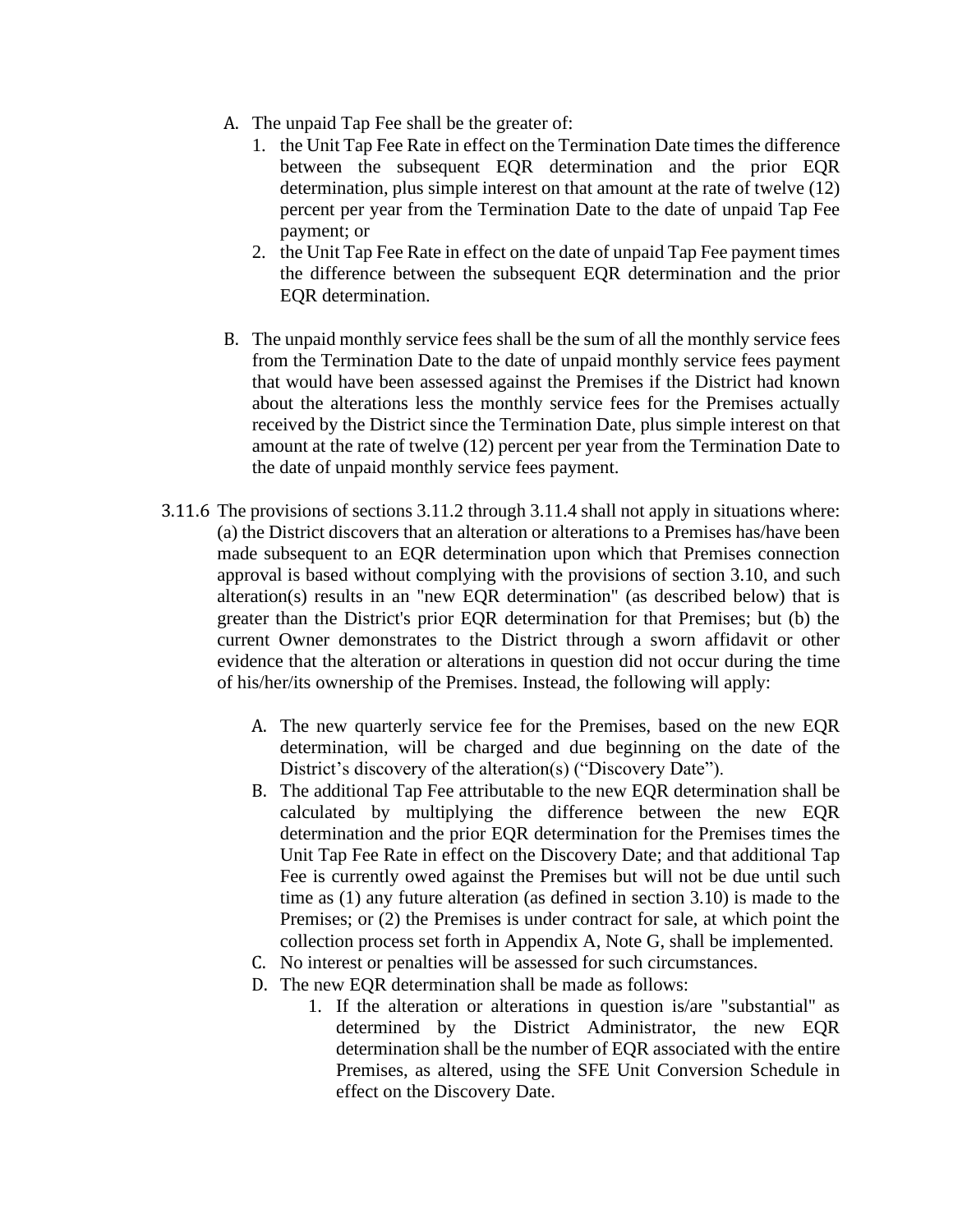- 2. If the alteration or alterations in question is not "substantial" as determined by the District Administrator, the new EQR determination shall be the number of EQR associated with the unaltered part of the Premises, as previously calculated in the prior EQR determination, plus the number of EQR associated with the part of the Premises that has been altered using the SFE Unit Conversion Schedule in effect on the Discovery Date.
- 3.11.7 All determinations necessary under this section 3.11 shall be made by the Administrator. The Administrator 's determinations may be appealed to the Board at its next regular meeting by filing a written appeal request prior to such meeting as provided herein. The Administrator may waive any interest or penalties provided for herein for good objective cause. The Administrator may also recommend waiver of any application of these provisions for good, objective cause, subject to final review and approval of the Board at a public meeting.

3.11.8 Inspection/Self Reporting. The District reserves the right to take any reasonable actions of inspection or monitoring to ensure compliance with these Rules and to enforce the amount due for any EQR underreporting or Tap Fee Differential. These measures may include formally reporting such concerns to a title company as part of any closing review conducted by the District; distributing self-reporting forms and sworn statements from any owner in an effort to assess any underreporting of EQR throughout the District; and scheduling inspections of any Premises in furtherance of these provisions, in accordance with the allowance for inspection set forth in these Rules.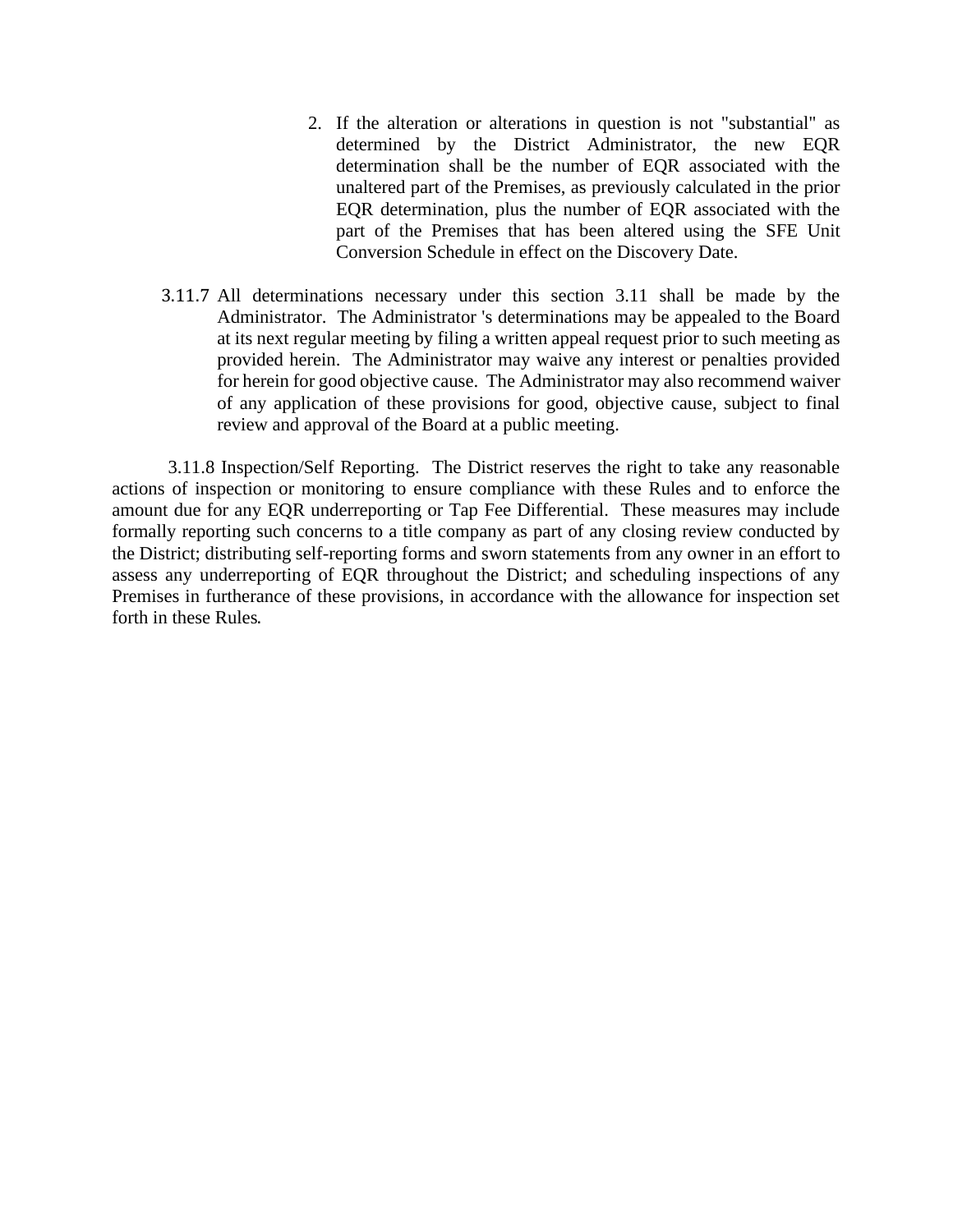## **ARTICLE IV** *PENALTIES AND SEVERANCE*

**4.1 LIABILITY.** Any person violating any of the provisions of these Rules and Regulations, or whose acts cause the District to violate the terms of its permits or any other regulation or statute, shall become liable to the Board of Directors of the District for any and all expense, including attorney's fees, losses, damages, and fines occasioned by reason of such violation and any and all applicable interest charges, as defined by Section 32-1-1006 (1) (d), Colorado Revised Statutes.

**4.2 VIOLATIONS.** Any person found to be violating any of the provisions of the Rules and Regulations shall be served with written notice stating the nature of the violation and providing a reasonable time not to exceed thirty (30) days for satisfactory correction of the violation. Any person who shall continue any violation beyond the time limit provided in said notice shall be charged under the appropriate laws of the State of Colorado and upon conviction thereof shall be fined an amount as established by the court of this state for each violation.

**4.3 DISCONNECTION.** In addition to and notwithstanding any other provisions of the Rules and Regulations, the District may, at its option, disconnect the water from any property owned by any person paying scheduled charges for service from the District. The cost of the disconnection and severance from the water system shall be charged against the property formerly served by the District and until paid shall constitute a perpetual lien which shall be collected in the same manner as provided herein for the collection of rates, tolls, fees, and charges, interest or as otherwise provided by law.

## **ARTICLE V**

## *EFFECTIVE DATE*

These Rules and Regulations of the Snake River Water District affect the health, safety and general welfare of the inhabitants' water usage of the District; therefore, the provisions hereof shall have full force and effect upon the date of their adoption by a quorum of the Board of Directors.

Originally adopted the 13th day of March 2012 by the Board of Directors of the Snake River Water District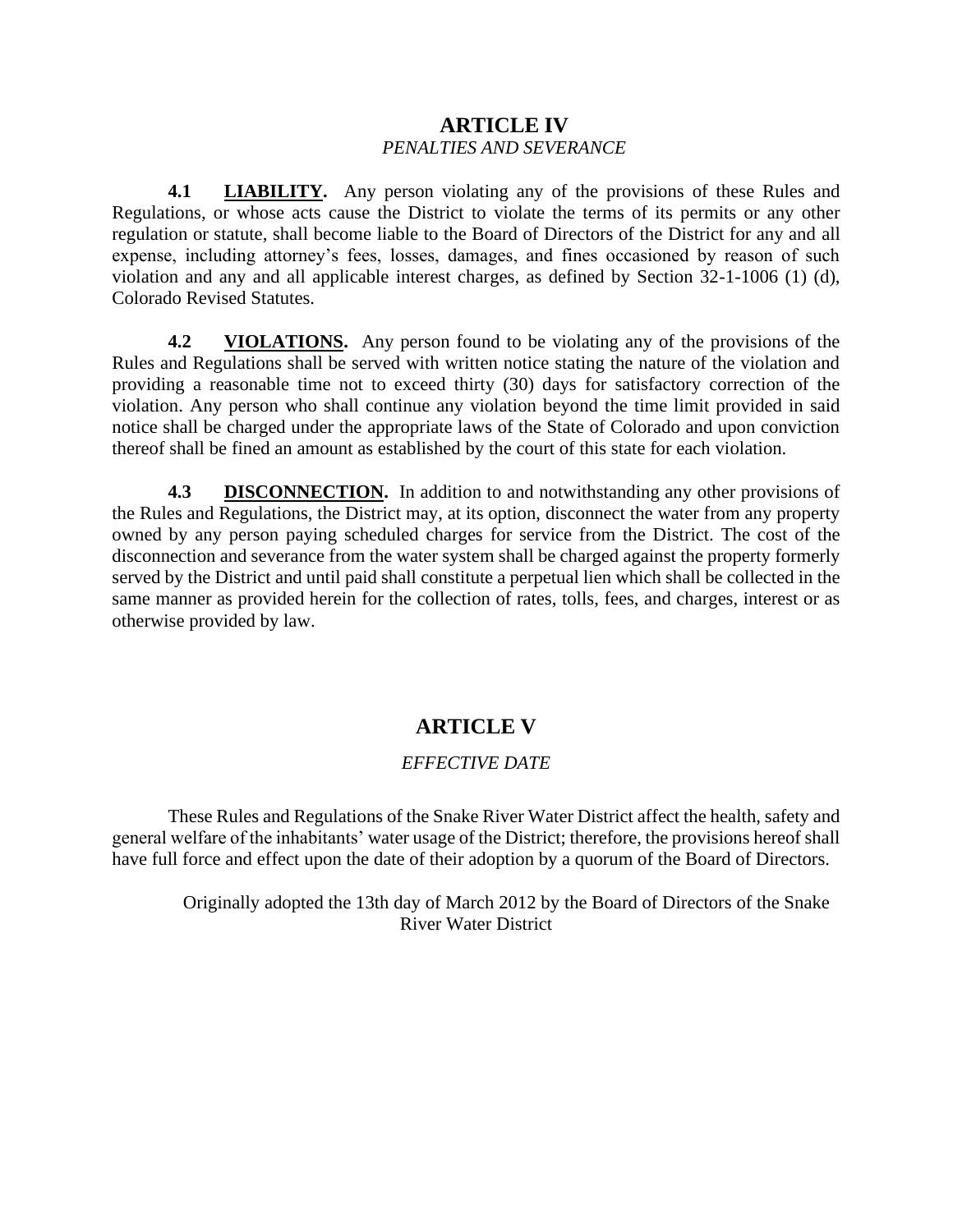## **APPENDIX A**

#### *RATE SCHEDULE SINGLE-FAMILY EQUIVALENT RATING*

Tap Fee and User Fee charges are based on a Single-family Equivalent Rating (EQR) of a one, two or three bedroom single-family residence. EQR's are based upon District water rights calculations at 350 gallons per day per EQR.

| 1.1.           | SINGLE-FAMILY DWELLING UNIT.                                 |          |
|----------------|--------------------------------------------------------------|----------|
|                | Per unit                                                     | 1.00 EQR |
|                | (includes one/two/three bedrooms)                            |          |
|                | See Article II, Section 2.6, for definition of "bedroom"     |          |
| a.             | over three (3) bedrooms, add .10 EQR per bedroom             |          |
| b.             | studio/mother-in-law attached to single-family home          |          |
|                | with outside entrance. Add .10 EQR over 1 bedroom            | .80 EQR  |
| c.             | additional laundry facility - one charge all                 |          |
|                | laundry facilities over one (1)                              | .15 EQR  |
| d.             | kitchenette (any dishwasher, refrigerator, small sink)       | .15 EQR  |
|                | located in dwelling in additional location, (e.g.)           |          |
|                | family room or home theatre.                                 |          |
| e.             | hot tubs and indoor jetted tubs etc. (See 1.27. herein)      |          |
| 1.2.           | <b>MULTIFAMILY DWELLINGS.</b>                                |          |
|                | Includes Condominiums and Condo-Tel units per unit           | 1.00 EQR |
| a.             | over three (3) bedrooms, add .10 EQR per bedroom             |          |
| b.             | studio or one (1) bedroom unit                               | 1.00 EQR |
| c.             | addition for clubhouse @ .40 EQR / 1000 sq feet              |          |
| d.             | addition for office space $@.40$ EQR / 1000 sq feet          |          |
| e.             | pools and hot tubs additional (See 1.26 and 1.27 herein)     |          |
| f.             | addition for retail space @.50 EQR/1000 sq feet              |          |
| 1.3.           | HOTEL, MOTEL, LODGES, ROOMING HOUSES,                        |          |
|                | DORMITORIES, AND BED AND BREAKFAST UNITS.                    |          |
|                | Per bed space                                                | .15 EQR  |
| a.             | king and queen (2 bed spaces)                                |          |
| b.             | double or single (1 bed space)                               |          |
| $\mathbf{c}$ . | addition for kitchen                                         | .25 EQR  |
| d.             | addition for kitchenette                                     | .15 EQR  |
| e.             | addition for laundry facilities (of total EQR's)             | 10%      |
| f.             | add for other uses as required i.e., pools, hot tubs, lobby, |          |
|                | retail etc.                                                  |          |
|                |                                                              |          |

#### **1.4. MOBILE HOMES.**

Same as single-family dwelling units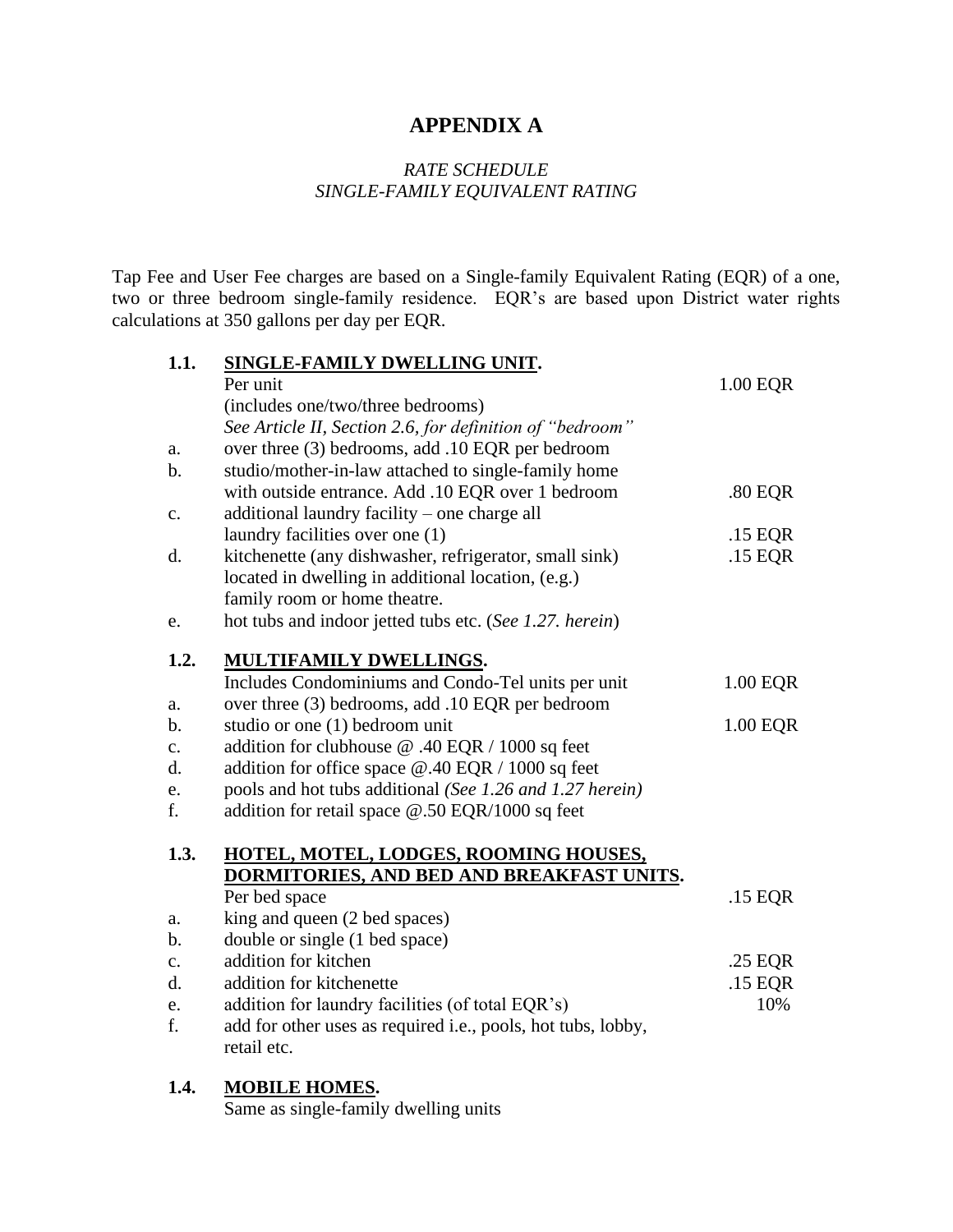| 1.5.           | RESTAURANT, CAFES, BARS, LOUNGES, BANQUET ROOMS,                  |           |
|----------------|-------------------------------------------------------------------|-----------|
|                | CLUBS, ETC.                                                       |           |
| a.             | Full Service Restaurant (per seat)                                | .15 EQR   |
| $\mathbf b$ .  | Expandable Tables (add two seats)                                 | .30 EQR   |
| c.             | Fast Food Restaurant (per seat)                                   | .06 EQR   |
| d.             | Expandable Tables (add two seats)                                 | .12 EQR   |
| e.             | Banquet Rooms (per seat)                                          | .04 EQR   |
| f.             | Expandable Tables (add two seats)                                 | $.08$ EQR |
| g.             | Bar/Lounge (per seat w/food service from kitchen)                 | .12 EQR   |
|                | (per seat w/o food service from the kitchen)                      | .09 EQR   |
| h.             | Conference Room @.40 EQR/1000 sq. ft.                             |           |
| i.             | Drive In Restaurant (per car space)                               | .06 EQR   |
| j.             | Restaurant (full, fast or bar seating) includes all               |           |
|                | sinks/wash basins etc. add for bathroom only @.05 per fixture.    |           |
| k.             | Taps for food service seating, may be adjusted at anytime         |           |
|                | when a new seat count is made for any reason. Rates based         |           |
|                | on outside seating for restaurant use shall be charged at         |           |
|                | twenty-five percent (25%) of the stated rate for each use.        |           |
|                |                                                                   |           |
| 1.6.           | <b>GAS AND SERVICE STATIONS.</b>                                  |           |
|                | per Fuel Fill Station                                             | .40 EQR   |
|                | Does not include any car wash facilities                          |           |
|                | or associated retail space,<br>applicant must define bathroom use |           |
|                |                                                                   |           |
| 1.7.           | <b>LAUNDRY, SELF-SERVICE.</b>                                     |           |
|                | per standard machine                                              | 1.40 EQR  |
|                | commercial                                                        |           |
|                |                                                                   |           |
| 1.8.           | <b>SCHOOLS, CHILD CARE FACILITIES, ETC.</b>                       |           |
|                | (per 100 students) applicant must define bathroom use             |           |
| a.             | Without gym or food preparation facilities                        | 2.70 EQR  |
| b.             | With gym and without food preparation facilities                  |           |
|                | or without gym and with food prep facilities                      | 3.35 EQR  |
| $\mathbf{c}$ . | With gym and food preparation facilities                          | 4.00 EQR  |
|                |                                                                   |           |
| 1.9.           | HOSPITALS AND CLINICS.                                            |           |
|                | (per bedspace and examination rooms)                              | .15 EQR   |
|                | add for office & administration space etc.                        |           |
|                | applicant must define bathroom use                                |           |
|                |                                                                   |           |
| 1.10.          | <b>AUTO DEALERS, VEHICLE RENTAL.</b>                              |           |
|                | per 1000 sq ft of building                                        | .30 EQR   |
|                | additional for garage and bathrooms etc.                          |           |
|                | applicant must define bathroom use                                |           |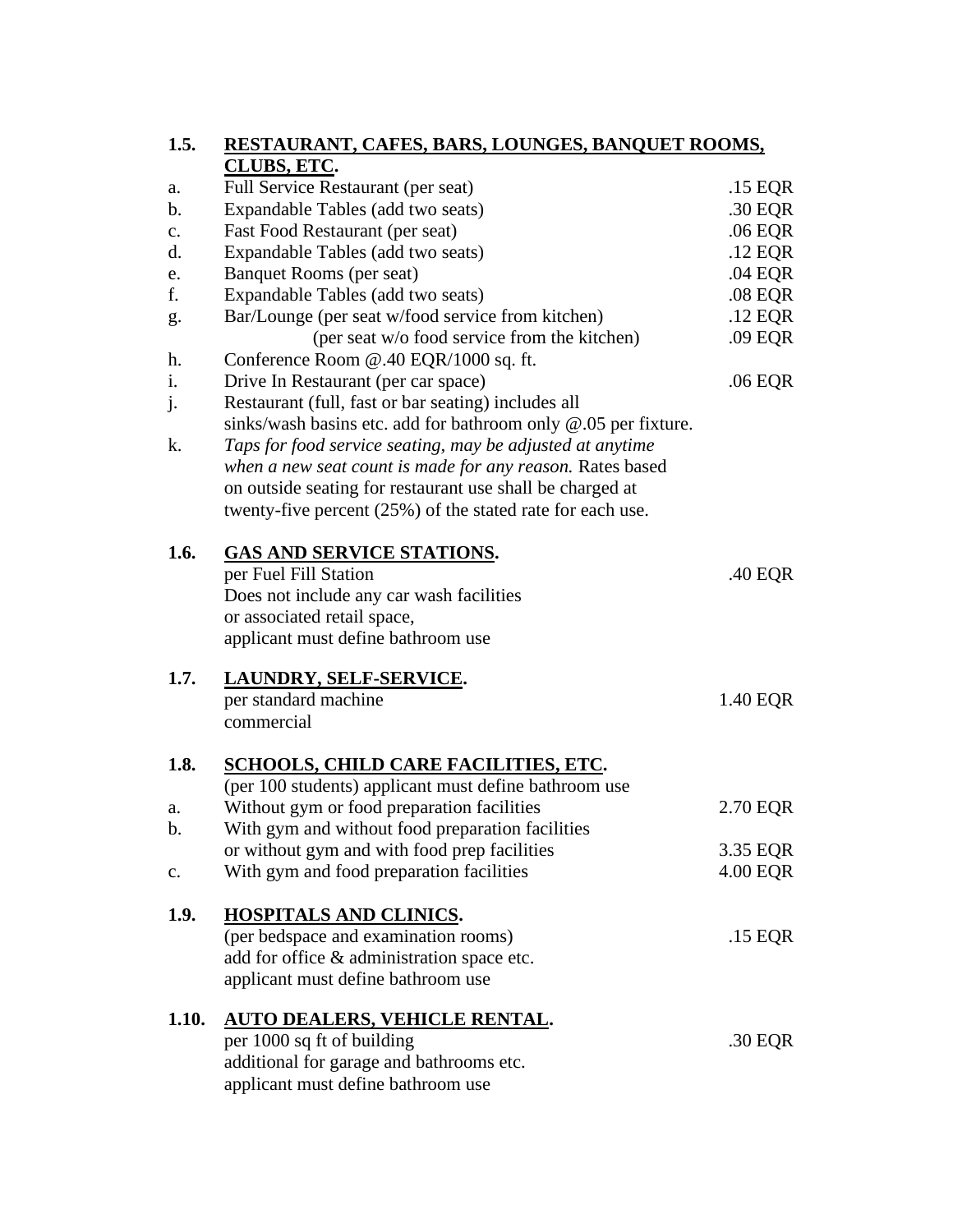| 1.11. | <b>BARBER SHOP, BEAUTY SHOP.</b>                |          |
|-------|-------------------------------------------------|----------|
|       | per chair any type                              | .15 EQR  |
|       | per closet, urinal or other fixture             | .03 EQR  |
| 1.12. | <b>BOWLING ALLEYS.</b>                          |          |
|       | per lane                                        | .30 EQR  |
|       | does not include restaurant, bars, etc.         |          |
|       | add for bathroom, applicant must define use     |          |
|       | 1.13. CAR WASH, DO IT YOURSELF.                 |          |
|       | per stall (50% reduction for recycled system)   | 1.50 EQR |
| 1.14. | <b>CAR WASH, AUTOMATIC MECHANICAL.</b>          |          |
|       | per stall (50% reduction for recycled system)   | 1.80 EQR |
| 1.15. | <b>CHURCH.</b>                                  |          |
|       | per 100 seats                                   | 1.30 EQR |
|       | with kitchen $\&$ per 100 seats add             | .70 EQR  |
|       | add for office space and conference rooms       |          |
|       | add for bathrooms, applicant must define use    |          |
|       | 1.16. CLEANERS.                                 |          |
|       | per 1000 square feet                            | 2.00 EQR |
|       | per closet, urinal or other fixture             | .03 EQR  |
| 1.17. | <b>OFFICE BUILDING.</b>                         |          |
|       | per 1000 square feet of total building          | .40 EQR  |
|       | add for bathrooms, applicant must define use    |          |
| 1.18. | RETAIL SPACE/LOBBY/VALET/HOTEL - MISC.          |          |
|       | per 1000 square foot of total building          | .50 EQR  |
|       | add for bathrooms, applicant must define use    |          |
| 1.19. | <b>RETAIL FOOD SERVICE WITHOUT SEATING.</b>     |          |
|       | per 1000 square feet of total building or space | 1.00 EQR |
|       | per closet, urinal or other fixture             | .05 EQR  |
| 1.20. | <b>GARAGES, MACHINE SHOPS, FIRE STATION.</b>    |          |
|       | per 1000 square feet of total building used     | .15 EQR  |
|       | add for office space, retail space              |          |
|       | per closet, urinal or other fixture             | .03 EQR  |
| 1.21. | <b>DRUG STORES.</b>                             |          |
|       | per 1000 square feet of total building          | .50 EQR  |
|       | per closet, urinal or other fixture             | .03 EQR  |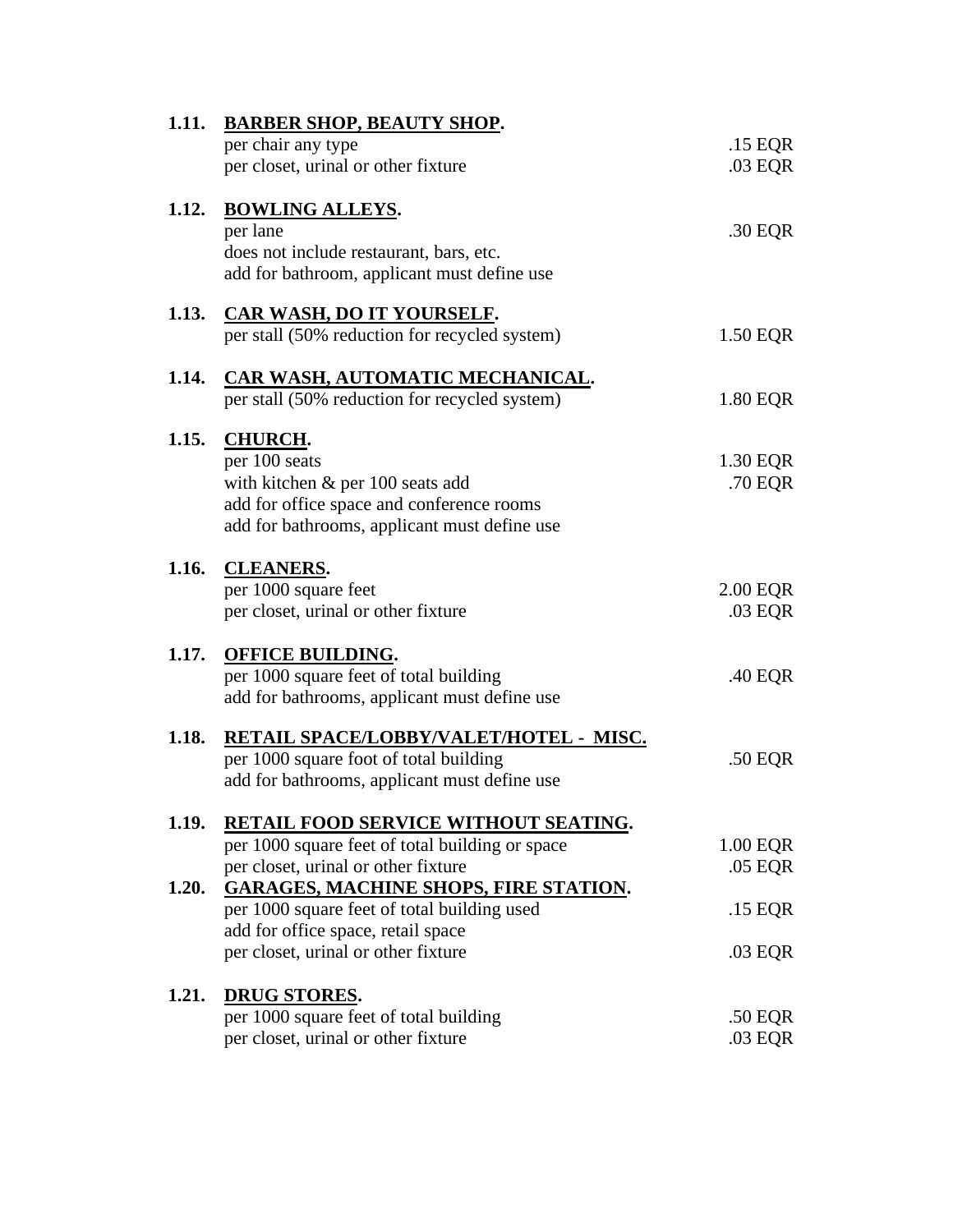| 1.22. | <b>THEATRES.</b>                                         |            |
|-------|----------------------------------------------------------|------------|
|       | per 1000/sq feet of total building                       | .50 EQR    |
|       | add per closet, urinal or other fixture                  | .05 EQR    |
|       |                                                          |            |
| 1.23. | <b>MULTI USE COMMUNITY CENTER.</b>                       |            |
|       | per 1000/sq feet of total building                       | .50 EQR    |
|       | restricted use public restroom - add                     |            |
|       | per closet, urinal or other fixture                      | .03 EQR    |
|       | add for other uses as required i.e. kitchen, kitchenette |            |
|       | additional laundry facilities                            |            |
|       |                                                          |            |
| 1.24. | <b>WAREHOUSES.</b>                                       |            |
|       | per 1000 square feet                                     | .15 EQR    |
|       | per closet, urinal or other fixture                      | .03 EQR    |
| 1.25. | <b>PARKING GARAGES -</b>                                 |            |
|       | <b>STAND ALONE NOT PART OF BUILDING</b>                  |            |
|       | per $16,000$ sq feet                                     | .50 EQR    |
|       | per closet, urinal or other fixture                      | .05 EQR    |
|       |                                                          |            |
| 1.26. | <b>SWIMMING POOLS.</b>                                   |            |
|       | per 20,000 gallons capacity                              |            |
|       |                                                          |            |
|       | Indoor                                                   |            |
|       | Residential<br>a.                                        | 1.00 EQR   |
|       | Commercial includes Condo Pools<br>$\mathbf{b}$ .        | 1.50 EQR   |
|       | Outdoor                                                  |            |
|       | Residential<br>a.                                        | 1.50 EQR   |
|       | Commercial includes Condo Pools<br>$\mathbf{b}$ .        | 2.00 EQR   |
|       |                                                          |            |
| 1.27. | <b>JACUZZI, HOT TUBS, JETTED OR BUBBLE TUBS, ETC.</b>    |            |
|       |                                                          |            |
|       | Indoor<br>Commercial includes multifamily use            | .50 EQR    |
|       | a.<br>$\mathbf b$ .<br>Residential, single-family        | .10 EQR    |
|       | Outdoor                                                  |            |
|       | Commercial includes multifamily use<br>a.                | .75 EQR    |
|       | Residential, single-family<br>$\mathbf{b}$ .             |            |
|       | Includes wired only with hot tub installed at later date | .20 EQR    |
|       |                                                          |            |
| 1.28. | <b>PUBLIC RESTROOM.</b>                                  |            |
|       | (not associated with other use)                          |            |
|       | per closet, urinal or other fixture. (See Note I.)       | .05 EQR    |
|       | waterless urinal                                         | $.025$ EQR |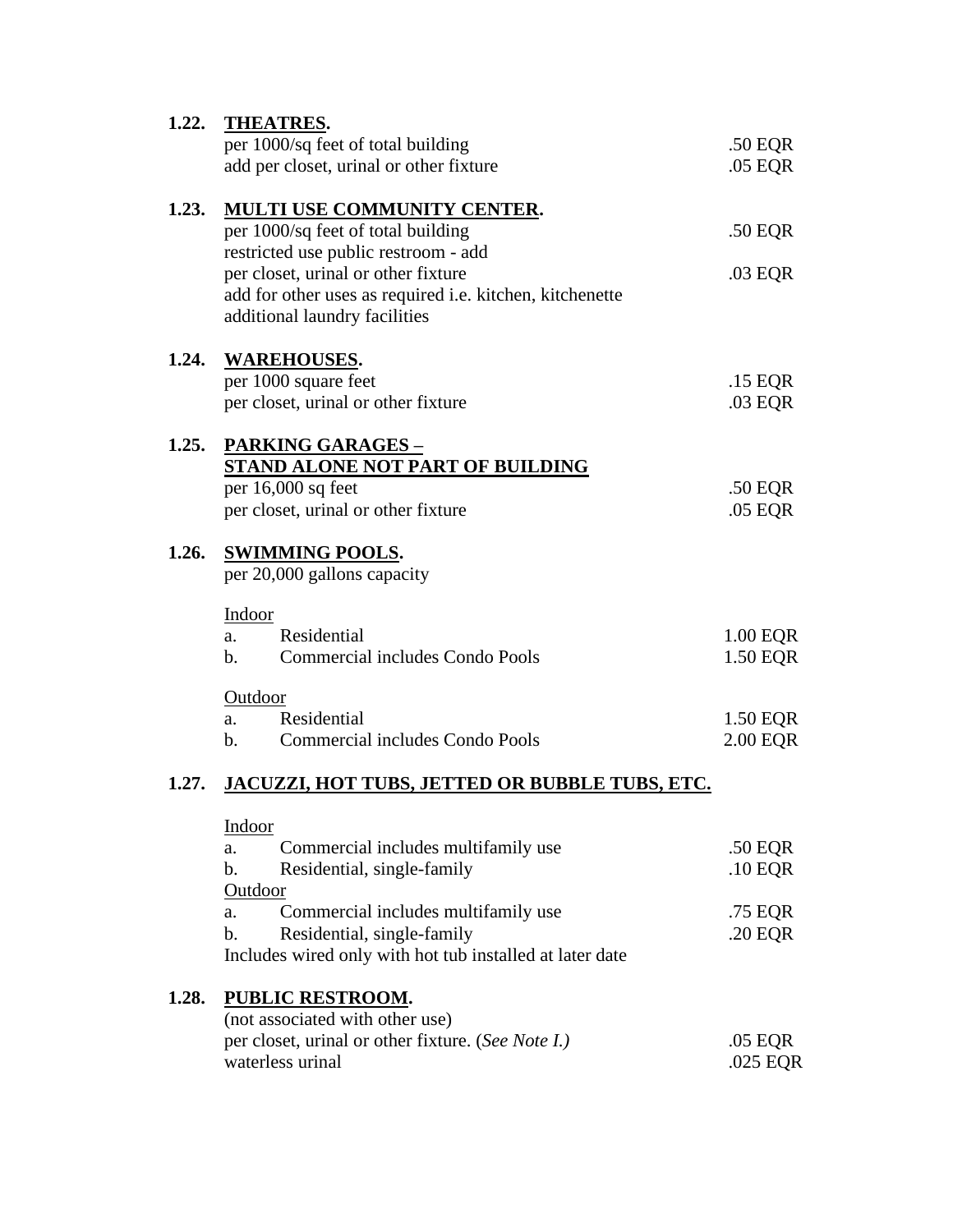| 1.29. | RESTRICTED USE RESTROOM.                                 |          |
|-------|----------------------------------------------------------|----------|
|       | (associated with other use and not categorized           |          |
|       | in other areas of this rate schedule)                    |          |
|       | per closet, urinal or other fixture. (See Note H.)       | .03 EQR  |
| 1.30. | <b>SPA/FITNESS CENTER.</b>                               |          |
|       | per 1000/sq feet                                         | .50 EQR  |
|       | per closet, urinal or other fixture                      | .05 EQR  |
|       | add for hot tubs/pools etc.                              |          |
| 1.31. | <b>IRRIGATION SYSTEMS.</b>                               |          |
|       | Commercial and associated with property but not          |          |
|       | single-family homes. Less than one acre.                 | 1.00 EQR |
|       | add .25 EQR for each portion of an acre greater than one |          |
|       | All irrigation systems will require a separate meter.    |          |
|       | Secondary meters will only be considered in complex      |          |
|       | installation scenarios and must be approved by the       |          |
|       | District Administrator.                                  |          |

As of 10/1/07 irrigated acres will no longer be automatically assumed upon the building of any structure including single-family homes. Single-family homes may be granted the right to outside watering, but the total acreage may be restricted. The Administration of the SRWD is currently assessing total irrigated acres for in house audit purpose of water usage. Irrigated acres are not just defined as areas with irrigation systems in place. These acres include all noticeable outside watering where a hose or other device is used to carry water from indoors to out of doors.

A GIS system is being instituted to calculate total irrigated acres in the District (with or without irrigation systems) Until actual acreage is accounted for and actual guidelines implemented; first interpretation of new irrigated acres allowed shall be by the District Administrator with ultimate interpretation residing with the Board of Directors upon appeal.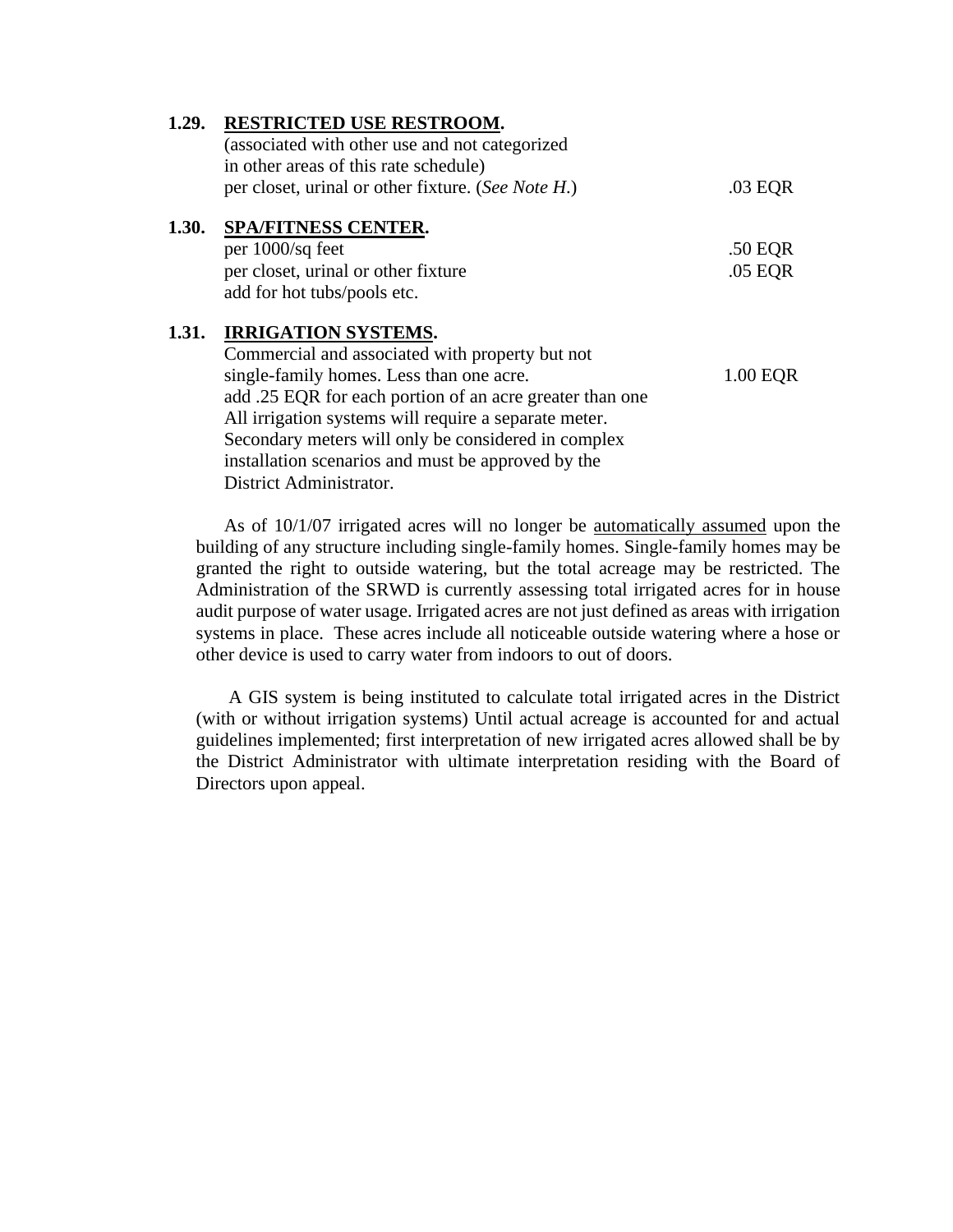## **Notes:**

**A.** The District Administrator shall be responsible for interpretation of any item in this schedule, subject to review of the Board of Directors upon appeal.

**B.** Minimum Tap Fee and User Fee rate shall be 1.00 EQR per Premises. Please also refer to *Appendix "B", "Fees and Charges"* for additional information on applicable fees and charges.

**C.** Rates based on areas of a building shall include pro-rated common areas and limited common areas within the building.

**D.** Rates shall be determined based on the highest use. Change in use to a higher use requires a Tap Fee payment to the higher EQR. Quarterly user fees will be calculated on the total of the new EQR. No Tap Fee refunds will be made with changes to a lower use, but quarterly user fees may be adjusted accordingly.

**E.** A customer may maintain the Tap by paying the minimum quarterly user fee. If any user fee is not paid, the Tap Permit is considered abandoned. *See Article III,* "*Facilities, Charges and District Inclusions",* for additional information and charges.

**F.** Once a rate schedule for taps is approved by the District at the Certificate of Occupancy time, the District will not change the tap allocation for a customer's facility unless and until the customer takes out a building permit for a remodel or new facility, or is required to have a building permit by the Building official's regulations for a new building or modifications to an existing building.

**G.** The District will charge for the additional taps at the time of building permit and finalize its tap allocation after inspection of the facility when a new Certificate of Occupancy or Certificate of Completion is issued and signed off by the District. For properties on the market, the District may adjust for any discrepancies in bedroom/hot tub or other facility charges at the time of sale, charging the seller the applicable tap fee; this charge is all inclusive for any errors in original bedroom counts which may exist in the District files. The District will not back charge the original owner for user fees at a point of sale.

**H.** For uses not specified or for variations, Tap Fees and User Fee rates will be adjusted with new Tap Fees assessed based on 350 gallons per day, per EQR, using two peak quarters of usage for two years of assessed User Fees.

**I.** Fixtures in all bathrooms are charge per fixture, not per sink. Each spigot on a sink is charged as one (1) fixture. A standard sink would therefore be charged as two fixtures.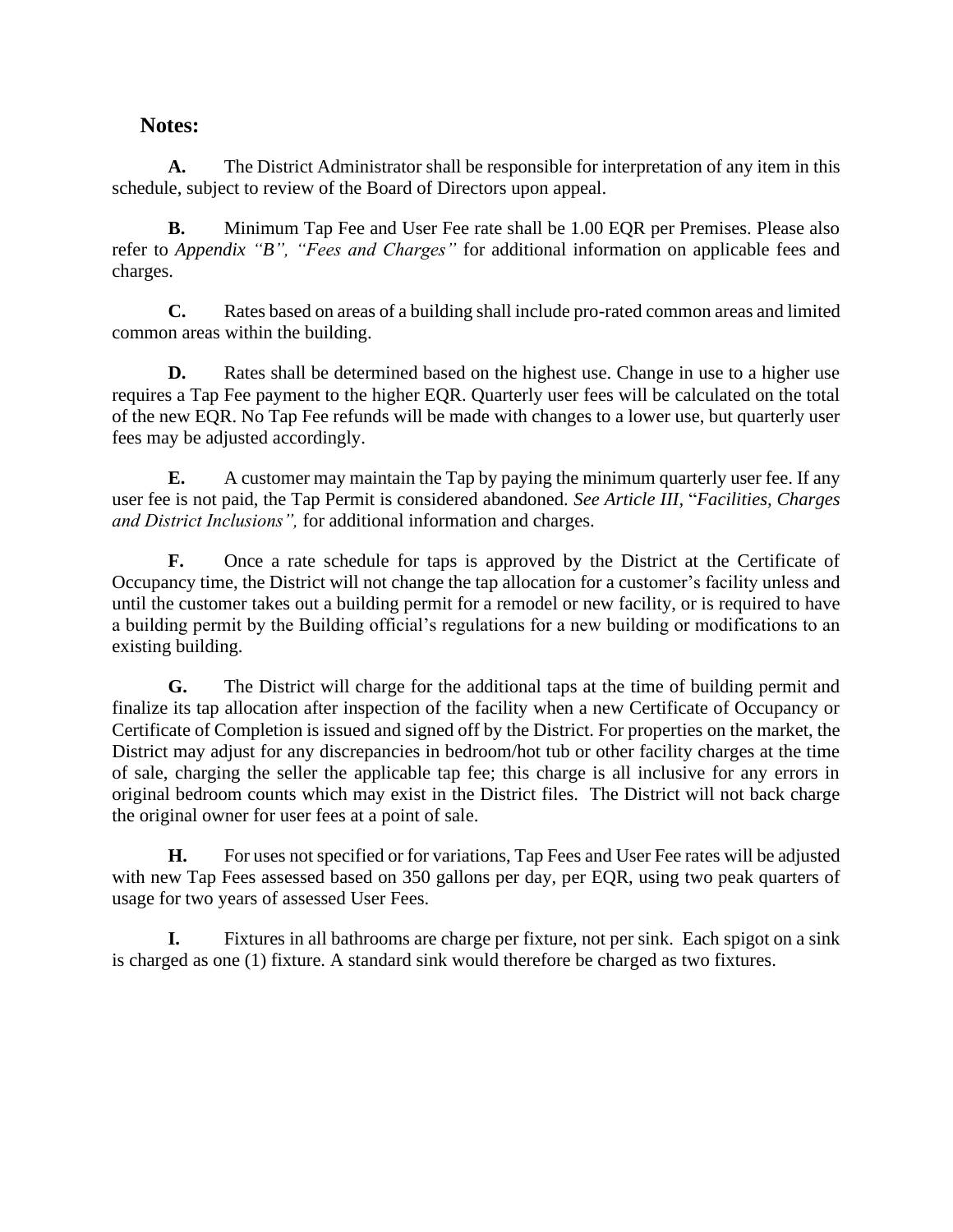#### **APPENDIX B**

#### *FEES AND CHARGES*

#### **Section 1 Tap and Connection Fees**

**1.1 Tap Fees.** All Tap Fees shall be paid at the time the building permit is issued. Charges for any types of uses not defined herein shall be determined by the District Administrator. Any fees charged for services provided outside the boundaries of the District shall be assessed at 150% of the stated fees herein.

**1.1.2 Domestic Use.** Tap Fee per Single-family Equivalent Rating (EQR) is **\$8,500.00.** See *Appendix "A"* for rate schedule. The minimum EQR shall be 1.00 per Premises, except for studios located in a single-family home with an outside entrance.

**1.1.3 Fire Protection Only.** Tap fees for fire protection services inside the boundaries of the District shall be one-third of the current effective domestic tap fee.

**1.2 Connection Fees.** All connection fees shall be paid at the time the building permit is issued. Connection fees per service line constructed shall be as stated below. These fees are assessed for all inspections on service line, meter installation inspection and furnished materials.

#### **Connection Fee Schedule**

| Service & Meter Size                                                 | Fee        |
|----------------------------------------------------------------------|------------|
| $\frac{3}{4}$ & 1 Inch service line ( $\frac{3}{4}$ Inch meter size) | \$450.00   |
| $\frac{3}{4}$ & 1 Inch service line (1 inch meter size)              | \$550.00   |
| 4 & 6 Inch service line $(34 \& 1)$ Inch meter size)                 | \$700.00   |
| 4 & 6 Inch service line (1 & $\frac{1}{2}$ Inch meter)               | \$1,000.00 |
| $4 \& 6$ Inch service line (2 Inch meter)                            | \$2,400.00 |
| $4 \& 6$ Inch service line (3 Inch meter)                            | \$3,100.00 |
| $4 \& 6$ Inch service line (4 Inch meter)                            | \$3,900.00 |
| $6 & 8$ Inch service line (6 Inch meter)                             | \$6,200.00 |

**1.3 Cross Connection Fees**: All backflow prevention devices must be tested within 45 days from receiving a Test Due notice from the District AND repaired within 60 days from receiving a Repair Due notice from the District.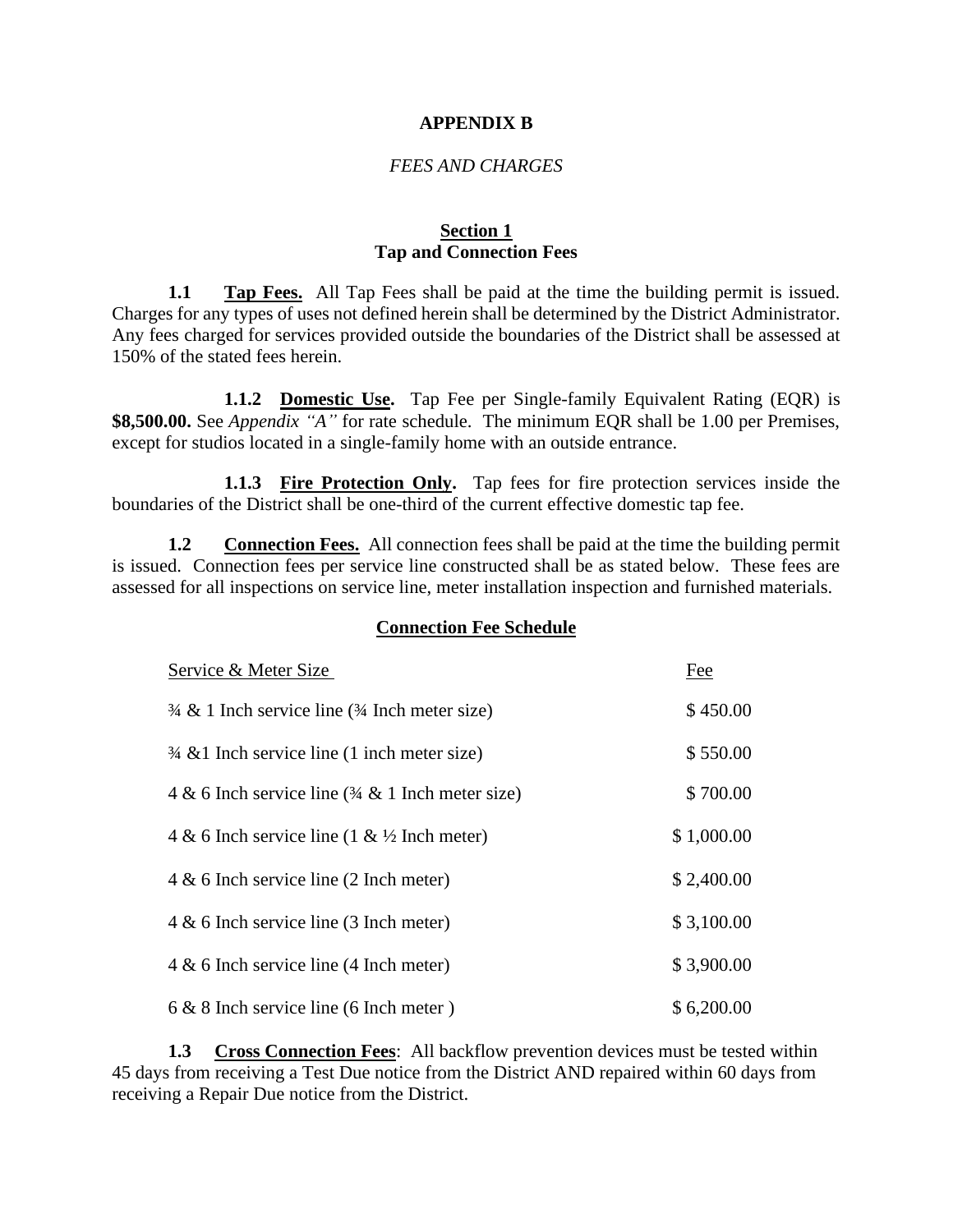If the owner or manager of the backflow prevention device fails to meet these deadlines, then the District reserves the right to accomplish the testing or repair work and bill the property owner. **In addition, the owner will be assessed a backflow test and repair fee of \$500.**

## **Section 2**

## **User Fees**

**User Fee Charges.** User Fees are charged on a quarterly basis.

#### **2.1.1 Domestic in-District Use.**

**2.1.1.1 Water use charge \$72.80** per quarter per EQR **plus \$3.47** (per thousand gallons of use over 15,000 gallons per quarter per EQR assessed. For water used in excess of 35,000 gallons per quarter, the water use charge is **\$4.48** per thousand gallons.

**2.1.1.2 Minimum \$72.80 per EQR** assessed. This minimum charge is also assessed on prepaid taps on vacant lots or on Commercial Taps on hold in order to maintain the tap fee.

**2.1.1.3 Replacement of Frozen Meter \$50.00** total for the turn on/turn off water. The Customer is responsible for the amount it costs the District to purchase at cost a replacement meter, plus a 15% markup.

**2.1.1.4 Metered Hydrant Use \$50.00** connection and disconnection fee. **\$10.00** transfer fee from one hydrant to another, under original permit.

**2.1.1.5 Temporary Water Use \$4.48** per thousand gallons of metered usage from Hydrant or other direct connection. 1000 gallon minimum use.

**2.1.2 Out-of-District Use.** All out-of-District water use shall be at a rate of **150% of the in-District rate**.

#### **2.1.3 Fire Protection Only.**

**2.1.3.1. Water charge in District \$23.52** per quarter per EQR assessed, billed quarterly.

**2.1.3.2. Water charge out of District \$35.28** per quarter per EQR assessed, billed quarterly.

**2.1.4 Irrigation Use.** The water use for irrigation water shall be **\$4.48** per thousand gallons.

**2.2 Billing.** Minimum EQR user fee rate shall be 1.0 EQR per Premises. The base fee for water service shall commence the date the District signs off on the Certificate of Occupancy pro-rated for that month and continue until the next computer billing cycle. An interim bill will be computed and mailed to the owner and is due immediately upon receipt. Gallons of usage shall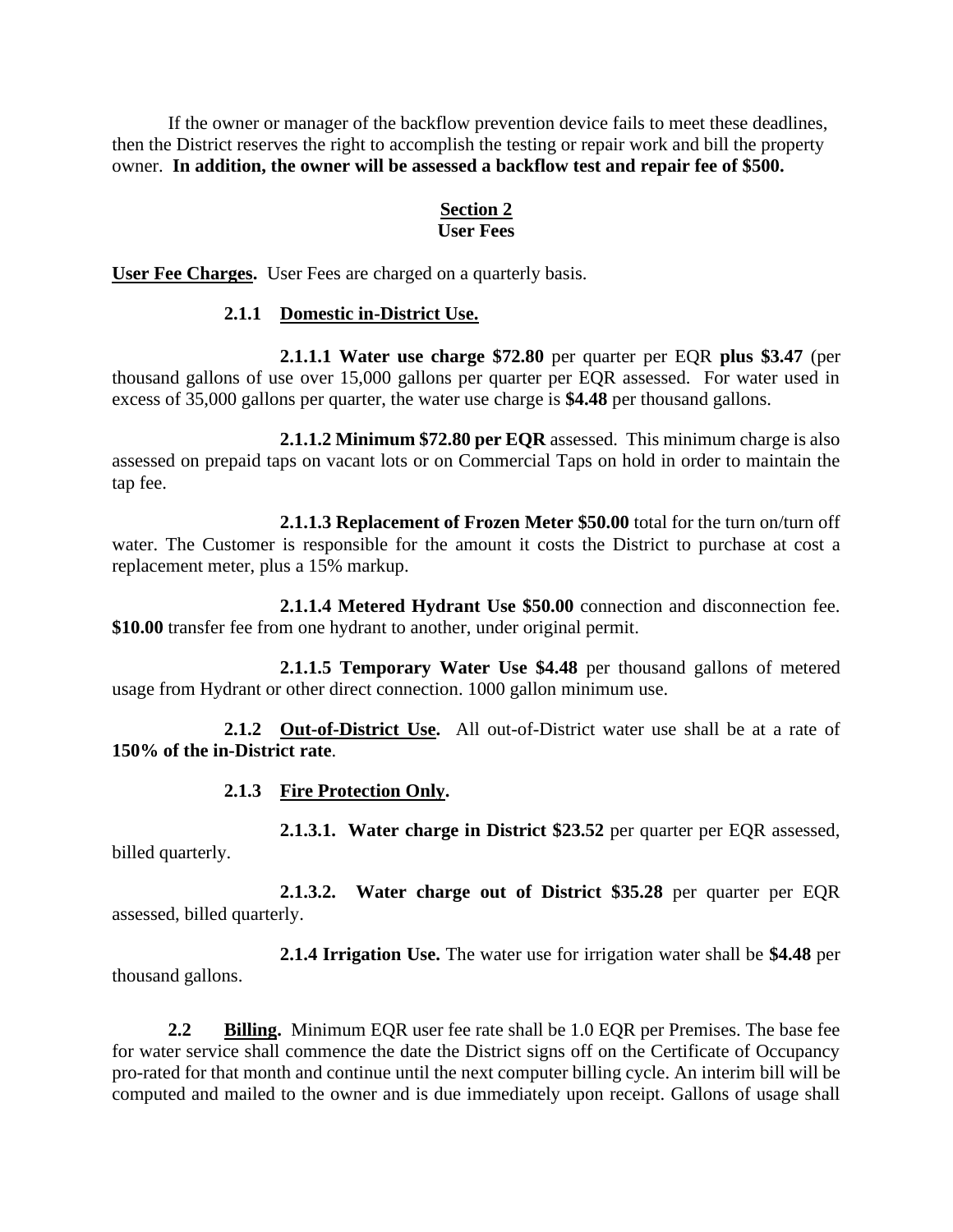accrue the date that the water meter is installed and be considered in the base allowable gallons when water service charges commence. See also *Appendix "A", "Rate Schedule"*.

**2.3 Returned Check Charge.** A charge of \$50.00 shall be levied for all returned checks to the District from the Bank. This includes the redeposit of a returned check. If a redeposited check is returned, repayment shall be accepted only with cash or a certified check.

**2.4 Interest.** The District shall charge interest at a rate of one percent (1%) per month, compounded monthly, as allowed pursuant to Section 32-1-1006 (1)(d), Colorado Revised Statutes, for all past due accounts beginning with the date due. The District Administrator, in its sole discretion, may waive interest charges for financial hardship, military service or other circumstances deemed appropriate.

2.5 **Deposit.** At time of application on undefined specific projects, the District will require the Applicant to deposit \$1,500.00 with the District, or a greater amount as may be determined by the Board or the District Administrator. This deposit shall be used to pay for engineering fees, legal fees, and other costs, except direct construction costs, anticipated to be incurred by the District as a result of the application. This deposit amount will be reimbursed to the Applicant at the end of the process to the extent the deposit exceeds the costs incurred by the District. The District may at any time in the process require the Applicant to make further deposits to cover the District's costs related to the application.

#### **Section 3 Tap Fee Differential**

**3.1 Tap Fee Differential.** In consideration of periodic increases in Tap Fees, the District has adopted the following policy regarding assessments to an Owner of the differential between previously paid and current Tap Fees. This differential shall be applicable when buildings are demolished and new properties established or at point of sale when actual bedroom count for the Premises does not coincide with the number of EQR that have been paid for as shown in the District's records, as more specifically described below. This also applies to designated taps paid for commercial buildings with a change in use from vacant space when the original tap fees were paid by the Developer and then converted to another designated water use. This also includes restaurant owners, except as provided below for a recount of seats.

The applicable date for Tap Fee Differential Charges is February 12, 2019 (the "Cut-Off Date"). The District increased its tap fees on the Cut-Off Date to \$8,500.00 per EQR. All properties with certificates of occupancy before such date will be subject to a differential adjustment credit between \$6,000, which was the Tap Fee prior to the Cut-Off Date, and the current Tap Fee of \$8,500. All building permits dated after the Cut-Off Date must pay the current tap fee of \$8,500 per EQR.

The differential amount is \$2,500 per each EQR, but such amount may be higher upon future rate increases. For all properties in the District which have paid Tap Fees prior to the Cut-Off Date, a differential will not be charged, except as noted below.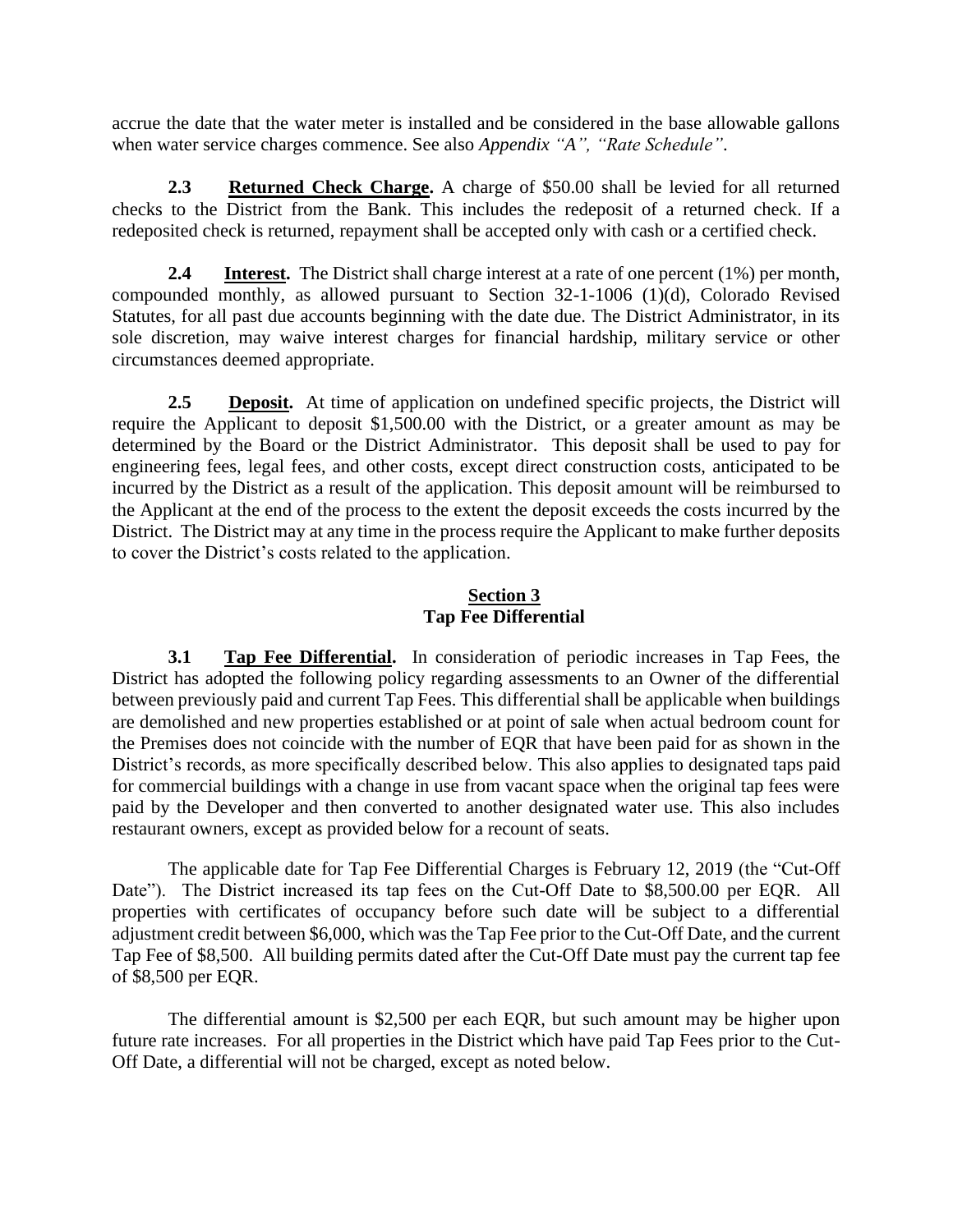**3.2 Property Boundaries Define Differential Transfers.** For the District, a demolition or remodel differential is only applicable within the property boundaries where the change or demolition is located on one parcel as defined by the GIS mapping system of Summit County. A customer cannot transfer differential on projects located on different Premises within or outside of the boundaries of the District.

**3.3 Definition of Point of Sale Real Estate Transaction, Remodel, Gutting, and Demolition.** All new applications submitted to the District will be charged at the current rate. A new bedroom is not considered a remodel. A remodel consists of gutting the entire interior and rebuilding. For example, if a Customer adds 2 bedrooms to an existing 3-bedroom single-family residence, the Customer is required to pay the new rate of .10 EQR or \$850 for each additional bedroom and is subject to the new total amount of EQR for User Fees.

For real estate transactions where additional bedrooms or other facilities are located and no previous Tap Fee has been paid on those facilities to the District, the Owner must pay the current Tap Fee charge for each bedroom or other facility at closing. Past User Fees for any additional bedrooms or facilities will not be charged back to the Owner, but EQR will be adjusted accordingly and the new Owner will be assessed User Fees at the revised EQR calculation. The Cut-Off Date will apply. For example, a home is purchased on 9/5/2015 and sold 7/2/2018. Four bedrooms are in existence, and the District records show three. The Owner of record (seller) will pay \$600 to the District for the bedroom at closing. If the property was purchased **after** the Cut-Off Date and ultimately sold, and unaccounted bedrooms exist at time of resale, the Owner will be assessed \$850 at closing. *See Article II, "Definitions",* for definition of a bedroom.

If the single-family residence is demolished or gutted, the Owner must pay the current Tap Fee and User Fees for any additional bedrooms or facilities not charged for in the original rate schedule. The Owner will not be charged the Tap Fee Differential on previous bedrooms or facilities in the structure. Revised calculations will be charged out as current rate on User Fees times the total number of EQR in the facility after gutting or demolition is accomplished and after the new structure is rebuilt. The applicable date for the imposition of differential is the Cut-Off Date. All properties with certificates of occupancy before the Cut-Off Date will be subject to the differential as set forth herein. All properties with certificates of occupancy after that date must pay the current tap fee.

**3.4 Restaurant Recount Differential.** For restaurants, the District Administrator may verify number of seats at any time and charge additional Tap Fees and User Fees when seating exceeds that previously reported to the District and paid.

When seating has increased by more than 10%, a differential charge is applicable. This pertains to both indoor and outdoor seating for the restaurant. All restaurants with certificates of occupancy before the Cut-Off Date will be subject to differential on discovered seating. For example, in a full-service restaurant, additional seating greater than 10% of the previous count of seating will be assessed the difference between the amounts of .15 EQR x \$ 6,000 and .15 EQR x \$8,500, for a total charge of \$375 per each restaurant seat. All properties with certificates of occupancy after the Cut-Off Date must pay the current Tap Fee of \$8,500 per the amount of calculated EQR for seating.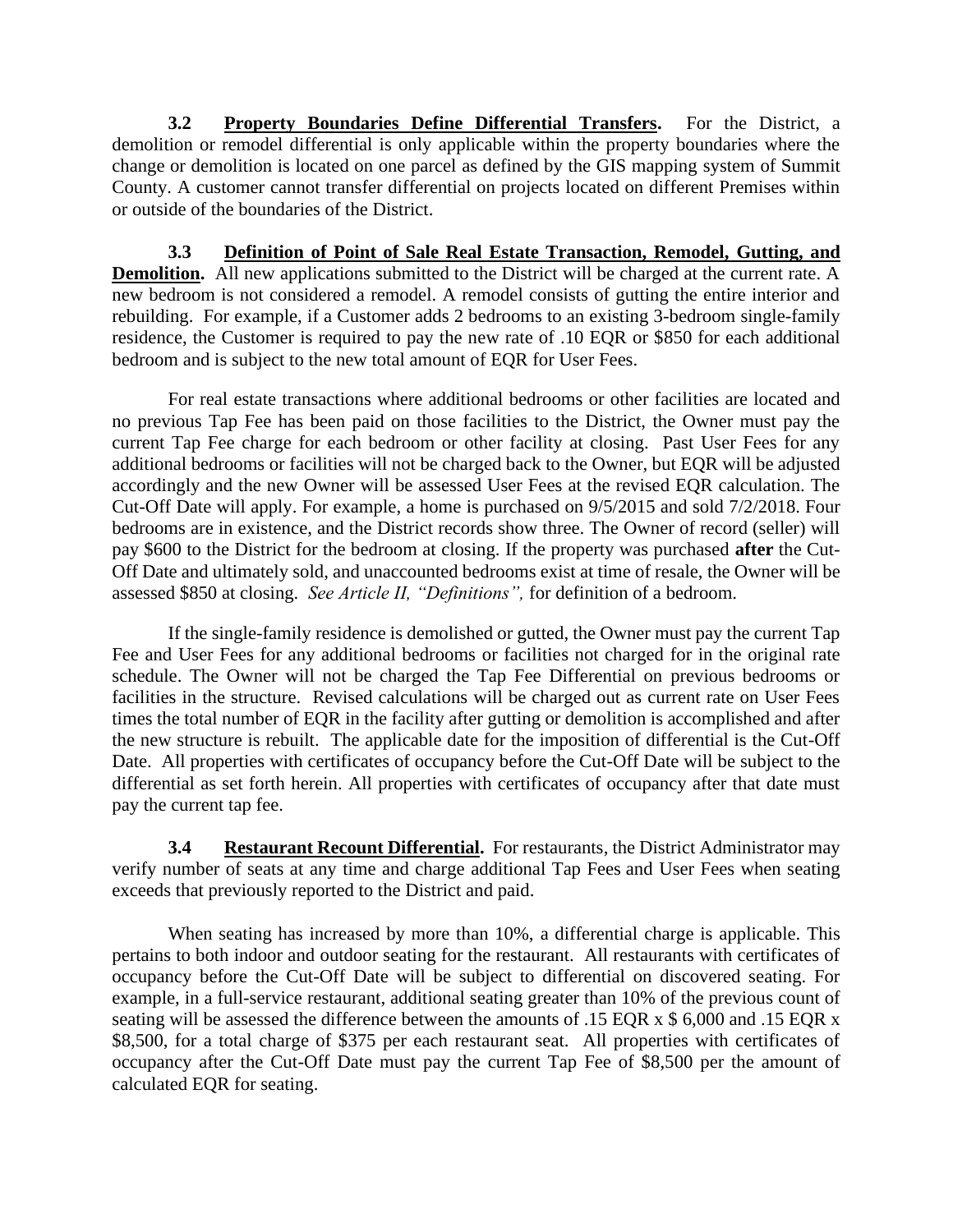**3.5 Prepaid Tap Differential.** One EQR has been assigned to each prepaid tap. This EQR has full prepaid value on a three bedroom or smaller home, any number of bathrooms. Prior to the Cut-Off Date, the current value per EQR was rated at \$6,000. Each additional bedroom was charged at .10 EQR, or \$600 for each additional bedroom.

If a vacant lot was sold before the Cut-Off Date, the value of \$6,000 tap stays with the Owner of record. This means that the Owner of record before the Cut-Off Date was able to build on a lot for no tap fee assessment for a three-bedroom home, and a \$600 tap fee for each additional bedroom. The assessment is due and payable to the District before the building permit may be issued.

A Tap Connection Fee is assessed at the time of the building permit. This fee is always charged in addition to the Tap Fee. The prepaid Owner of record still must pay the Tap Connection Fee, as it is not included in the prepaid amount.

**3.6 Differential on Sale of Prepaid Lots.** At the time of sale of a property any time after the Cut-Off Date, such property may only have a \$6,000 prepaid tap on it. The new Owner, upon building a residence, must pay the differential between the original Tap Fee amount of \$6,000 and the current Tap Fee as of the date of the application for Tap Permit.

Currently, on all prepaid lots, the District will charge a \$2,500 Tap Fee Differential for a three-bedroom home to a new Owner of record after the Cut-Off Date. The original \$6,000 is considered prepaid. Each additional bedroom will cost \$850 (.10) EQR, and any additional rate charges will be based upon the rate of \$8,500 per EQR.

The date of sale is the determining factor for any increase in the amount of Tap Fees in the District. For example, if an Owner purchases a lot with a prepaid Tap Fee at \$6,000 and the rates increase to \$9,000 per EQR before a building permit is used, the \$6,000 will be honored to the Owner of record for the initial three bedrooms, and each additional bedroom and any other rate charges will be calculated at the rate of \$9,000 per EQR.

The District recognizes the challenges of its fiduciary obligation to the public sector in maintaining a viable and potable water system. If an undeveloped lot sits for many years, the increases in the costs of maintaining the water system must be assessed to new Owners.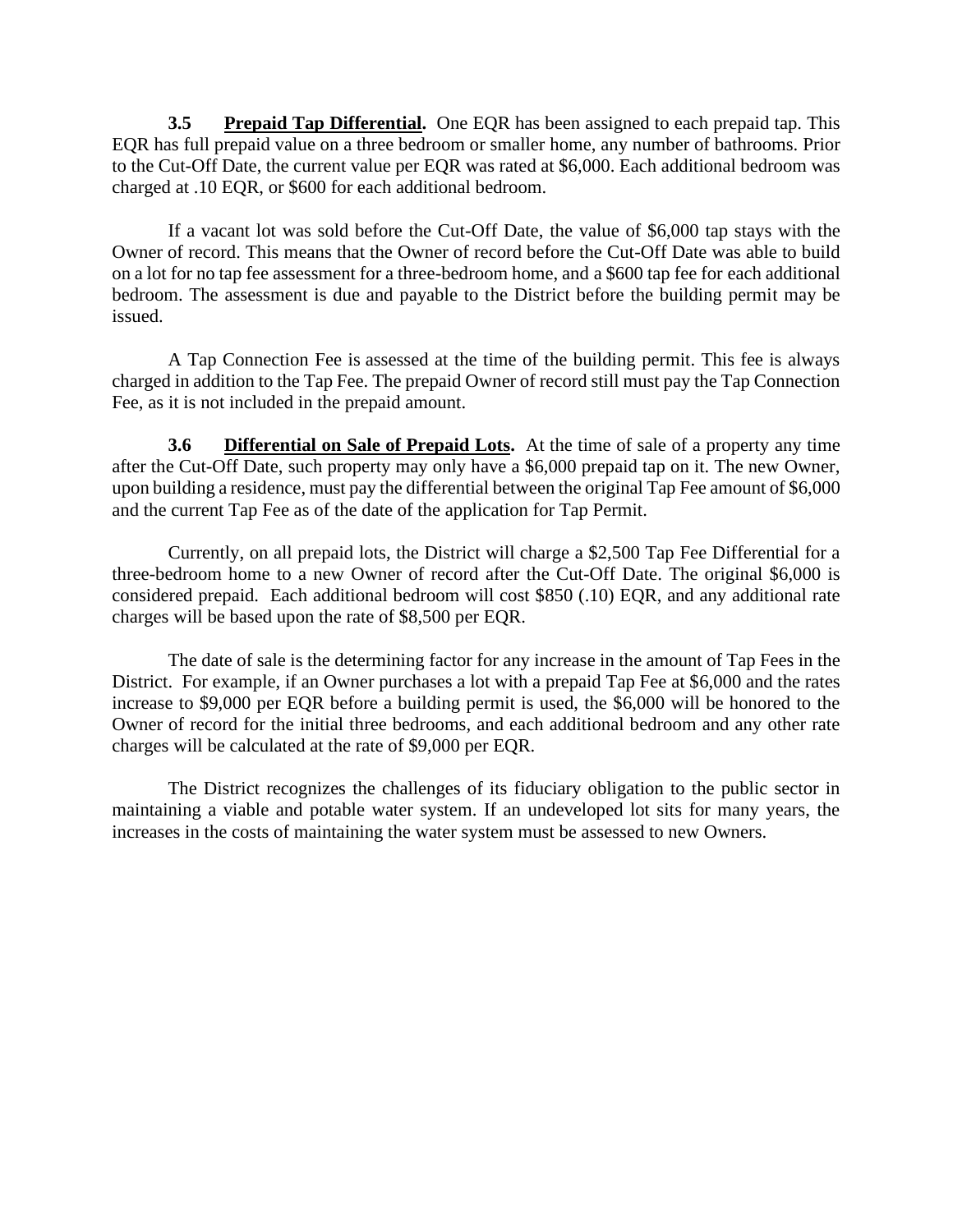#### **APPENDIX C**

#### *CONSTRUCTION STANDARDS WATER MAINS AND SERVICE LINES*

#### **Section 1 Water Main Extensions**

**1.1 • General.** The requirements of all sections of these Construction Standards are applicable to the construction of all water main line extensions. All installations must be approved by the Snake River Water District and constructed as shown on the approved plan. These regulations shall apply for any modification of the Distribution System, change to the water supply of any existing structure or modification of any site.

Additions to the Snake River Water District distribution system shall typically follow standards set forth by the American Water Works Association ("AWWA"). Updates and revisions may not be shown in this document but will apply as the applicable standards become accepted.

**1.2 Water Main Line Extensions by the District.** The District has the right to construct all water mains within the District. Developers who desire to construct water mains may do so as provided in Section 1.4.

**1.3** Procedure for Water Main Extension by the District. The District may construct any water main if the Board deems it in the best interest of the District to do so, under such terms and conditions as shall be determined by the Board of Directors.

**1.4 Procedure for Water Main Extension by Developers.** The District has no obligation to extend any water main. At the discretion of the Board, the Board may permit an applicant to construct water mains, at the sole expense of the applicant. The applicant shall enter into a written water main extension agreement with the District.

If the property lies outside of the District boundaries, as defined by the current District Boundary Map as filed with the Summit County Clerk and Recorder, all District Inclusion documentation and applicable water rights must be finalized per *Article III* of this document - *Section 3.5 et al.,* before the water main application process commences.

**1.4.1** All applicants desiring to construct a water main within the District shall first make application to the District for approval. This application shall be in writing and shall contain a legal description of the property to be served by the water main and all information requested by the District Administrator. This may include copies of the PUD or applicable plans filed with Summit County. The District may require review of the application by an engineer selected by the District. The engineer shall have responsibility to review all proposed extensions of water facilities, to establish good engineering practices and to report to and advise the District as to adequate sizing, proper locations and general design considerations for any proposed extension.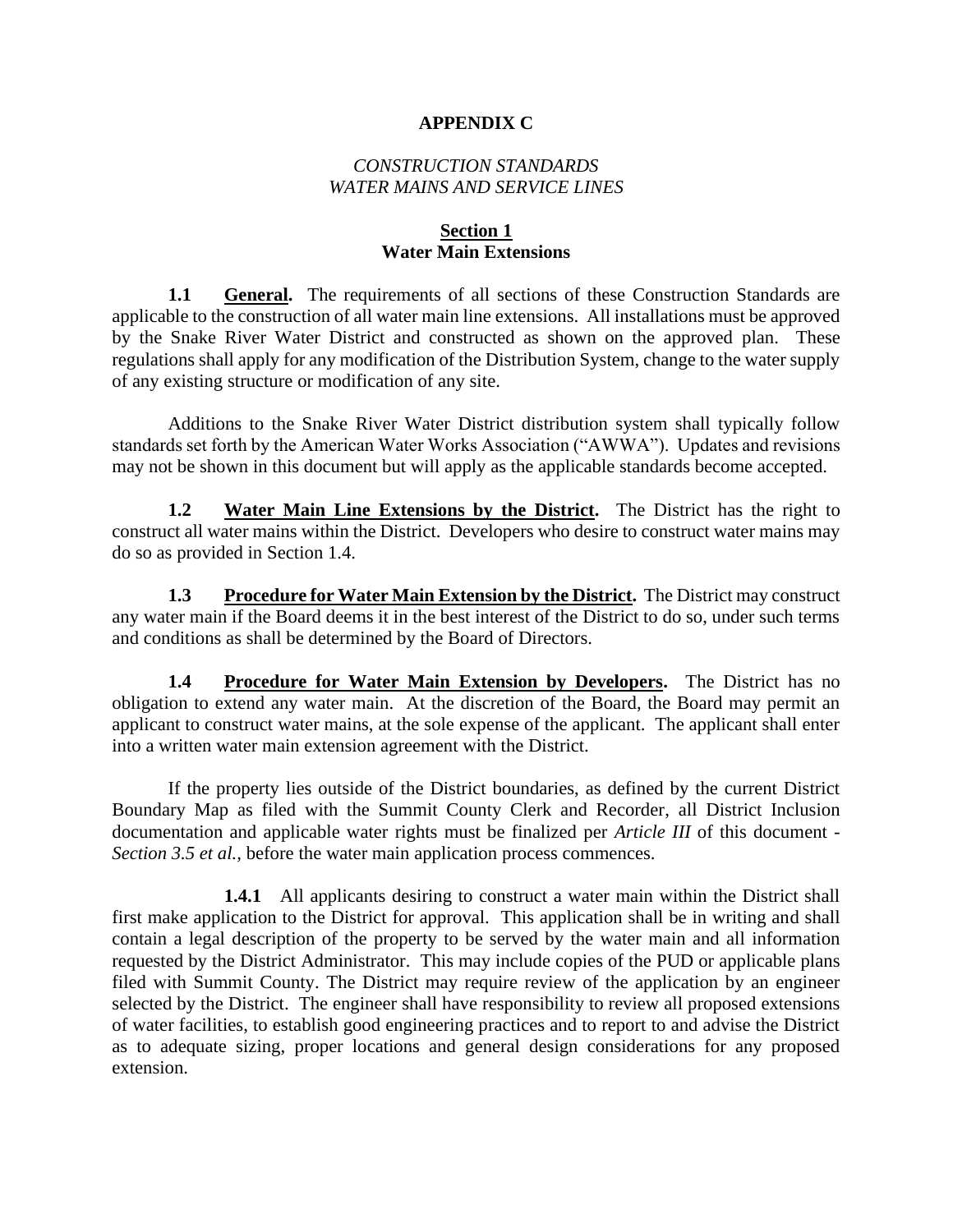**1.4.2** At time of application for a water main extension, the District will require the Applicant to complete a comprehensive "*Line Extension Application and Payment Schedule"* and to deposit Plan Review Fees and Construction Observation Fees as calculated per such application form as may be determined by the Board or the District Administrator. The District may at any time in the process require the Applicant to make further deposits to cover the District's costs related to the application.

**1.4.3** All water mains shall be constructed according to applicable District, County and State specifications. The District may require all water main extensions to be inspected by an engineer acceptable to the District at the applicant's expense. All inspection fees on water mains required by any governmental agency shall be paid by applicant.

**1.4.4** Special structures such as pressure reducing valve vaults, meter vaults, etc., required to ensure proper operation of the extensions, shall be constructed from designs of the engineer.

**1.4.5** The applicant shall be responsible for over sizing water main extensions as required by the District. The cost of such over sizing may be recovered from future applicants benefiting from such over sizing.

**1.4.6** Applicants who have completed construction of water mains shall, before the water mains are accepted by the District, deed the water mains and appurtenances to the District, free and clear of all liens and encumbrances, and furnish to the District a warranty for a minimum of one year from the date of acceptance of the water mains by the District. The District may require a deposit or bonding to insure maintenance is performed during the warranty period and/or may retain a portion of the bond posted with Summit County. Prior to the acceptance of water mains by the District, the applicant shall provide the District with (1) all necessary easements accompanying the water mains, (2) one set each of reproducible as-built drawings, a white copy, and a copy in CAD digital format, (3) a statement of certified cost of the water mains constructed, (4) payment of all fees and cost reimbursements due to the District, (5) billing information for the developer, including name, mailing address, property legal address, property street address and unit density, and (6) governing documents for any applicable homeowners or condominium association (7) a lien release statement certifying that all required payment have been made and that there are no liens on any of the improvements to be accepted by the District. Any plat shall include reference numbers to verify the recording of easements at the Clerk and Recorder's Office.

The District will not provide service to any consumer served by any water main until and unless such main is owned by the District. The District may agree to accept a part of the water main constructed that is substantially complete so that water service may be provided. Any deficiencies or incomplete items must be itemized and the applicant must make adequate arrangements to assure the District that such items will be completed within a reasonable time at no cost to the District.

**1.5 Water Main Sizes.** The size of the water main required to serve any area served by the District shall be determined by the District.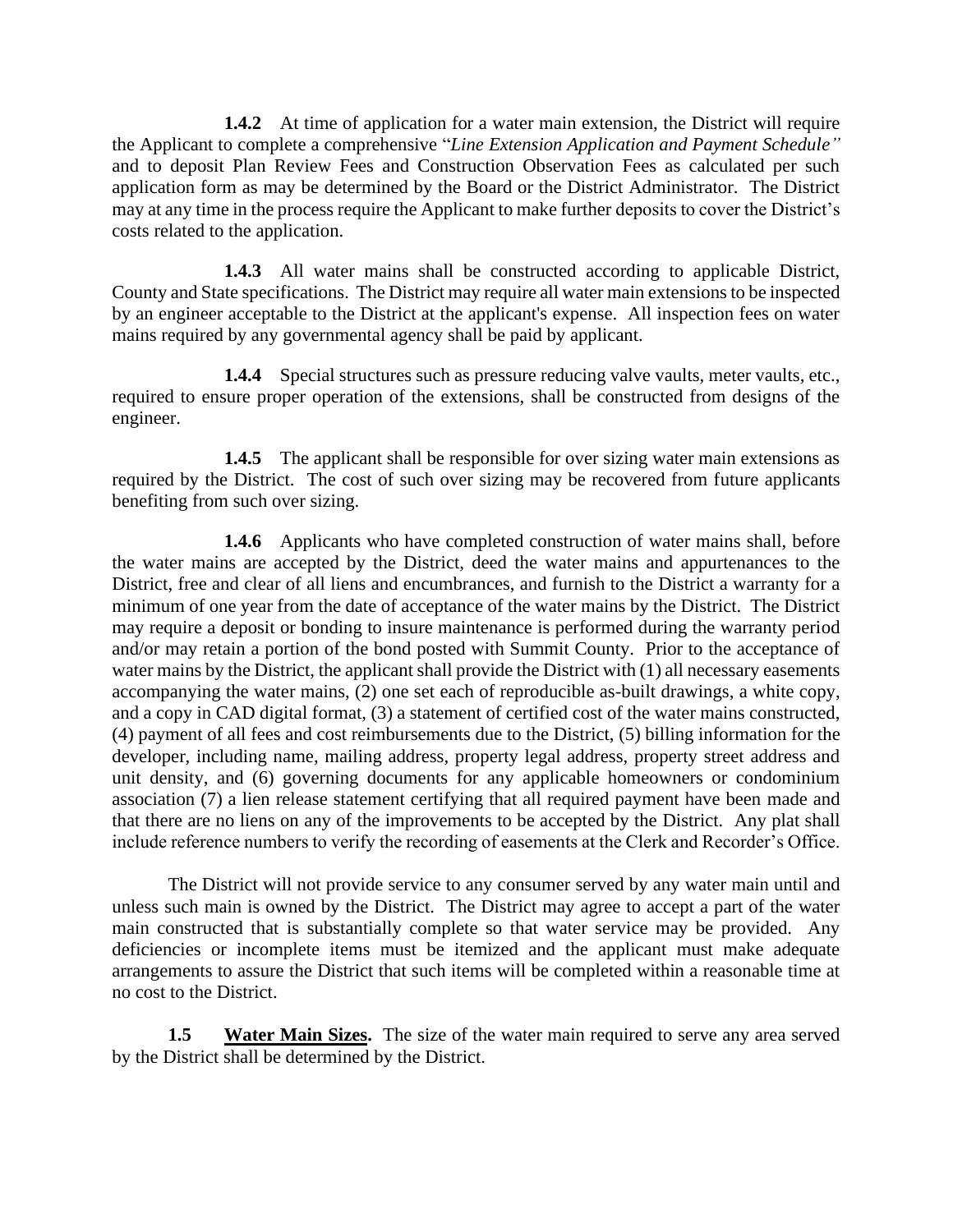**1.6** Location Main Line Extensions. Water mains shall be installed in roads or streets which the County, State, and other public agency has accepted for maintenance as a public rightof-way, as well as in easements granted to the District. When facilities must cross land not being subdivided, or where such land is under the applicant's control for the granting of public rights-ofway, each applicant who desires service will, in consultation with, and with approval of the District, plat and grant to the District appropriate right-of-way and easements in which such facilities will be constructed. All "non-applicant owned" easements required to construct and maintain the facilities will be obtained by the applicant and conveyed to the District in the same manner as "applicant-owned" easements.

#### **1.7 Conditions and Design Criteria.**

**1.7.1 Criteria.** Design of water lines and facilities providing water service within or on behalf of the District shall meet the minimum requirements as set forth herein, established State and District standards and good engineering practice. Such facilities shall be sized to provide adequate service, including fire flows, to not only the initial area being served, but also for future development that may be served by or an extension of such facilities. Designs for distribution facilities shall consist of looped water lines only so as to ensure circulation in order to protect water quality, prevent freezing, and as a fire protection obligation. Where no looping alternative exists, dead end water distribution systems may be approved to serve individual customers or a small cluster, up to a maximum of 5 homes, or EQR equivalents, and shall end with a District approved fire hydrant.

**1.7.2 Review.** It shall be the obligation of the District to review all plans, specifications and related documents to assure that such plans, etc. conform to the approved conceptual plan; establish good engineering practice and are of adequate sizing, proper locations and general design considerations for any proposed extension. The District may engage an engineer on behalf of the District to review any design.

**1.7.3 Fees.** The District may require a prepayment or deposit on all anticipated costs to the District for the review and the inspection process. All costs associated with the review and inspection process shall be payable by the applicant. Any participation by the District in sharing of costs, over sizing of mains or otherwise shall be addressed in the initial step of the approval process.

**1.8 Approval Process.** The approval and acceptance process for any proposed extension of the District's water facilities shall consist of the following steps:

**1.8.1 Conceptual Plan Review.** The applicant shall submit a report fully setting out the proposed facilities and water service requirements of the proposed extension. Any major change or modification of the concept presented and approved will require secondary review and approval by the District Administrator, the Superintendent of Operations and if applicable the designated District Engineer. Therefore, in the interest of saving time and money this report should be detailed and complete. The report shall be prepared by a registered professional engineer, licensed by the State of Colorado, and who has experience engineering water systems under similar geography and locations (specifically mountainous developments). Approval by the District of a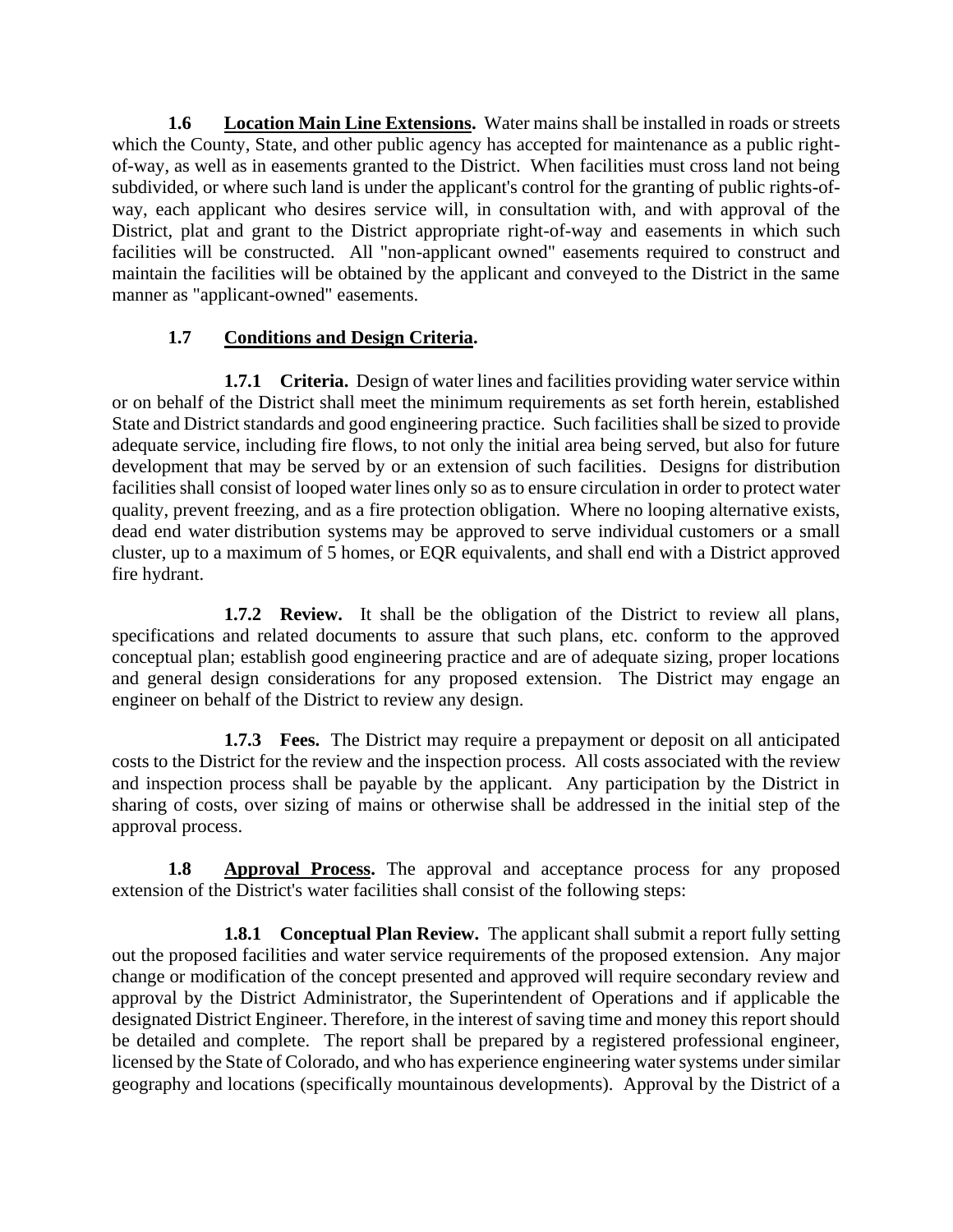conceptual plan shall expire one year after the date of review or agreement unless construction has commenced within such period.

**1.8.2 Preliminary Plans and Specifications.** After agreement of the District and Applicant on the conceptual plan, the Applicant may then proceed with design surveys, detail plans and specifications for the proposed extension. The submittal for review by the District shall be in duplicate so that one copy can be returned to the Applicant's engineer with revision notations marked thereon and one copy retained for the District's records. The plans shall be 24" x 36" size and include design calculations, design basis and hydraulic calculations. The District shall have the option of requiring suitable contour maps, copies of recorded filing plats and/or plan and profile sheets. Any variations from the District's Requirements for Water System Installations or standard drawings must be reviewed at this stage. It is recommended that these plans be submitted for review to the District as work progresses so that any questions or problems can be resolved prior to submitting final plans and specifications.

**1.8.3 Final Plans and Specifications.** Final plans may be submitted after preliminary approval or instead of preliminary plans. However, skipping the preliminary stage is not recommended as considerable time delays and expense can be incurred in making revisions to such final plans when required by the District.

**a. Specifications.** Plans shall conform to the Standard Forms of Agreement published by the engineers' Joint Contract Documents Committee and specifically the Standard General Conditions of the Construction Contract; Special Conditions prepared under the guidelines of Guide to the Preparation of Supplementary Conditions; Standard form of Agreement between Owner and Contractor; Change Order form; Certificate of Substantial Completion and other applicable forms. In addition to standard contract forms, the engineer for the Applicant shall submit detailed Technical Specifications for various construction items to be constructed. Detail design calculations, hydraulic flow analysis and design details shall be submitted or updated.

**b. Sets.** A minimum of four sets of complete plans, 24" x 36" in size, and specifications shall be submitted to the District. One set will be returned, two sets are retained by the District and one set may be forwarded to the County Engineering Department. Additional sets may be submitted which the District will also mark with appropriate approval notations and return to the Applicant for his use. The Applicant or his contractor must have one set of the approved Plans and Specifications on the construction site at all times.

**c. Other Jurisdictions.** The final plans and specifications shall include copies of all required application forms for review by the State and County Health Departments, County Planning Department, Highway department and any and all other governmental agencies that have jurisdiction. It shall be the responsibility of the Applicant's engineer to submit plans and obtain approvals from governmental agencies as required for the proposed construction.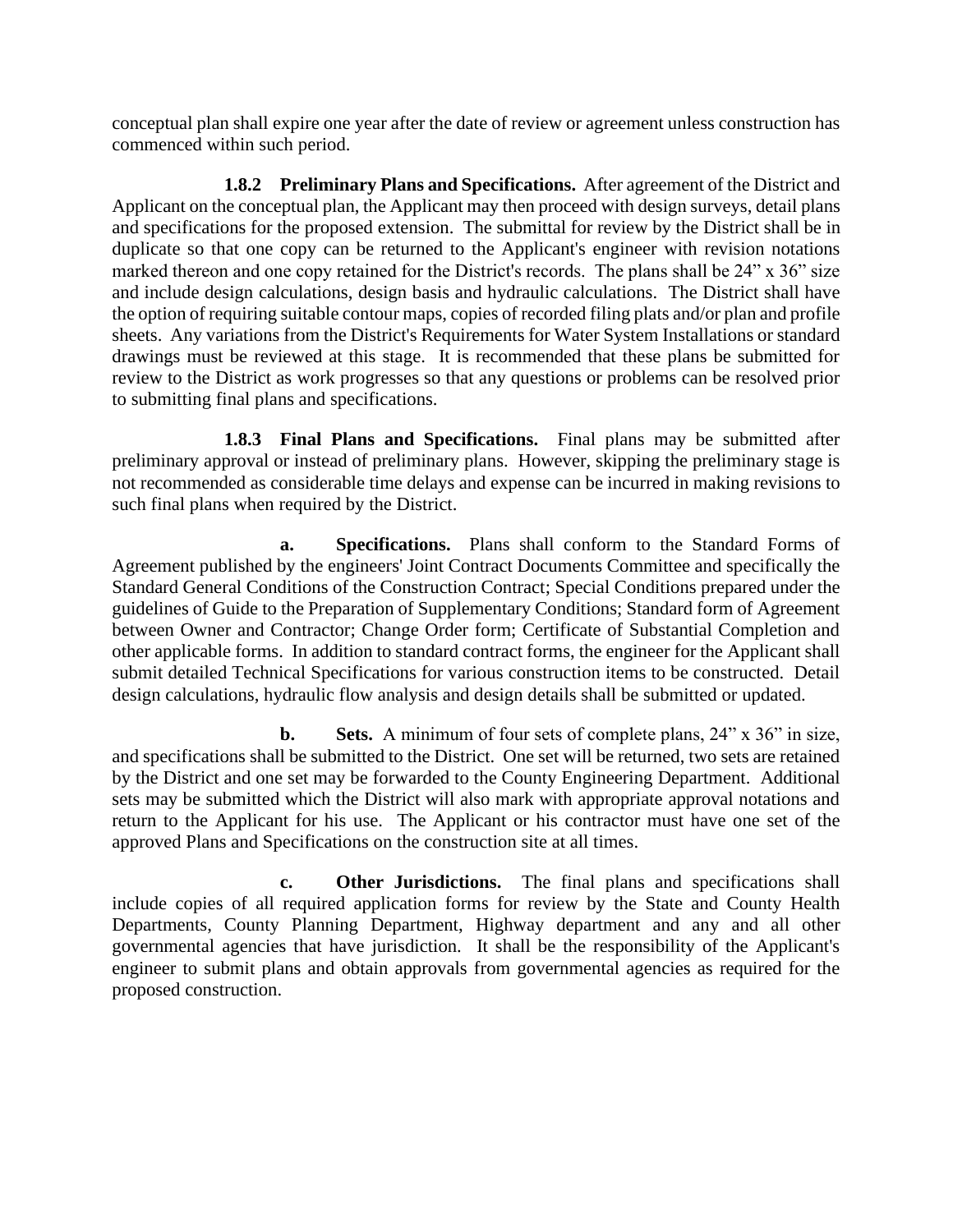#### **Section 2 Construction**

**2.1 Contractor.** After all approvals for the proposed construction have been obtained the Applicant may then proceed to employ a contractor. The Contractor is responsible, prior to starting work, to schedule a pre-construction meeting to include at least the Contractor, District staff, and the Applicant. Such meeting requires a 2 business day notice. Work cannot commence before this pre-construction meeting has taken place.

**2.1.1 Limitation on Construction and Installation.** Installation of main lines and service lines is restricted to between April  $15<sup>th</sup>$  and October  $31<sup>st</sup>$  of each year, subject to modification at the sole discretion of the District Engineer, Superintendent of Operations or District Administrator depending on weather conditions and project requirements. No pipe or appurtenant structure shall be installed in any evacuation into which frost has penetrated, or at any time when there is danger of frost formation. No material containing frost shall be utilized in any backfill.

**2.1.2 Insurance and Bonds.** As soon as a contract is awarded, a copy of the required certificates of insurance, performance and payment bonds and an executed copy of the construction contract shall be submitted to the District. Upon approval of these documents the Applicant will be allowed to start construction.

**2.1.3 Start Notice.** The Applicant or his contractor shall provide a minimum of 2 business days notice to the District of intent to start construction so that an inspector can be available to allow the contractor to start. No work may begin without the presence of the inspector and/or authorized representative of the District.

**2.1.4 Inspection.** The presence of the inspector and/or District representative shall be for purposes of observing the work being done by the contractor and in no way shall such presence relieve the Applicant, his engineer or his contractor from obligations to provide proper workmanship and materials, as well as undertaking proper safe work conditions and full compliance with all governmental rules and regulations. Cost of the inspections shall be borne by the Applicant. Inspections are required for the installation and repair of all water mains, service lines and water service appurtenances tied to the water distribution system.

**2.1.5 Valves.** Whenever it is necessary to operate valves for main extensions, the District staff shall be notified and shall be the only authorized personnel to do so.

**2.1.6 Records.** The Applicant, his engineer and/or his contractor shall be responsible for keeping records of locations of water facilities as constructed and to provide such records to the District for purposes of updating the maps and records of the District.

**2.2 Final Acceptance.** All or any part of the proposed construction that is substantially complete may be conveyed to the District so that water service can be provided. The District will not provide service to any consumer served by any water main until and unless the District owns such main. Conveyance cannot be made unless all requirements below are met.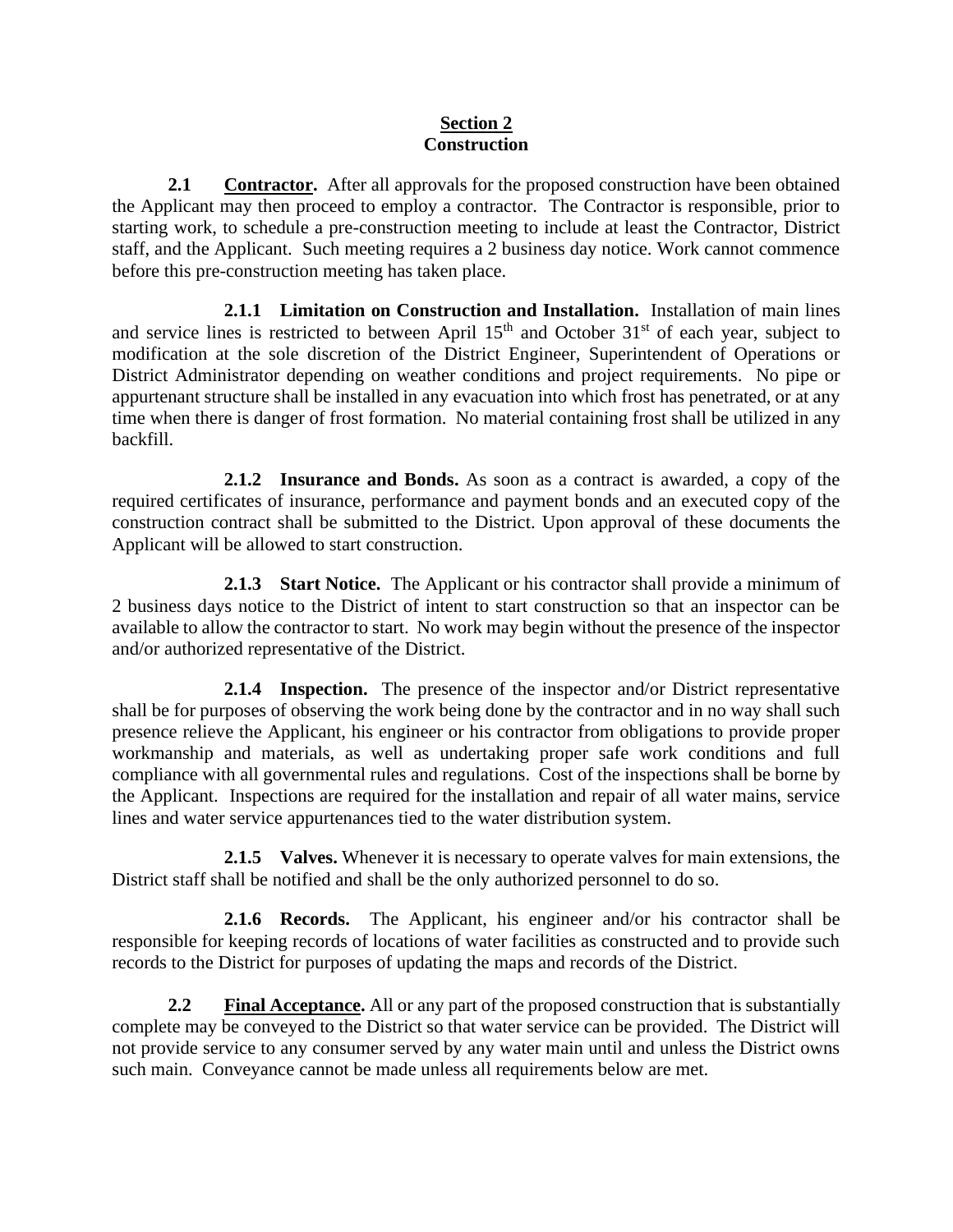**2.2.1 Deficiencies.** Any deficiencies or incomplete items in a system to be conveyed to the District must be itemized and the Applicant must make adequate arrangements to assure the District that such items will be completed within a reasonable time at no cost to the District. Building permits for any dwelling will not be signed off upon until deficiencies are met or other agreements are in place as required by the District Administrator and the Superintendent of Operations. Deficiencies can hold up final sale of properties to a potential buyer. Therefore, Applicants must be aware of and work with their contractor to see that any deficiencies are handled. The Applicant (Developer) assumes ultimate responsibility to cover any deficiencies that arise from actual construction, regardless if they have unresolved issues with their contractor.

**2.2.2 Locations and Easements.** The Applicant shall be responsible for providing accurate surveys of the locations of constructed water lines, hydrants, etc; preparation of descriptions for easements and conveyance of facilities and deeds of easements and facilities. Such descriptions shall be submitted to the District. The form of deed etc. shall be as required by the District.

**2.2.3 Owner List.** The Applicant shall supply a list of all customers to be supplied by the service including name, billing address, lot unit designation. Water billing (user fees) for any lot will commence at Certificate of Occupancy and charged to the Applicant (Developer) until the lot is sold.

**2.2.4 Payment.** All cost associated with the service to be conveyed must be paid in full or a guarantee of payment acceptable to the District in place.

#### **Section 3 Water System Extensions Main Extensions**

**3.1 General.** No person, firm or entity shall construct any extension or addition of the District's water facilities without having prior formal approval of the District for such construction. AWWA C100, C600, and C500 series are the compliance standard adopted by the Snake River Water District. District personnel are not responsible for contractor work site safety compliance or enforcement of applicable safety regulations and standards. Orders given by District staff relating to quality of materials, workmanship and safety issues shall be obeyed at once by the Contractor.

**3.2** CL 52, push-on-joint, cement lined DIP is the accepted material for water main and large  $(>1)$ ") service lines. DIP service lines shall also conform to service line standards. All pipe joints must be copper strapped or cad welded for electrical conductivity. Where cad welding is the method chosen a minimum 4 gauge single strand copper wire must be used and any exposed metal must have a cold tar covering.

**3.3** Minimum depth of bury shall be 9' to top of pipe at finished grade. Maximum depth of bury shall be 12' to top of pipe at finished grade.

**3.4** Trenches must conform to the most recent standards adopted by OSHA. Trench alignment and grade excavation shall be from off set stakes established from the approved drawings. Trenches shall be kept free from water during pipe laying and remain that way until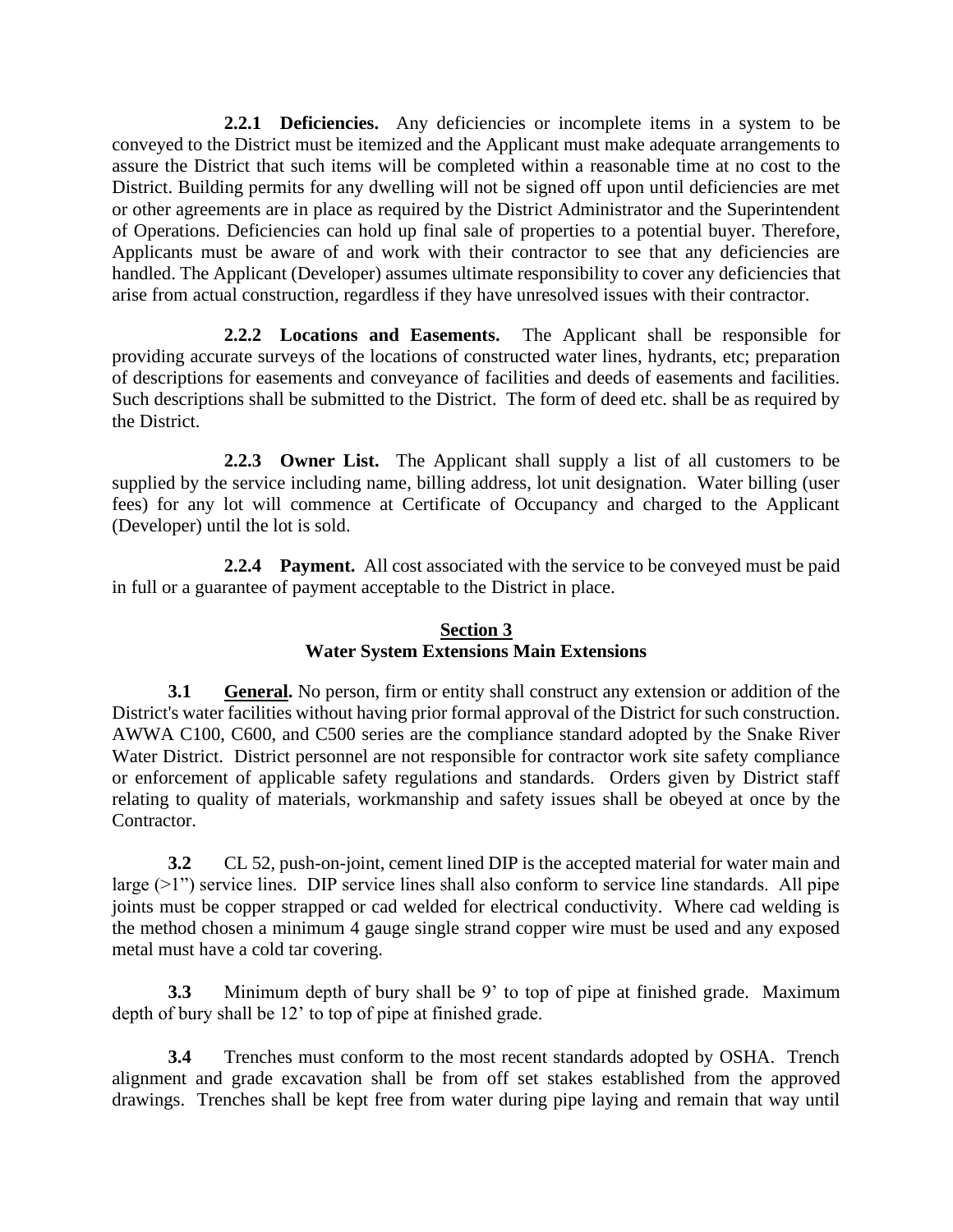safety and product quality are no longer compromised. Backfilling must meet the requirements of both the District and other controlling agencies.

**3.5** Bedding material shall be 3/4" minus or 3/8" minus clean rock. Bedding must consist of a minimum of 6" under and 12" above the pipe. Bedding must be installed evenly and free of voids to provide full support of the pipe over its entire length. In wetland situations or near stream beds, additional bedding material may be required by the District.

**3.6 Thrust Restraint.** Appurtenances must be properly braced by concrete thrust blocks and supported with mega-lugs and/or threaded rod and nut assemblies. All concrete must have an 8-mil minimum polyethylene plastic sheet separating the thrust block from pipe and nut and bolt assemblies.

**3.7** Hydrant installations shall conform to AWWA C502 and have a minimum 6" feeder line. Dry barrel, Waterous New Pacer or Mueller Super Centurion models, mountain bury (9'), mountain spec (42" from finished grade to center line of steamer connection) shall be the type accepted by the District. Hydrants are not to be fabricated on site with additional stem extensions and couplings. Hydrants shall have one breakaway flange and stem coupling located 3" above finished grade. Any repair parts shall be original equipment manufacturer only. No aftermarket parts are allowed.

**3.8** Valves shall conform to AWWA C509 for resilient seat, non-rising stems (NRS) gate valves, and shall open-left. All valves must have a single continuous valve stem extension and stem centering plate to within 12" of the top of valve box.

**3.9** Valve Boxes shall be set plumb and true, centered over the 2" operating nut and installations must be supported to keep from settling. Valve boxes must not be above and no more than 2" below finished grade. For installations in asphalt or concrete the top of lid assembly must be 1/2" below finished grade.

**3.10** Service Taps shall be separated by at least 18" and no closer than 24" to the end of pipe sections or appurtenances. Taps shall be made using two strap saddles of brass or bronze body with stainless steel, bronze, or brass straps, have AWWA thread and an O-ring gasket.

**3.11 Sewer Lines.** Water lines shall be located a minimum of 10' horizontally from existing or proposed sewer mains. Wherever a sewer main or service cross above or within 2' beneath the water lines, both the Snake River Water District and the Snake River Sanitation District shall be notified for approval of such crossing.

**3.12** Disinfection of new water mains should be met by using calcium hypochlorite tablets attached to the inside top of the pipe with an approved adhesive certified to NSF 61 (Permatex RTV clear) prior to the pipe installation in the trench.

**3.13** Line Testing. All testing must be carried out with a District representative present.

**3.13.1** Line must be filled slowly with water to dissolve chlorine tablets while removing air at the same time.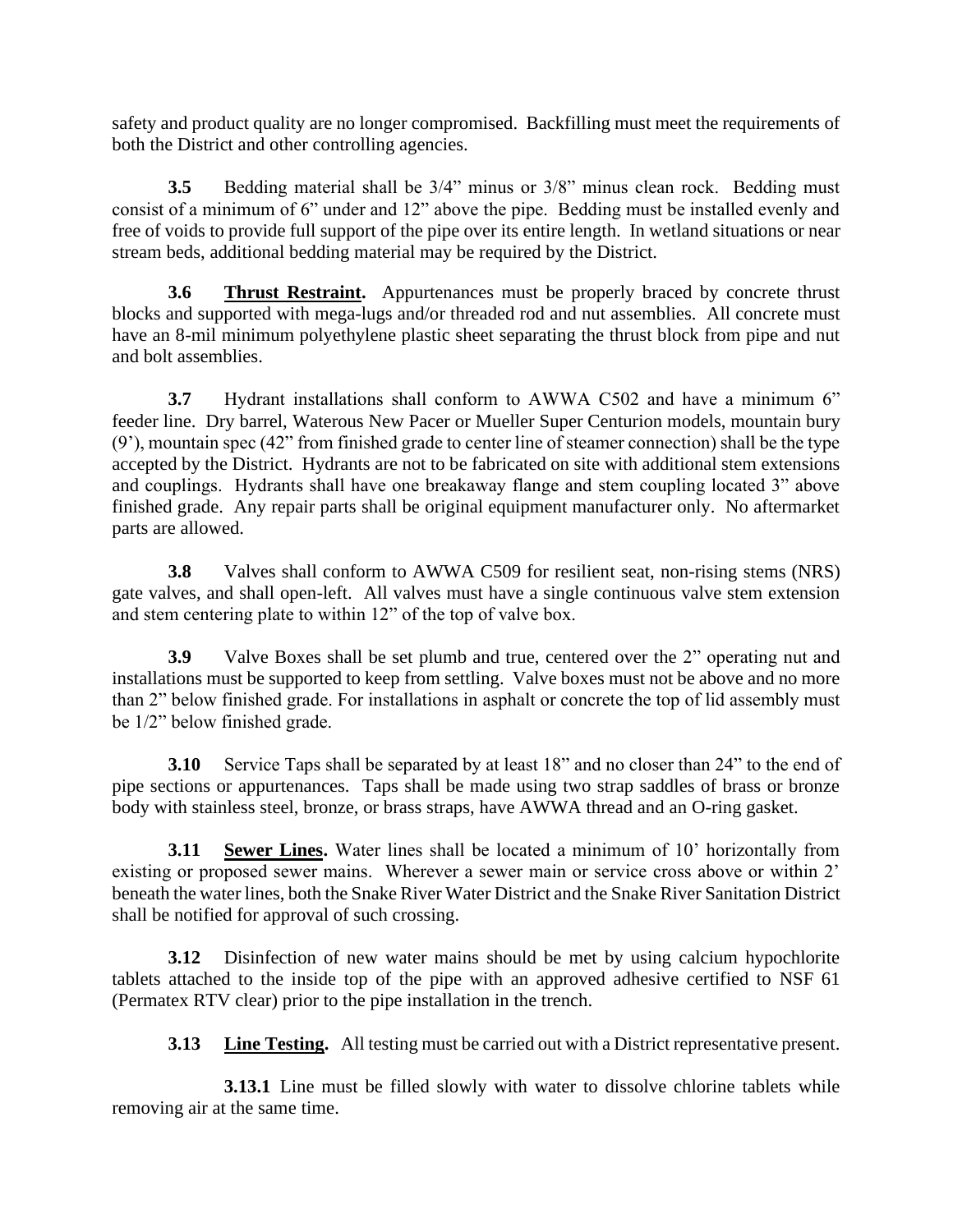**3.13.2** Line is to remain static for a minimum of 24 hours (48 hours recommended), after which representative free residual chlorine samples will be drawn with a minimum of 25 mg/l present to pass. After disinfection has passed super-chlorinated water shall be removed in a safe manner.

**3.13.3** A hydrostatic test will then be performed for a minimum of 2 hours at 150 psi or 1.5 times the working line pressure whichever is greater.

**3.13.4** Following a successful hydrostatic test the line must be flushed at maximum velocity from hydrants.

**3.13.5** A bacteriological test and electrical conductivity test may be required at the District's discretion.

#### **3.14 Standard Detail Drawings.**

SHT: W-1 Typical Trench SHT: W-2 Thrustblock SHT: W-3 Restrained Pipe SHT: W-4 Mainline Gate Valve SHT: W-5 Fire Hydrant Assembly SHT: W-6 Pipe Bollard SHT: W-7 Waterline Insulation SHT: W-8 Service Line SHT: W-9 Vertical Meter SHT: W-10 Horizontal Meter SHT: W-11Large Horizontal Meter

All detail drawings are attached at the end of *Appendix "C"* , "*Construction Standards*".

#### **Section 4 Construction of Water Service Lines**

**4.1 General.** All installations (new, replacement and repair work) must be approved by the District and constructed as shown on the approved plan. Additions to the Snake River Water District distribution system shall typically follow standards set forth by the AWWA. Updates and revisions may not be shown in this document but will apply as these standards become recognized. District personnel are not responsible for contractor work site safety compliance or enforcement of applicable safety regulations and standards. Orders given by District staff relating to quality of materials, workmanship and safety issues shall be obeyed at once by the Contractor.

**4.2** All materials must be new, undamaged and of the highest quality meeting the AWWA standards.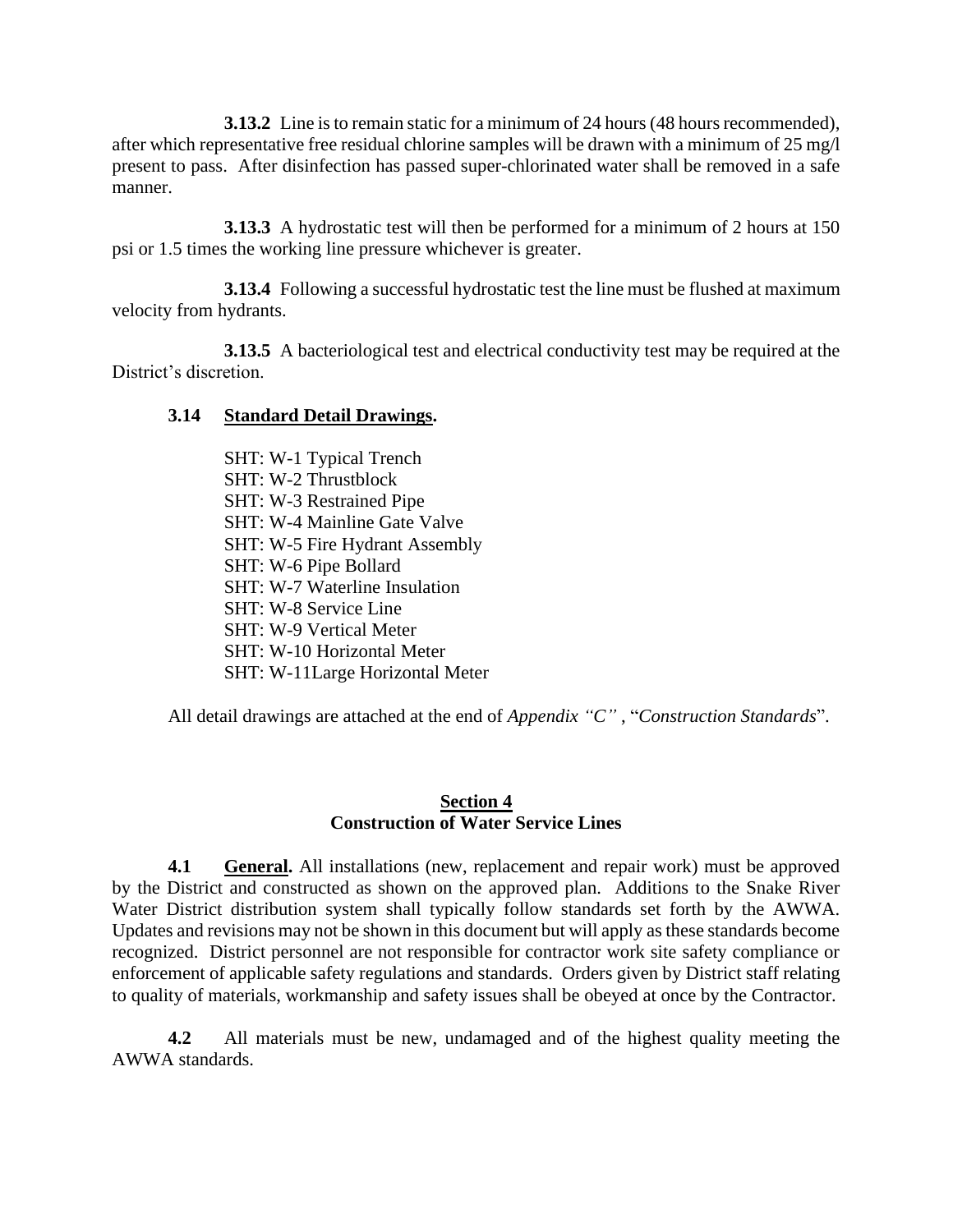**4.3** All services shall be appropriately sized  $(\frac{3}{4})$  minimum), type K soft copper for services  $\frac{3}{4}$ " and 1". For services larger than 1" an appropriate AWWA standard material must be approved by the District.

**4.4** Service Taps shall be separated by at least 18" and no closer than 24" to the end of pipe sections or appurtenances. Taps shall be made using two strap saddles of brass or bronze body and stainless steel, bronze, or brass straps, with AWWA thread and an O-ring gasket. The tap location shall be at a point no less than 5' inside the property lines extended. Such property lines are defined as the lot or building envelope lines extended perpendicular to the water main easement to a point on the water main. This is to provide that no service line for one property will pass in front of another property or open space.

**4.5** Corporation stops must be brass or bronze in the same size as the copper service line, be AWWA standard inlet thread and compression type outlet.

**4.6** Curb stops shall be brass or bronze body in the same size as the copper service line, standard T-head operator and 90-degree rotation with compression type outlets.

**4.7** The service line shall run perpendicular to the main water line from the tap to the curb stop. Service taps serving lots on curves or cul-de-sacs shall be perpendicular from the main for 5', then radial perpendicular to the curb stop. The curb stop should be located near the property line and be accessible at all times. A dedicated easement agreement between adjoining Owners is required for any service lines that encroach within 15' of a neighboring property line.

**4.8** Curb boxes shall be an arch pattern box with 1" upper section and 2-hole Erie pattern lid or equivalent for up to 1" services. All boxes require an extension rod and must be properly supported to prevent settling on the valve. Curb boxes must be set to final grade and if located in a driveway the use of a "monument box" is required to protect the lid from damage.

**4.9** Service lines shall be one continuous piece from corporation to curb stop and from curb stop to first valve. Couplings in the service lines are not allowed unless necessary due to the length of service line in which case the coupling must be brass or cast bronze body with compression type outlets, located downstream from the curb stop and no closer than 15' from a building structure or foundation.

**4.10** Service lines shall be buried a minimum of 9' and a maximum of 12' from top of pipe to finished grade. When 9' is not possible, 2" thick closed cell insulation ("blue board") may be approved by the District. When approved, insulation shall be 2" thick for every missing foot of cover. Insulation must be placed on top of bedding material and be a minimum of 2' wide. At no time shall the cover be less than 7'. Even though a service line is insulated and provided with the specified cover, the property owner remains responsible for maintaining the service line past the curb stop to the main and preventing such line from freezing.

**4.11** Trenches must conform to the most recent standards adopted by OSHA. Trench alignment and grade excavation shall be from off set stakes established from the approved drawings. Trenches shall be kept free from water during pipe laying and remain that way until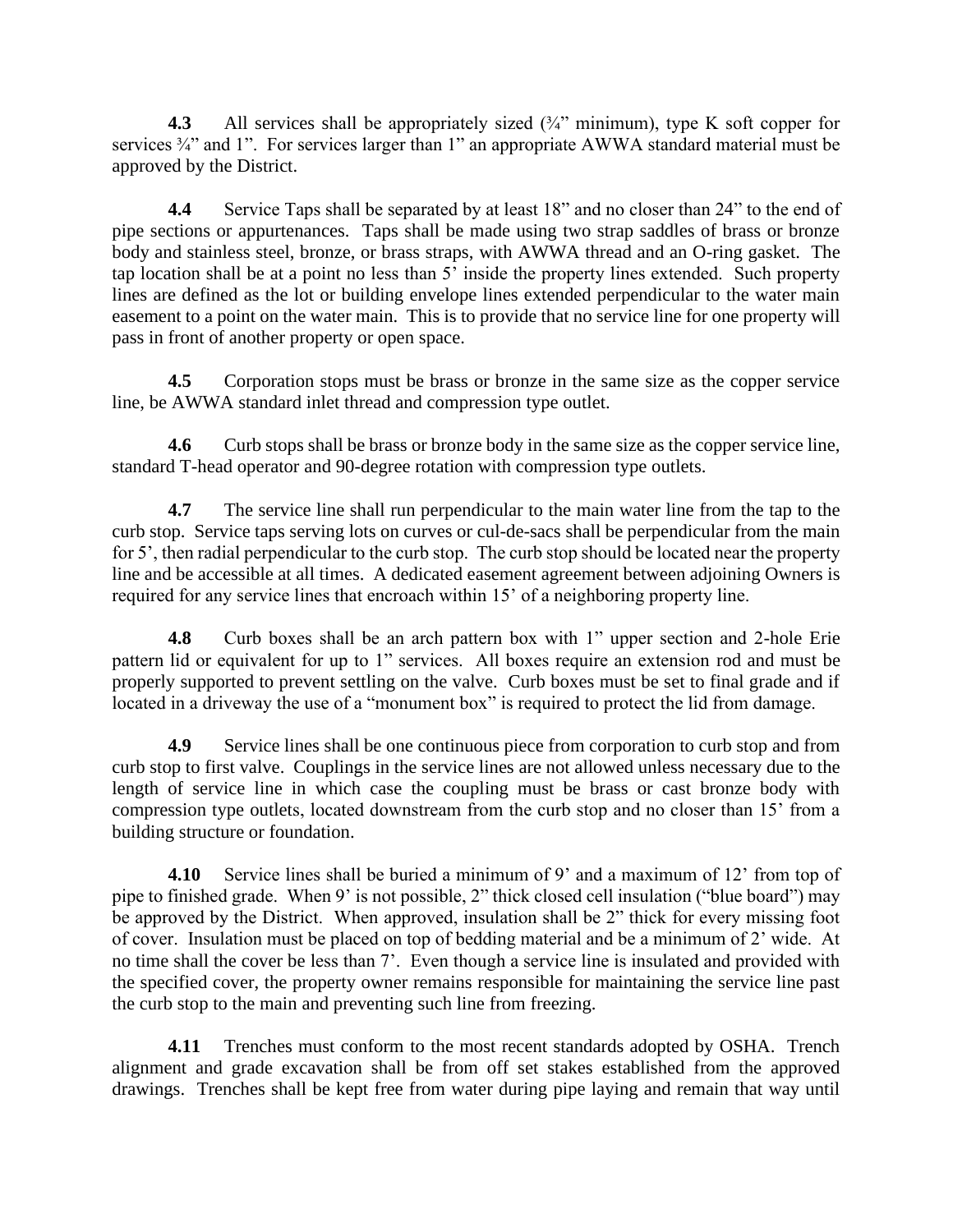safety and product quality are no longer compromised. Backfilling must meet the requirements of the District and other controlling agencies. For general public safety considerations, the service line installation and backfill shall occur in a timely manner (i.e. the same day).

**4.12** Bedding material shall be 3/4" minus or 3/8" minus clean rock. Bedding must consist of a minimum of 6" under and 12" above the pipe. Bedding must be installed evenly and free of voids to provide full support of the pipe over its entire length.

**4.13 Sewer lines.** Water lines shall be located a minimum of 10' horizontally from existing or proposed sewer lines. Shall a sewer main or service cross above or within 2' beneath the water lines; both the Snake River Water District and the Snake River Sanitation District shall be notified for approval of such crossing.

**4.14** No soldered connections shall be allowed underground or upstream of the first shutoff valve inside the building.

**4.15** Service Lines exceeding 1" are to be disinfected in accordance with AWWA C-600 and will require a full pipe diameter flush prior to acceptance.

**4.16** Service lines will be inspected to guard against leaks at all connections either visually or through a pressure test.

Inspection of a service line by Snake River Water District personnel is MANDATORY prior to acceptance by the Snake River Water District. All connections, bedding, insulation and related work must be approved prior to backfill. Inspections require a 2business day notice to the Snake River Water District operations staff for proper scheduling. Inspections are made between the hours of 8am to 4:30pm M-F, excluding holidays.

#### **Section 5 Meter Settings and Cross Connection**

5.1 General.All plumbing systems taking water from the District's potable water supply shall meet the requirements established by the Uniform Plumbing Code as adopted by Summit County, Colorado. In addition, all such services must install a water meter and associated equipment. All meters are specified, owned and supplied by the District and are to be installed in accordance with these Standards.

**5.2 Separate Meters.** Each property owner shall have an individual water meter. The customer shall grant the District access onto his premises during normal daily work hours, and if necessary, in the customer's presence to install, maintain, repair or replace a water meter as necessary and other devices as required by the District.

**5.2.1** The District may grant exceptions to the requirement for separate meters in the case of condominium or similar multiple structures provided that recorded declarations or other legal documents establish a single responsible entity for such common structures with the power to enforce these Standards and the Rules and Regulations including payment of charges levied by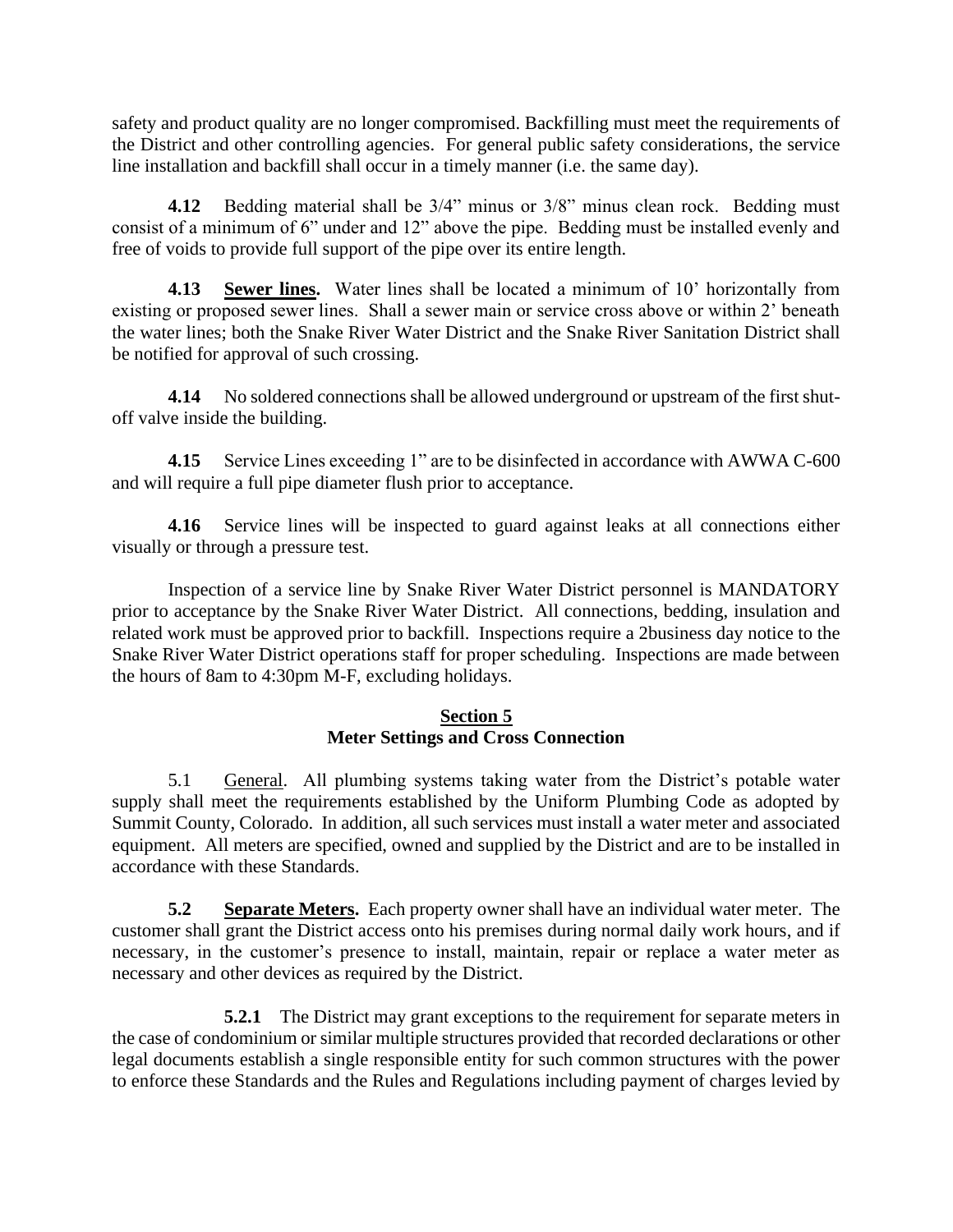the District. In the case of nonpayment the District may place a lien against all properties served by any water meter, in addition to all other remedies available to the District.

**5.2.2** All restaurants, coffee shops, fast food restaurants and other applicable food and beverage service establishments operating within the District shall have a separate water meter installed. In the case of existing properties in large condominiums complexes the District may waive this requirement if it is not possible under existing plumbing systems to re-work the plumbing to accommodate a separate meter. The decision to waive or not rests with the District Administrator and the Superintendent of Operations. If waiver is the most reasonable option, the District will figure the required EQR's applicable, add that amount to the condominium dwelling for full billing. The District Administrator will be responsible for calculating the appropriate EQR based user fee assessment. This information will be provided to the owner of the establishment so that within the lease agreement with the condominium they may pay their applicable water fees.

**5.3 Installation.** Installation of the water meter is the responsibility of the property owner. The meter location shall be inside the premises in a location that protects it from freezing. The first connection to the service line must be an isolation valve followed by a pressure-reducing valve, the water meter, an approved backflow device, when required, and a second isolation valve. If the service line needs extended to the location of the water meter it shall be done using an isolation valve that remains accessible. The water meter must be installed in the horizontal, upright position, which may require a meter yoke supplied by the District. No connections (tees, wyes, bleeders, spigots etc.) are allowed before the water meter. The District owns and supplies the meter, meter yoke, and remote reading device. The owner supplies all other associated equipment, including the wires connecting the meter to the remote reader. **All meter installations shall be inspected by the District prior to certificate of occupancy.**

**5.4 Maintenance.** The water meter is owned and maintained by the District. All other plumbing is the responsibility of the property owner. All costs for miscellaneous materials, as the pressure reducing valve, backflow preventer, fittings, and installation labor shall be the responsibility of the customer and paid for by the customer.

Should the meter need to be replaced, a new meter will be supplied by the District and installed as set forth in 3.3.

After the water meters are installed, it shall be the duty of all customers to notify the District office if their water meters and accessories are visually inspected as damaged in any way.

The District assumes no responsibility for the cost of water used as shown by defective meters, or for any cost or expense relating to or caused by malfunctioning water meters. Customer must refer to Section 5.3 and replace meter and all parts paying for all parts if meter has been frozen or otherwise damaged as a result of the customer's negligence.

**5.5 Meter Pits and Vaults.** The installation of meter pits and vaults require District approval. Meter pits shall be located within or adjacent to the easement or right of way connecting to the District's main and whenever possible out of traffic areas. The District may approve such locations if the owner provides adequate protection for the public and the meter. Meter manholes and vaults shall be designed to carry traffic loads when determined to be necessary by the District.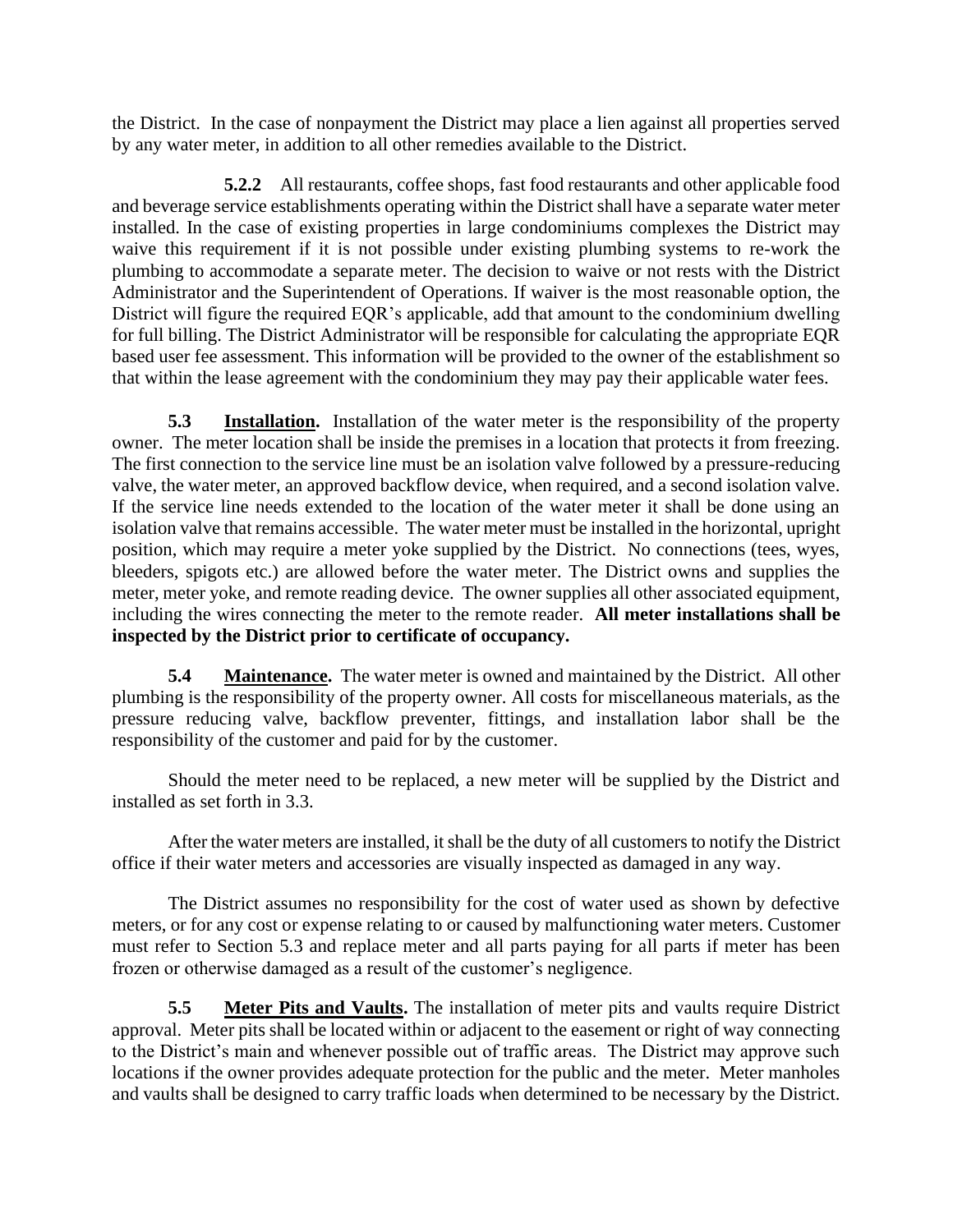**5.6 Meter By-Pass.** A by-pass line around the water meter is permitted only when the District determines it is necessary. This necessity will be defined by the Superintendent of Operations and the Board of Directors if further direction is needed. When approved, it must contain a shut off with locking device for a District lock.

#### **Section 6 Cross Connection Control Policy**

**6.1** The authority to implement and maintain a cross-connection control program is contained in these Rules and Regulations and the following documents and organizations: (1) C.R.S. 25-1-114, 25-1-114.1, (Colorado Department of public Health and Environment (CDPHE)). (2) CDPHE Regulation 11.39, Back Flow Prevention and Cross-Connection Control Guidance. Colorado Primary Drinking Water Regulations Article 14, (Hazardous Cross-Connections). (3) Water Quality Control Division Cross-Connection Control Manual, CDPHE. (4) Code of Federal Regulations Occupational Safety and Health Administration. (5) Colorado Plumbing Code. (6) Uniform Plumbing Code. (7) International Swimming Pool and Spa Code. (8) Colorado Swimming Pool and Mineral Bath Regulations. (9) Uniform Solar Code. Updates and revisions to the above will apply, as they become recognized standards.

**6.2** The District will determine the degree of hazard and all backflow prevention devices (assemblies) shall be approved by the District.

**6.3** No person shall operate an industrial fluids system, auxiliary water supply, or an owner water system that allows for the occurrence of a cross connection to the water utility.

**6.4** All costs for the design, installation, maintenance, repair and testing of backflow prevention assemblies shall be borne by the customer.

**6.5** The District shall have the right of entry to survey and inspect any and all buildings and premises for cross connections relative to possible hazards, or to verify proper installation, testing, or repair of backflow prevention assemblies.

**6.5.1** No person owning, managing, installing or repairing any water system in the District shall fail to comply with any of these rules. The District reserves the right to not provide service to any property that does not conform to this policy.

**6.6** All testable backflow devices shall be tested upon installation and annually thereafter at the sole expense of the property owner by a state certified cross-connection control technician approved by the District. Records of such tests shall be forwarded to the District within 10 business days of completion. Failed test records must be reported to the District within 24 hours of completion. Failed devices must be repaired within 60 days of the failed report.

**6.6.1** All backflow prevention devices must be tested within 45 days from receiving a test due notice from the District. All backflow prevention devices must be